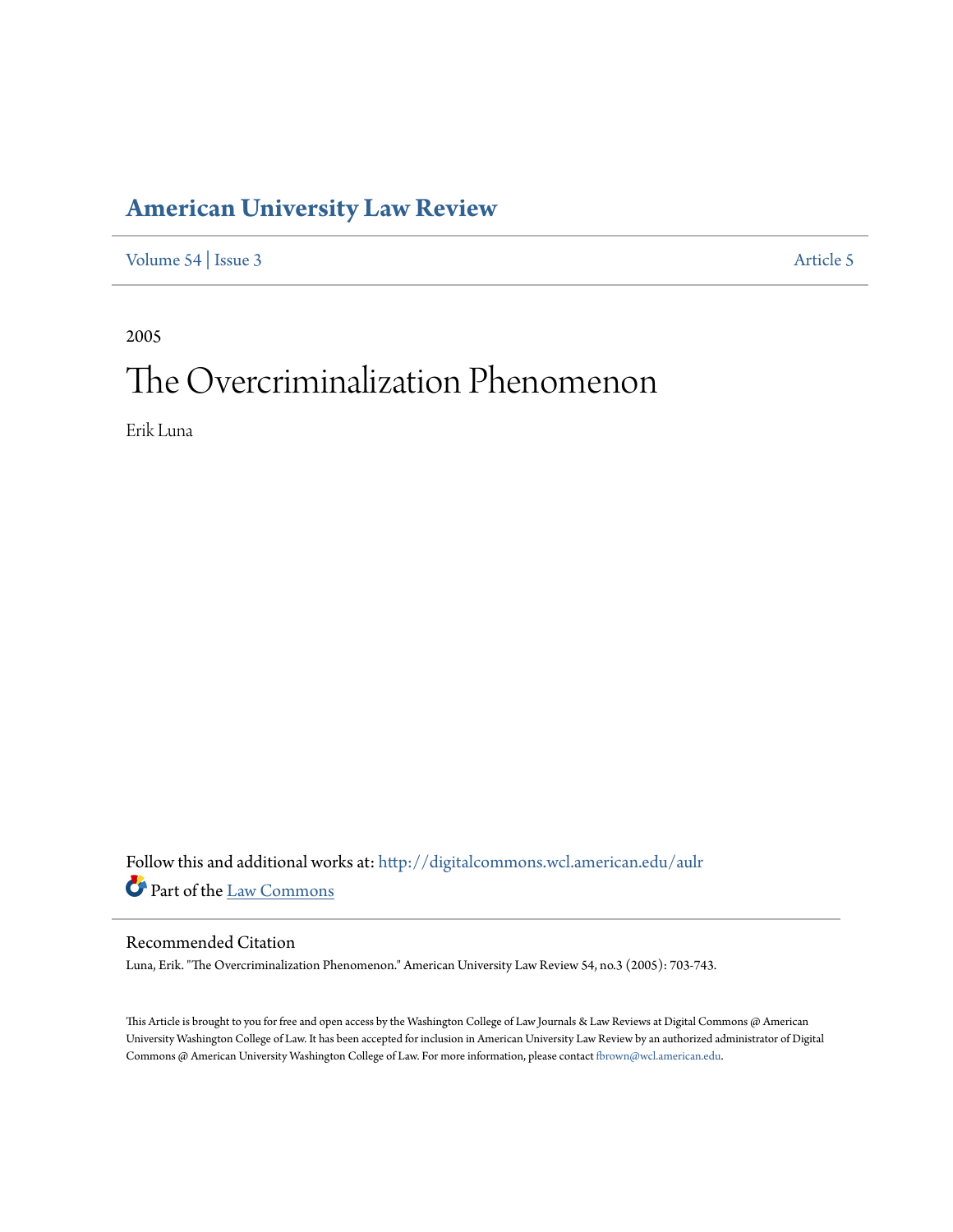The Overcriminalization Phenomenon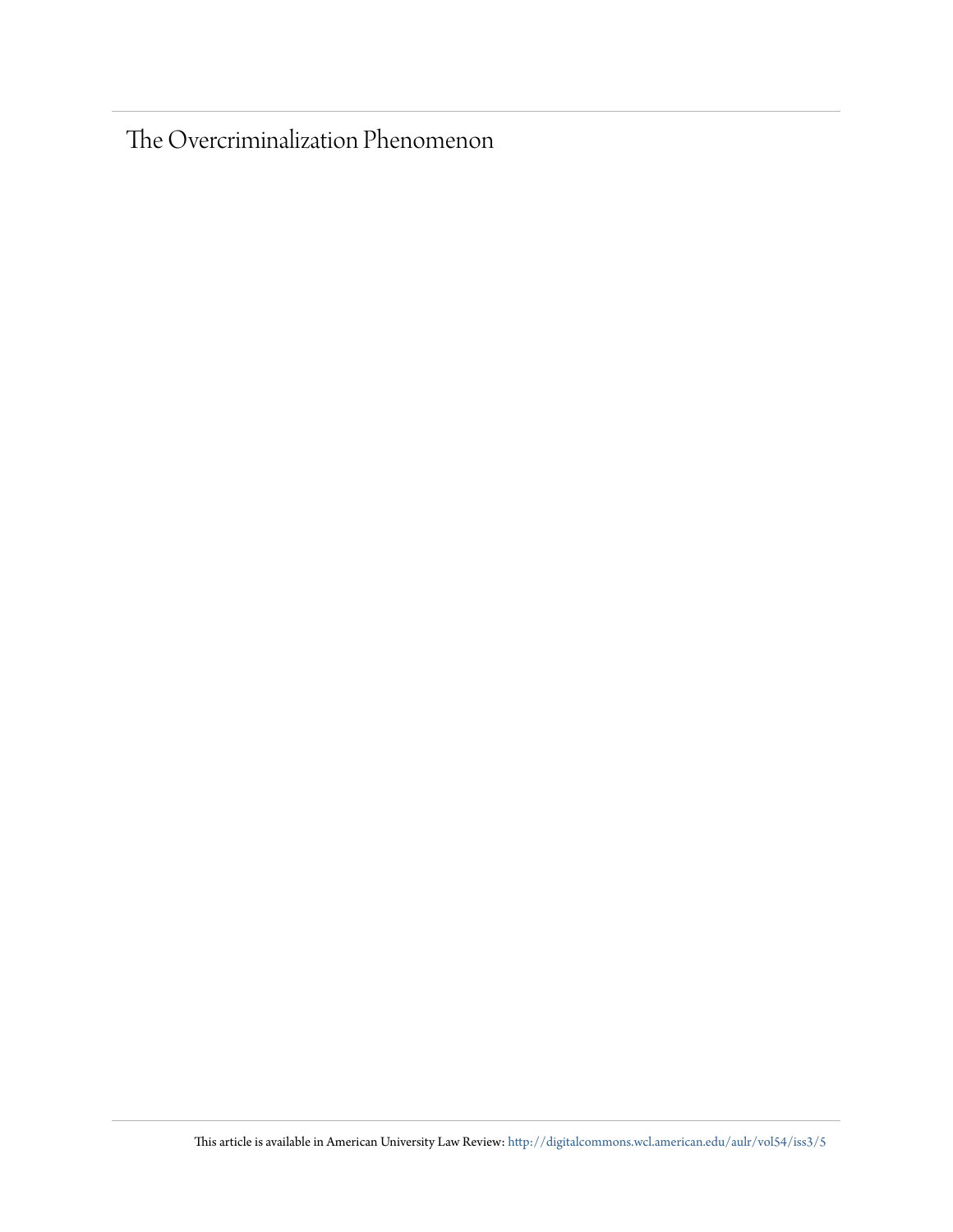#### ERIK LUNA<sup>\*</sup>

#### TABLE OF CONTENTS

#### **INTRODUCTION**

Every year, additional crimes, increased punishments, and novel applications of the criminal justice system enter U.S. jurisprudence, $\frac{1}{1}$ sometimes coming in a predictable frenzy analogous to other recurring events in American society, such as the bacchanalia of New Year's Eve or the annual "madness" surrounding the months of March (for college basketball fans) and April (for procrastinating taxpayers). Any expansion may appear gradual—another crime here and an enhanced sentence there—

 <sup>\*</sup> Associate Professor, *University of Utah College of Law*. Many thanks to Ellen Podgor and Paul Rosenzweig for organizing the "Overcriminalization: The Politics of Crime" symposium and to the members of American University Law Review for hosting the event. Thanks also to Troy Booher, Daniel Medwed, Manuel Utset, and work-in-progress participants at the University of Utah for their insightful comments.

<sup>1</sup>*. See, e.g.*, Michael Gardner, *New Year Brings a Lot of State Laws*, SAN DIEGO UNION-TRIB., Jan. 1, 2005, at A1 (reviewing new California laws); Ryan Keith, *New Laws Include Minimum Wage Hike*, CHI. SUN-TIMES, Jan. 1, 2005, at 6 (detailing new Illinois laws); *A New Year, a Slew of New Laws*, STAR-LEDGER (Newark, N.J.), Jan. 1, 2005, at 12 (describing new laws nationwide); Robert Tanner, *Diverse Laws Ring in the New Year*, MIAMI HERALD, Dec. 31, 2004, at A9 (listing new laws across nation); Amy F. Bailey, *New Laws Help Get the Lead Out*, GRAND RAPIDS PRESS, Dec. 22, 2004, at B7 (reporting on new Michigan laws). *See generally* Erik Luna, *Overextending the Criminal Law*, 25 CATO POL'Y RPT. 1 (2003) [hereinafter Luna, *Overextending*], *available at*  http://www.cato.org/pubs/policy\_report/v25n6/luna.pdf (Feb. 14, 2005) ("Nothing is certain, Ben Franklin once said, but death and taxes. Had he lived during our time, Franklin might have added a few other certainties—and almost assuredly among them would have been the concept of 'crime.'").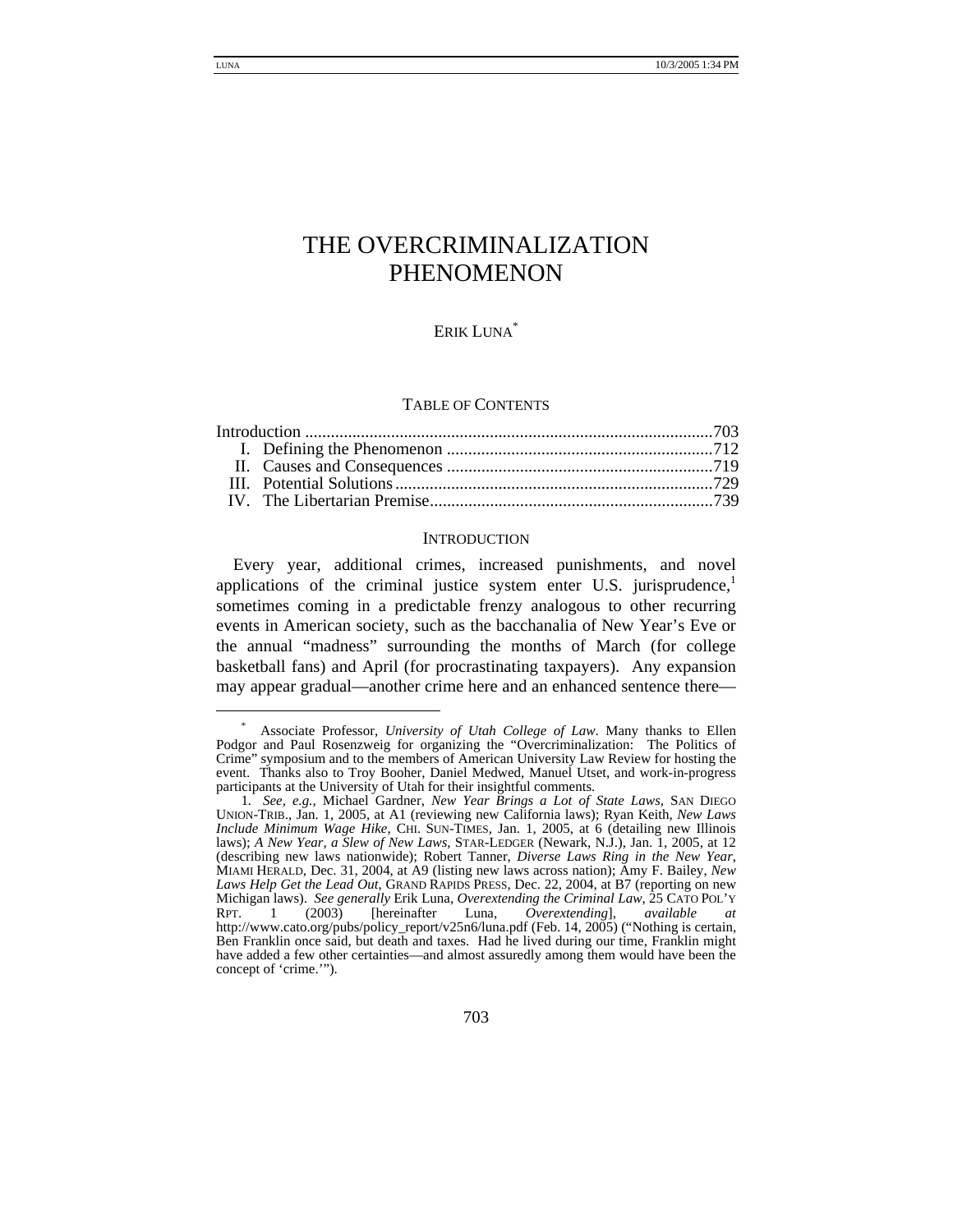and the latest criminal provision or practice may seem trivial in effect. Over time, however, the United States has experienced a dramatic enlargement in governmental authority and the breadth of law enforcement prerogatives. Consider the following motley assortment:

• Delaware punishes by up to six months imprisonment the sale of perfume or lotion as a beverage.<sup>2</sup> In Alabama, it is a felony to maim one's self to "excite sympathy" or to train a bear to wrestle, while Nevada criminalizes the disturbance of a congregation at worship by "engaging in any boisterous or noisy amusement."<sup>3</sup> Tennessee makes it a misdemeanor to hunt wildlife from an aircraft,<sup>4</sup> Indiana bans the coloring of birds and rabbits, $5$  Massachusetts punishes those who frighten pigeons from their nests,<sup>6</sup> and Texas declares it a felony to use live animals as lures in dog racing.<sup>7</sup> In turn, spitting in public spaces is a misdemeanor in Virginia,<sup>8</sup> and anonymously sending an indecent or "suggestive" message in South Carolina is punishable by up to three years imprisonment.<sup>9</sup> Not to be outdone, the federal government prohibits placing an advertisement on the U.S. flag (or vice versa) within the District of Columbia, as well as the unauthorized use of the "Red Cross" emblem or the characters "Smokey Bear" and "Woodsy Owl."10 Moreover, innumerable local ordinances carry the possibility of criminal consequences, such as the jailable offense of failing to return library books in my hometown of Salt Lake City.<sup>11</sup>

10*.* 4 U.S.C. § 3 (2000) (U.S. Flag); 18 U.S.C. § 706 (1988) (Red Cross); 18 U.S.C. § 711 (1988) (Smokey Bear); 18 U.S.C. § 711a (1988) (Woodsy Owl).

11*.* SALT LAKE CITY, UTAH, CODE chs. 11.36.100, 1.12.050 (2005), *available at* http://www.slcgov.com/government/code/ (last visited Feb. 14, 2005). The list of oddball offenses is nearly endless, and "[s]ome crimes barely pass the laugh test." Luna, *Overextending*, *supra* note 1, at 1.

New Mexico makes it a misdemeanor to claim that a product contains honey unless it is made of "pure honey produced by honeybees." Florida criminalizes the display of deformed animals and the peddling of untested sparklers, as well as the mutilation of the Confederate flag for "crass or commercial purposes." Pretending to be a member of the clergy is a misdemeanor in Alabama, and Kentucky bans the use of reptiles during religious services. Maine prohibits the catching of crustaceans with anything but "conventional lobster traps," Colorado makes it a misdemeanor to hunt wildlife from an aircraft, and Texas declares it a felony to trip a horse or "seriously overwork" an animal. In turn, California forbids "three card monte" and, as a general rule, cheating at card games, while it's a crime in Illinois to camp on the side of a public highway or offer a movie for rent without clearly

<sup>2</sup>*.* DEL. CODE ANN. tit. 4, § 901(6) (2001).

<sup>3</sup>*.* NEV. REV. STAT. 201.270(2) (2003).

<sup>4</sup>*.* TENN. CODE ANN. § 70-4-109(a) (2004).

<sup>5</sup>*.* IND. CODE § 15-2.1-21-13 (1998).

<sup>6</sup>*.* MASS. GEN. LAWS ANN. ch. 266, § 132 (2002).

<sup>7</sup>*.* TEX. PENAL CODE ANN. § 42.09(a)(7)-(8) (Vernon 2003); *see also id.* § 42.09(i) (Vernon Supp. 2004-05) (making offense a third degree felony if accused has violated the same provision twice before).

<sup>8</sup>*.* VA. CODE ANN. § 18.2-322 (Michie 2004).

<sup>9</sup>*.* S.C. CODE ANN. § 16-15-250 (Law. Co-op. 2003).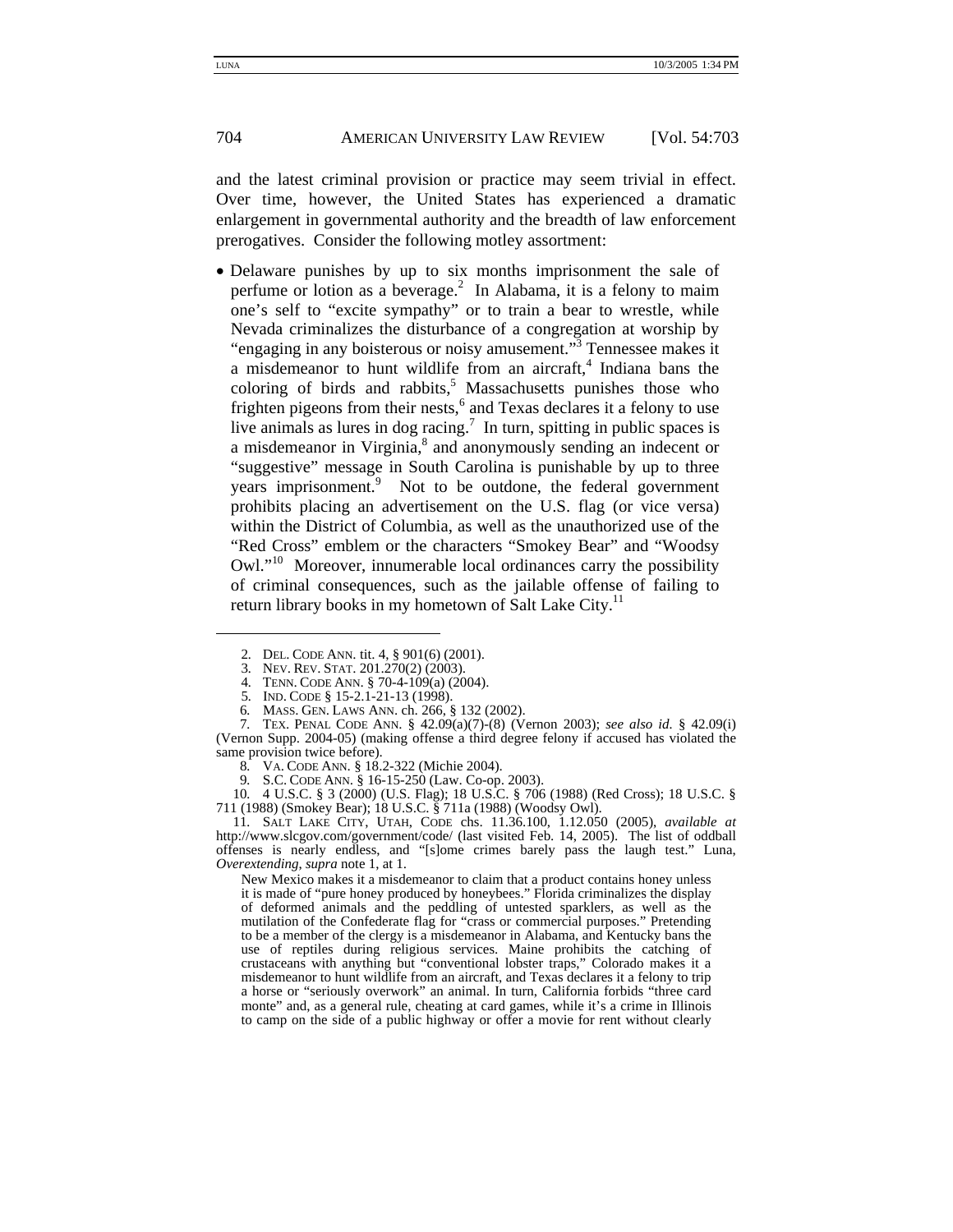• Nearly every American jurisdiction continues to add new offenses and enhanced punishments for certain "vices" involving voluntary transactions for desired goods and services (e.g., drugs and sex).<sup>12</sup> While many penal codes prohibit behaviors related to vice activity,<sup>13</sup> some jurisdictions have gone even further by criminalizing, for example, the distribution of devices used for sexual stimulation.<sup>14</sup> And after Congress passed legislation that expanded the ban on maintaining property for drug activity,15 lawmakers contemplated a pair of bills that would punish those who hold an "entertainment event" where drugs might be consumed.<sup>16</sup> Worse yet, the federal government apparently recognizes few limits in its enforcement of drug laws, as demonstrated

12*. See* Erik Luna, *Principled Enforcement of Penal Codes*, 4 BUFF. CRIM. L. REV. 515, 528-33 (2000) [hereinafter Luna, *Principled Enforcement*] (providing examples of vice crimes); *see also* Stuntz, *Pathological Politics*, *supra* note 11, at 572-76 (discussing criminalization of vice).

13*.* This would include banning the possession of drug paraphernalia and making it a crime to loiter for drug or sex transactions. *See, e.g.*, FLA. STAT. ch. 893.145-.147 (2001) (declaring a broad range of items as paraphernalia when used to make or ingest drugs); ARK. CODE ANN. § 5-71-213 (Michie 1997) (establishing factors that constitute loitering).

14*. See, e.g.*, ALA. CODE § 13A-12-200.2 (Supp. 2004) (prohibiting the exchange of "any obscene material or any device designed or marketed as useful primarily for the stimulation of human genital organs for any thing of pecuniary value"), *upheld by* Williams v. Att'y Gen. of Ala., 378 F.3d 1232, 1233 (11th Cir. 2004) (rejecting the argument that prohibition was unconstitutional).

15*. See* Illicit Drug Anti-Proliferation Act of 2003, Pub. L. No. 108-21, § 608(b)-(c), 117 Stat. 650, 691 (2003) (codified at 21 U.S.C. § 856 (Supp. 2004)) (adding "lease, rent, [and] use" to the types of proscribed activities).

16*. See* Clean, Learn, Educate, Abolish, Neutralize, and Undermine Production (CLEAN-UP) of Methamphetamines Act, H.R. 834, 108th Cong. § 305 (2003) (extending criminal liability to promoters of any "rave, dance, music, or other entertainment event" where the promoter knew or should have known that controlled substances would be used or distributed); Ecstasy Awareness Act of 2003, H.R. 2962, 108th Cong. § 2 (2003) (proposing a similar offense for "rave[s] or similar electronic dance[s]" applicable to anyone who gains monetarily from an event). *See generally* Jacob Sullum, Editorial, *When Holding a Party is a Crime*, N.Y. TIMES, May 30, 2003, at A27 (arguing against such legislation).

displaying its rating. Add to those gems countless local offenses, such as playing frisbee on Galveston beaches after being warned by a lifeguard, molesting monarch butterflies in Pacific Grove, California, failing to return library books in Salt Lake City, or annoying birds in the parks of Honolulu.

*Id.* at 1, 15. *See, e.g.,* FLA. STAT. ch. 877.16 (2001) (banning display of deformed animal); FLA. STAT. ch. 791.013 (2001) (prohibiting sale of untested sparklers); FLA. STAT. ch. 256.10 (2001) (proscribing words or acts that "cast contempt upon the flags of the Confederacy"); ME. REV. STAT. ANN. tit. 12, § 6432 (West Supp. 2004) (criminalizing catching lobsters with anything but "conventional lobster traps"); COLO. REV. STAT. § 33-6-124(2) (2003) (banning wildlife hunting from aircraft); TEX. PENAL CODE ANN. § 42.09(a)(8),(10) (Vernon 2003) (prohibiting the tripping of horses and seriously overworking of animals); CAL. PENAL CODE § 332(a)-(b) (West 1999) (criminalizing certain card games and dishonesty); 605 ILL. COMP. STAT. 5/9-124 (2002) (prohibiting camping on the side of public highways); 720 ILL. COMP. STAT. 395/3, 395/4 (2002) (requiring official rating to be displayed on all videos for rent). *See also* William J. Stuntz, *The Pathological Politics of Criminal Law*, 100 MICH. L. REV. 505, 515-16 (2001) [hereinafter Stuntz, *Pathological Politics*] (listing strange laws).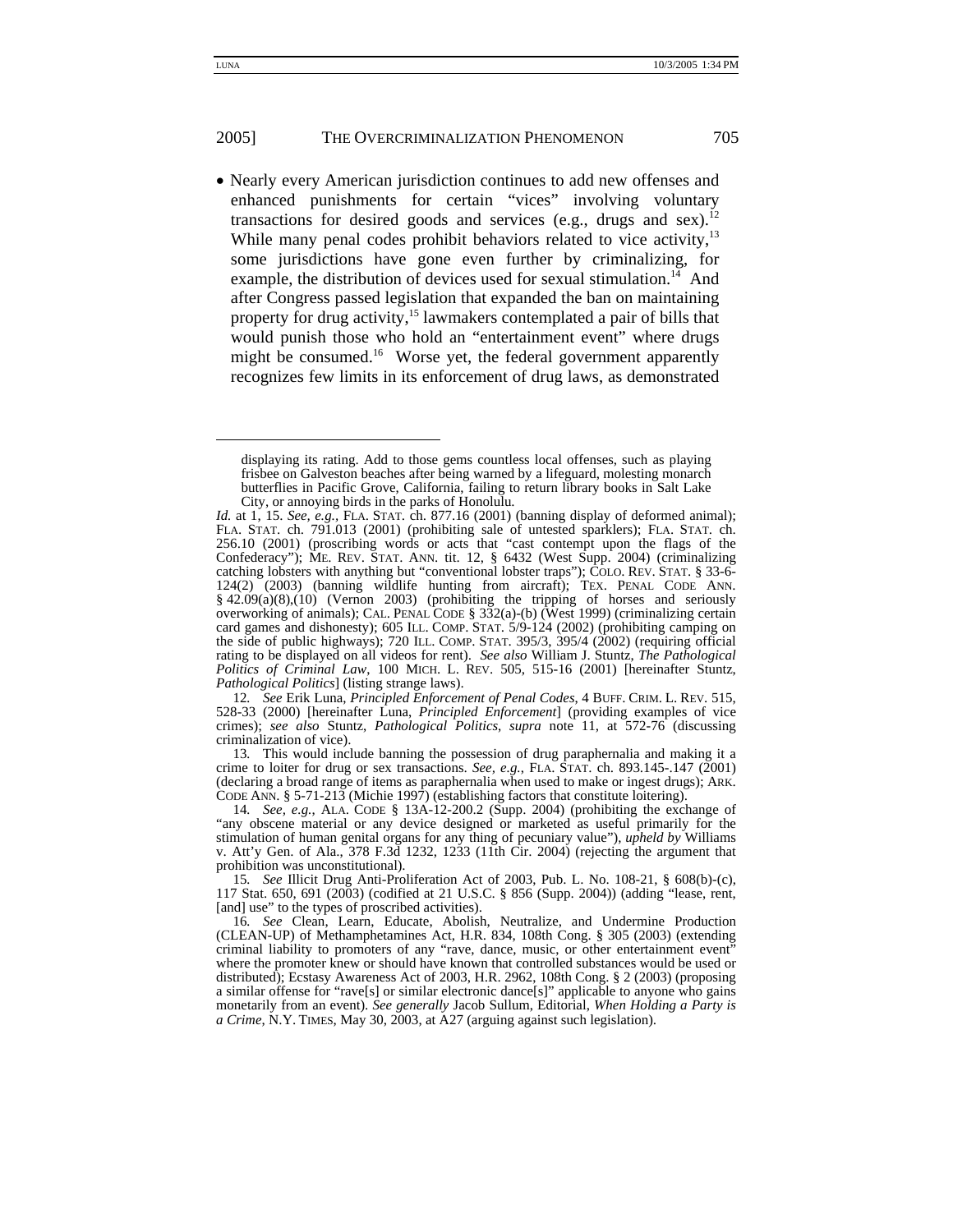by the prosecution of medicinal marijuana providers $17$  and the exploitation of the anti-terrorism USA Patriot Act to investigate suspected drug offenders.<sup>18</sup>

• Countless petty offenses, civil infractions, and traffic ordinances are handled by law enforcement in the same fashion as serious offenses or are bootstrapped into quasi-crimes through legal fictions. Juveniles are not only liable for violations of the relevant penal code, but also for a variety of "status offenses" involving behaviors that are perfectly legal for adults—staying out late, smoking or chewing tobacco, drinking alcohol, having sexual relations, failing to attend class, and so on.19 What is more, police have been used to enforce a school's internal rules of conduct, with children arrested for, *inter alia*, violating the student dress code.<sup>20</sup> Although juvenile justice systems are premised on the paternalistic goals of the state and the allegedly "civil" nature of the proceedings, the resulting penalty may be no different from standard criminal punishment: involuntary confinement.<sup>21</sup> Equally important, the harm done to a child including emotional and physical abuse at the hands of fellow delinquents and even state officials in juvenile detention centers—does not depend on whether the predicate offense is one of violence or of status. $2^2$ 

<sup>17</sup>*. See, e.g.*, Dean E. Murphy, *A California Cultivator of Medical Marijuana is Convicted on Federal Charges*, N.Y. TIMES, Feb. 1, 2003, at A14 (discussing the trial of Ed Rosenthal, who was convicted on federal drug cultivation and conspiracy charges despite growing marijuana pursuant to California's medical marijuana law). *But see* United States v. Rosenthal, 266 F. Supp. 2d 1091, 1098 (N.D. Cal. 2003) (reducing Rosenthal's sentence).

<sup>18</sup>*. See, e.g.*, Eric Lichtblau, *U.S. Uses Terror Law to Pursue Crimes From Drugs to Swindling*, N.Y. TIMES, Sept. 28, 2003, at A1 (noting the Justice Department's use of new powers in non-terrorism cases).

<sup>19</sup>*. See, e.g.*, BARRY C. FELD, CASES AND MATERIALS ON JUVENILE JUSTICE ADMINISTRATION 123-58 (2d ed. 2004) (discussing status offenses).

<sup>20</sup>*. See, e.g.*, Sara Rimer, *Unruly Students Facing Arrest, Not Detention*, N.Y. TIMES, Jan. 4, 2004, at A1 (describing arrests of students in Toledo, Ohio school system, as well as additional arrests for turning out bathroom lights and throwing a tantrum while in "timeout").

<sup>21</sup>*. See, e.g.*, David M. Halbfinger, *Care of Juvenile Offenders in Mississippi is Faulted*, N.Y. TIMES, Sept. 1, 2003, at A13 (detailing abuses in Mississippi's state-run facilities for juvenile delinquents).

<sup>22</sup>*. See id.* (reporting rampant physical abuse of children in such facilities). At one time, federal law effectively prohibited the imprisonment of status offenders. *See* Juvenile Justice and Delinquency Prevention Act, Pub. L. No. 93-415, § 223(a)(12), 88 Stat. 1109, 1121 (1975) (codified as amended in scattered sections of 42 U.S.C. and 18 U.S.C.) (conditioning state receipt of certain federal grant money on removal of juvenile status offenders from detention centers). However, Congress soon created a loophole to this ban, allowing for the detention of juvenile status offenders who violate any court order. Juvenile Justice Amendments of 1980, Pub. L. No. 96-509, § 11(a)(13), 94 Stat. 2750, 2759 (codified at 42 U.S.C. § 5633(a)(11)(A)(ii) (2000)). *See also* Halbfinger, *supra* note 21, at A13 (remarking that seventy-five percent of girls at a Mississippi training school were status offenders or probation violators).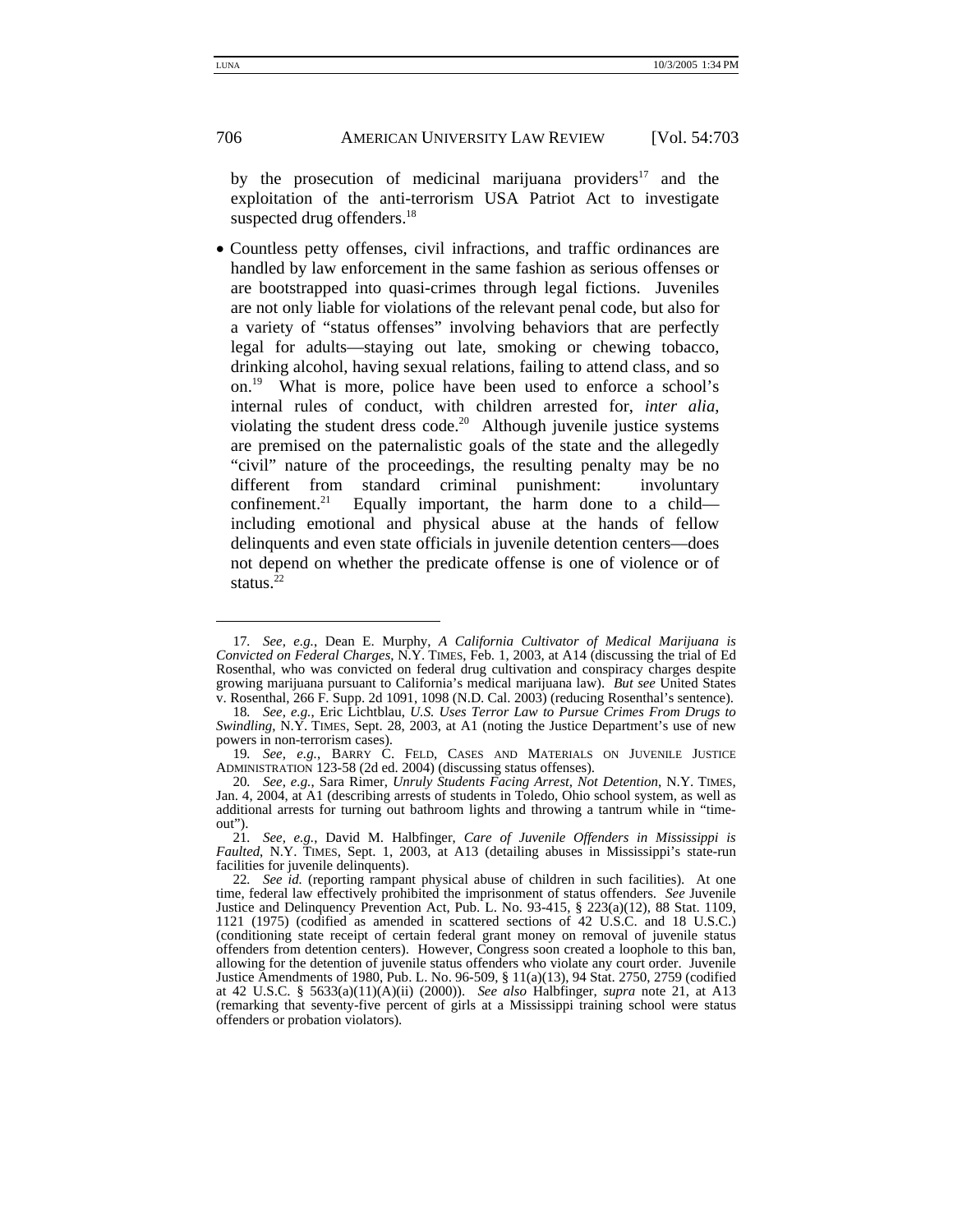- But minors are not the only ones treated like criminals for seemingly non-criminal behavior; individuals have been arrested for eating food and talking loudly on a cell phone near Metro stations in Washington, D.C.,<sup>23</sup> for instance, and low-level offenses such as loitering and violating subway rules have resulted in abusive strip-searches in New York City.<sup>24</sup> The U.S. Supreme Court has even put its imprimatur on full-fledged arrests for, respectively, refusal to identify one's self<sup>25</sup> and failure to wear a seatbelt.<sup>26</sup> In addition, law enforcement agents around the nation continue to use the local vehicle code and other lowlevel violations as pretexts to rummage around for unrelated offenses, most notably, to search motorists and pedestrians for drugs and guns.<sup>27</sup>
- Over the past century, the federal government has slowly but surely secured a general police power to enact virtually any crime. Among other things, Congress has adopted repetitive and overlapping statutes, extended criminal liability to behavior that is already well-covered by state laws and local enforcement, and created newfangled but mostly superfluous offenses like "carjacking"<sup>28</sup> that deal with conduct addressed by existing provisions such as robbery and kidnapping.<sup>29</sup>

<sup>23</sup>*. See* Lyndsey Layton, *Bitter Taste of Metro Arrest Lingers*, WASH. POST, Oct. 8, 2004, at B1, B3 (detailing arrests on the District of Columbia's Metro system for finishing a candy bar and talking loudly on a cell phone).

<sup>24</sup>*. See, e.g.*, William Glaberson, *Suit Accuses Police in Brooklyn of Strip-Searches in Minor Cases*, N.Y. TIMES, Oct. 30, 2003, at A1 (reporting on a federal lawsuit alleging that police officers at Central Booking in Brooklyn routinely strip-searched misdemeanor arrestees, often in front of other detainees).

<sup>25</sup>*. See* Hiibel v. Sixth Judicial Dist. Ct. of Nev., 124 S. Ct. 2451 (2004) (upholding suspect's arrest for failing to provide his name to an officer pursuant to Nevada's "stop and identify" law).

<sup>26</sup>*. See* Atwater v. City of Lago Vista, 532 U.S. 318 (2001) (affirming arrest and detention for non-jailable offense of failing to wear a seat belt).

<sup>27</sup>*. See* Whren v. United States, 517 U.S. 806 (1996) (holding that an officer's subjective intent and ubiquity of traffic violations are legally irrelevant to Fourth Amendment inquiries so long as there was probable cause to believe that *any* law had been broken); David A. Harris, *"Driving While Black" and All Other Traffic Offenses: The Supreme Court and Pretextual Traffic Stops*, 87 J. CRIM. L. & CRIMINOLOGY 544, 545-57 (1997) (criticizing *Whren* as legitimizing the stop of any American driver and arguing that TURNAROUND: HOW AMERICA'S TOP COP REVERSED THE CRIME EPIDEMIC 213-14, 227-29 (1998) (discussing New York City's crime reduction strategy of arresting low-level offenders, often in an attempt to search for or extract information about additional crimes); Bernard H. Harcourt, *Reflecting on the Subject: A Critique of the Social Influence Conception of Deterrence, the Broken Windows Theory, and Order-Maintenance Policing New York Style*, 97 MICH. L. REV. 291 (1998) (critiquing the "broken windows" theory and New York City's order-maintenance policing).

<sup>28</sup>*. See* 18 U.S.C. § 2119 (2000) (imposing federal criminal liability on those who take motor vehicles by force, violence, or intimidation and "with the intent to cause death or serious bodily harm").

<sup>29</sup>*. Compare id.* (defining carjacking), *with* Commonwealth v. Jones, 267 Va. 284, 286, 591 S.E.2d 68, 70 (2004) (detailing Virginia's common law definition of robbery, which prohibits the taking of *any* property of another by violence or intimidation), *and* MODEL PENAL CODE §§ 222.1, 223.2 (1985) (defining robbery as inflicting or threatening to inflict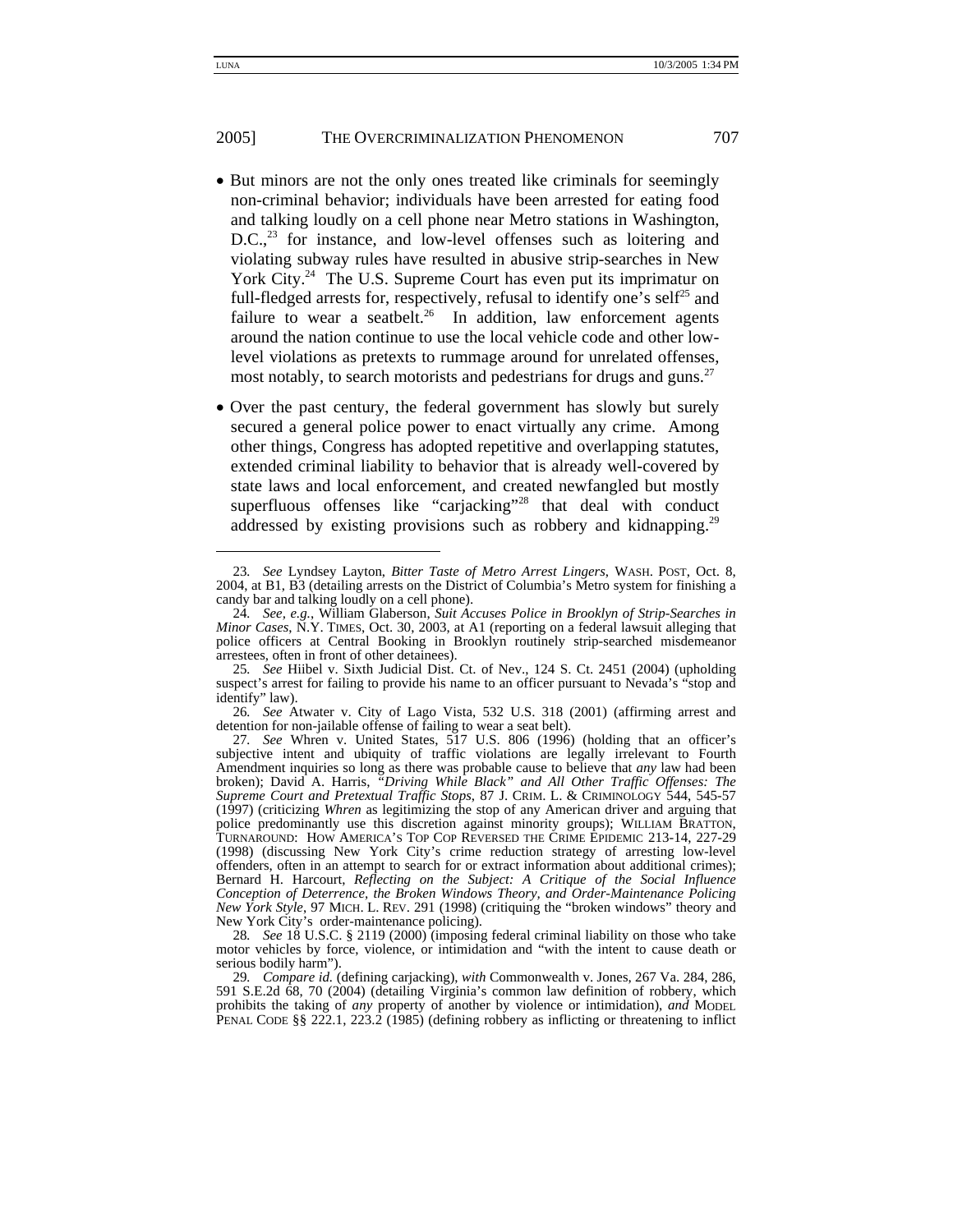National lawmakers have also dispensed with traditional constraints on culpability when ostensibly acting on behalf of the public welfare.<sup>30</sup> The U.S. Supreme Court has long acquiesced to federal crimes that lack a *mens rea* requirement and instead impose liability in the absence of a guilty mental state (i.e., "strict liability"), $31$  and contemporary regulations often reject the historic limitations on vicarious criminal responsibility for the acts of others.32

• The impact of this jurisprudential transformation has been exacerbated by the rise of the modern administrative state, erecting a vast legal labyrinth buttressed by criminal penalties in areas ranging from environmental protection and securities regulation to product and workplace safety. Many public welfare offenses, such as submitting an incorrect report<sup>33</sup> or serving in a managerial role when an employee violates agency regulations, expose otherwise law-abiding people to criminal sanctions. For example, a construction supervisor was sentenced to six months imprisonment under the Clean Water Act when one of his employees accidentally ruptured an oil pipeline with a backhoe,<sup>34</sup> and a Michigan landowner was recently convicted under the

serious bodily harm on another during the taking of another's property), *and* Spencer v. Commonwealth, 42 Va. App. 443, 448, 592 S.E.2d 400, 402 (2004) ("[C]arjacking is a species of robbery.").

<sup>30</sup>*.* Of course, state penal codes have also incorporated the concept of strict liability. *See, e.g.*, People v. Dillard, 201 Cal. Rptr. 136 (Cal. Ct. App. 1984) (upholding a conviction for carrying a loaded firearm in a public place and deeming irrelevant defendant's lack of knowledge that the weapon was loaded).

<sup>31</sup>*. See* United States v. Park, 421 U.S. 658, 663-64, 670-73 (1975) (observing that the Federal Food, Drug, and Cosmetic Act does not require conscious wrongdoing and affirming conviction of a chief executive officer for unsanitary food storage conditions); United States v. Dotterweich, 320 U.S. 277, 280-81, 285 (1943) (holding a corporate president criminally liable under same law without proof of a culpable mental state because he stood in "responsible relation" to the corporation's distribution of mislabeled pharmaceuticals); *see also* United States v. Balint, 258 U.S. 250, 251-52 (1922) (refusing to read into a statute the common law requirement of a culpable mental state when legislative intent indicates that the statute's purpose was to allocate risk to a certain class of actors).

<sup>32</sup>*. See* Paul Rosenzweig, *The Over-Criminalization of Social and Economic Conduct*, 7 HERITAGE FOUND. LEGAL MEM. 1, 3-12 (2003) (discussing elimination of *mens rea* requirements and limitations on vicarious liability). Vicarious liability might be seen as connected to or as a subset of strict liability, although one authority rejects the notion that one necessarily flows from the other. WAYNE R. LAFAVE, CRIMINAL LAW 268-69, 269 n.22 (3d ed. 2000) ("There is no basis for assuming that vicarious liability necessarily follows from strict liability," nor "for the assumption that vicarious liability can never be imposed for crimes requiring mental fault by the employee.")

<sup>33</sup>*. See, e.g.*, 33 U.S.C. § 1319(c)(4) (2000) (criminalizing the making of a false statement in any document required to be filed or maintained under the Clean Water Act); United States v. Weitzenhoff, 35 F.3d 1275, 1283-85 (9th Cir. 1993) (holding that a violation of the Clean Water Act does not require knowledge of relevant provisions or illegality of conduct).

<sup>34</sup>*. See* United States v. Hanousek, 176 F.3d 1116, 1120-22 (9th Cir. 1999) (upholding conviction of a supervisor under the Clean Water Act when a backhoe operator ruptured a pipeline because, *inter alia*, legislation was enacted for the public welfare); *see also* United States v. Hanousek, 528 U.S. 1102, 1103-04 (2000) (Thomas, J., dissenting from denial of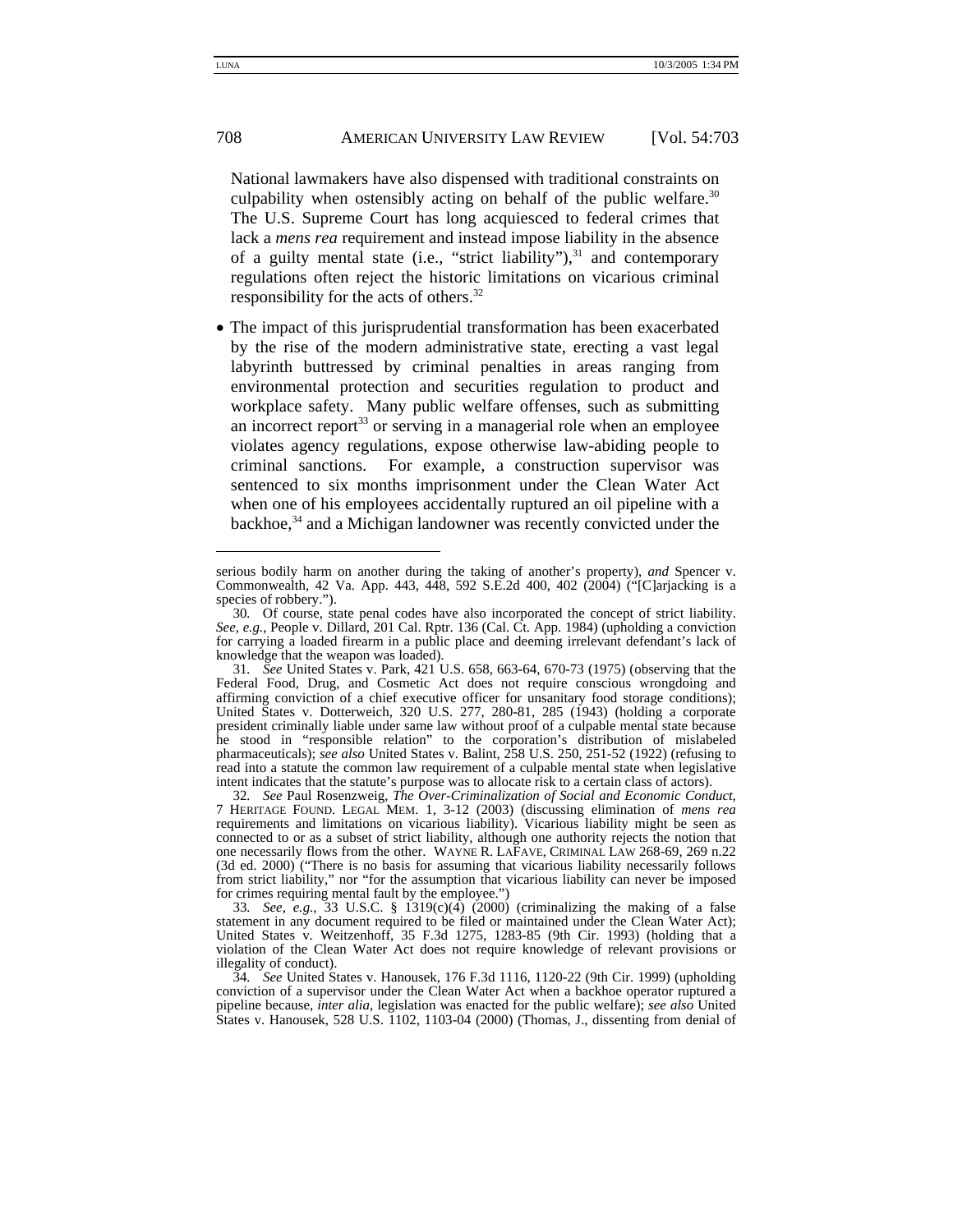same statute for moving sand onto his property without a federal permit.<sup>35</sup>

• In addition, the federal government has assumed unlimited authority to prosecute various forms of deception, with criminal statutes stretched to embrace garden-variety dishonesty, promise-breaking, and breaches of fiduciary duty.36 In one case, a union leader was convicted of false statements for simply replying "no" when asked by federal investigators whether he had accepted a bribe, $37$  while in another case a university professor was found guilty of mail fraud for granting degrees to students who had plagiarized their work.<sup>38</sup> Moreover, federal fraud statutes and laws such as the Travel  $Act<sup>39</sup>$  allow prosecutors to take a legal violation in another jurisdiction and literally "make a federal crime out of it."<sup>40</sup> Not only have minor, infrequently

36*. See, e.g.*, 18 U.S.C. § 1001(a)(2) (2000) (criminalizing false statements made pursuant to "any matter" within any branch of the federal government); 18 U.S.C. § 1341 (2000) (proscribing various fraudulent transactions utilizing the Postal Service or private interstate mail carriers); 18 U.S.C. § 1343 (2000) (prohibiting similar fraudulent transactions over interstate wire, radio, and television signals); 18 U.S.C. § 1346 (2000) (defining "scheme or artifice to defraud" under § 1341 and § 1343 as including a plan to "deprive another of the intangible right to honest services"). *See also* Jeffrey Standen, *An Economic Perspective on Federal Criminal Law Reform*, 2 BUFF. CRIM. L. REV. 249, 289 (1998) (citing over three hundred federal proscriptions against fraud and misrepresentation).

37*. See* United States v. Brogan, 522 U.S. 398, 399-406 (1998) (affirming defendant's conviction under 18 U.S.C. § 1001 for making a false statement regarding his receipt of bribes); *see also* Stuntz, *Pathological Politics*, *supra* note 11, at 551-52 (discussing *Brogan*'s interpretation of the federal false statements statute as an example of broad criminal liability used by prosecutors as leverage in negotiating guilty pleas).

38*. See* United States v. Frost, 125 F.3d 346, 363-70 (6th Cir. 1997) (reasoning that defendant professors deprived the institution of its intangible right to honest services); *see also* Stuntz, *Pathological Politics*, *supra* note 11, at 517 n.55 (offering *Frost* as an example of overextended mail fraud liability).

39*.* 18 U.S.C. § 1952 (2000).

40*. See, e.g., U.S. Senate Judiciary Committee Holds a Hearing on Federal Sentencing Guidelines*, 108th Cong. 5 (2004) (statement of Sen. Leahy) (criticizing tendency "to take whatever the latest issue was in the newspaper that day" and make it a federal offense in order to get "a great press release back home that allowed members of Congress to show

certiorari) (contending that the Clean Water Act's criminal penalties and regulation of ordinary activity prevent it from being described as public welfare legislation); Rosenzweig, *supra* note 32, at 1-2, 4, 8, 10, 13-14 (describing and criticizing *Hanousek*).

<sup>35</sup>*. See* United States v. Rapanos, 376 F.3d 629, 632-33, 640-44 (6th Cir. 2004) (affirming defendant's conviction under the Clean Water Act due to classification of his property as federally protected "wetlands"); *see also* Felicity Barringer, *Michigan Landowner Who Filled Wetlands Faces Prison*, N.Y. TIMES, May 18, 2004, at A20 (describing *Rapanos* case and discussing prosecutions under the Clean Water Act); Editorial, *Wetlands Desperado*, WALL ST. J., Aug. 23, 2004, at A12 (criticizing *Rapanos* case and disproportionate punishment). *See generally* James V. DeLong, *The New "Criminal" Classes: Legal Sanctions and Business Mangers*, *in* GO DIRECTLY TO JAIL: THE CRIMINALIZATION OF ALMOST EVERYTHING 9 (Gene Healy ed., 2004) [hereinafter GO DIRECTLY TO JAIL] (noting that the Department of Justice had convicted 740 individuals and collected \$297 million in criminal penalties under federal environmental law by 1995); Timothy Lynch, *Polluting Our Principles: Environmental Prosecutions and the Bill of Rights*, *in* GO DIRECTLY TO JAIL, *supra*, at 45 (critiquing criminal prosecutions under federal environmental laws).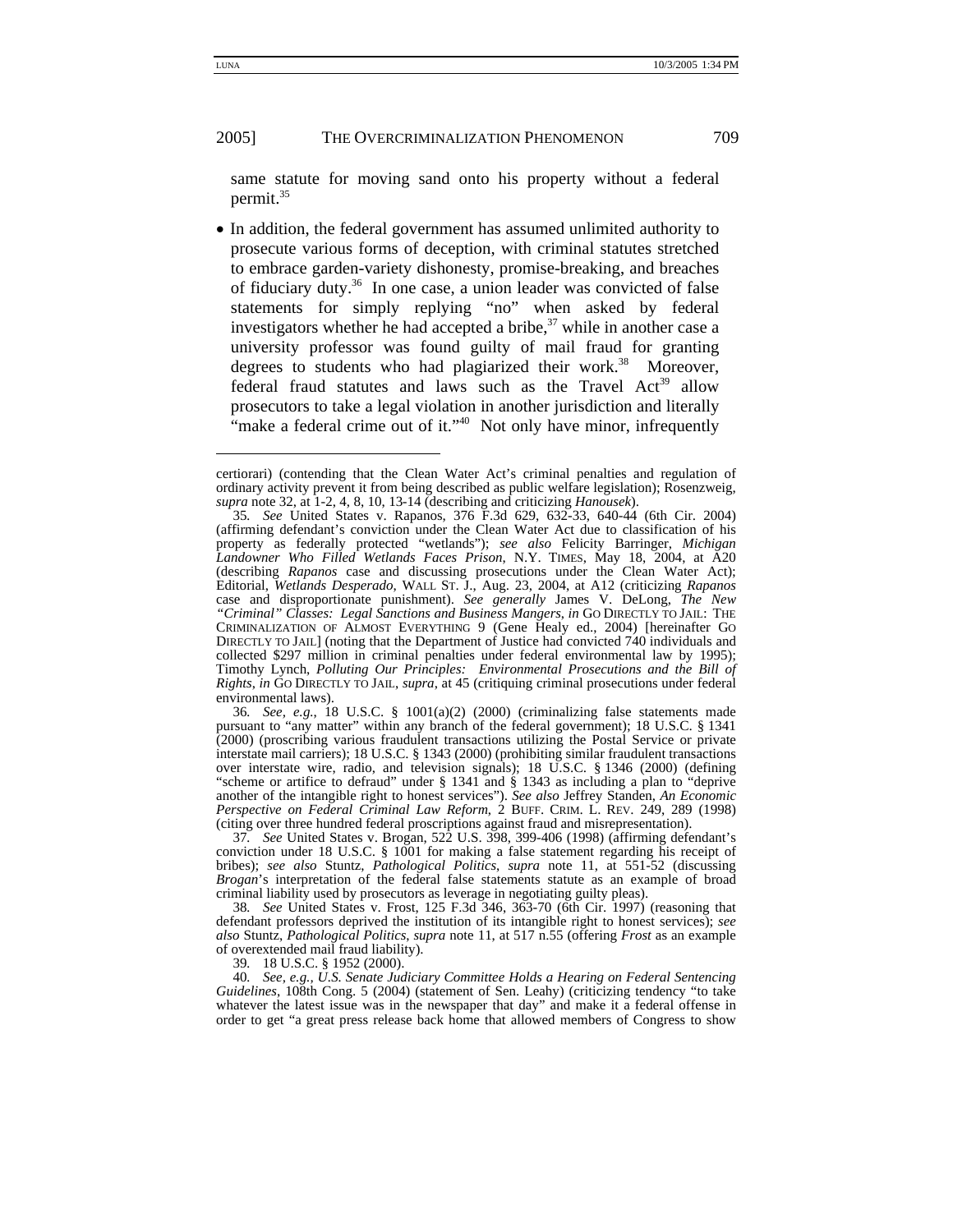applied state laws been pursued as federal felonies, $41$  but defendants have also been convicted in U.S. District Court for violating the laws of *foreign nations*. 42

• Both federal and state governments have contributed over the past quarter century to a punishment binge of unprecedented size and scope. Although the downfall of the "rehabilitative ideal"<sup>43</sup> and the rise of determinate sentencing were supposed to herald an age of fairness and proportionality, the upshot has been a massive increase in punishment irrespective of theoretical justification or practical experience. Anti-recidivist statutes and "mandatory minimums" have been particularly popular, imposing stiff punishment regardless of all other considerations.44 Some of the most notorious examples involve low-level drug offenders and other minor criminals sentenced to years or even decades in federal prison.<sup>45</sup> In one recent case, a young man

43*. See* FRANCIS A. ALLEN, THE DECLINE OF THE REHABILITATIVE IDEAL: PENAL POLICY AND SOCIAL PURPOSE 1-31 (1981) (discussing the rehabilitative model of penology, which viewed the goal of criminal sanctions as changing the convicted offender's character).

44*.* California's "Three Strikes" scheme may be the most infamous anti-recidivist law, with defendants receiving sentences of twenty-five years to life for, among other things, stealing a slice of pizza. *See* CAL. PENAL CODE § 667(e)(2)(A) (West 1999 & Supp. 2005) (requiring an indeterminate life sentence, with a mandatory minimum of at least twenty-five years, where the defendant has been convicted of any felony and has two or more prior serious or violent felony convictions); CAL. PENAL CODE  $\S 1170(c)$  (West Supp. 2005) (same); Michael Vitiello, *Reforming Three Strikes' Excesses*, 82 WASH. U. L.Q. 1, 2 (2004) (noting "extreme cases resulting in 25-years-to-life terms of imprisonment—cases involving petty third strikes like the theft of a bicycle or piece of pizza"); *see also* Ewing v. California, 538 U.S. 11, 28-31 (2003) (upholding twenty-five years to life sentence for the offense of stealing three golf clubs valued at twelve hundred dollars); Lockyer v. Andrade, 538 U.S. 63 (2003) (affirming two consecutive twenty-five years to life sentences for two thefts of videotapes). *See generally* Vitiello, *supra*, at 4-17 (contending that the expense of California's Three Strikes law far outweighs any benefits it provides); Anthony Kline, *Comment: The Politicalization of Crime*, 46 HASTINGS L.J. 1087, 1087-94 (1995) (discussing Three Strikes law's troublesome consequences for the judiciary).

45*. See, e.g.*, Erik Luna, *Misguided Guidelines: A Critique of Federal Sentencing*, 458 CATO POL'Y ANALYSIS 1, 17-19 (2002) [hereinafter Luna, *Misguided Guidelines*] (providing examples of lengthy mandatory sentences for drug offenses); *see also* 21 U.S.C. § 841(b) (2000) (establishing levels of mandatory minimum sentences for federal drug offenses). *But cf.* United States v. Booker, 125 S. Ct. 738 (2005) (holding that the federal sentencing guidelines violate the Sixth Amendment insofar as they require judges to increase punishment above the maximum allowable sentence based on the jury verdict alone).

just how tough they are on crime").

<sup>41</sup>*. See, e.g.*, United States v. Welch, 327 F.3d 1081, 1090-1103 (10th Cir. 2003) (upholding, *inter alia*, a federal felony indictment for violation of Utah's commercial bribery statute, a misdemeanor under state law).

<sup>42</sup>*. See, e.g.*, United States v. Pasquantino, 336 F.3d 321, 324 (4th Cir. 2003) (en banc) (affirming a defendant's federal conviction for violating Canadian tax law through the use of interstate wires), *cert. granted*, 124 S. Ct. 1875 (2004). *See also* United States v. McNab, 331 F.3d 1228 (11th Cir. 2003) (upholding federal conviction for violation of Honduran fishing regulations), *cert. denied*, 540 U.S. 1177 (2004); Ellen Podgor & Paul Rosenzweig, Editorial, *Bum Lobster Rap*, WASH. TIMES, Jan. 6, 2004, at A14 (criticizing the *McNab* prosecution and noting that the Honduran government believed that its laws had not been violated and had filed an *amicus curiae* brief in support of the *McNab* defendants).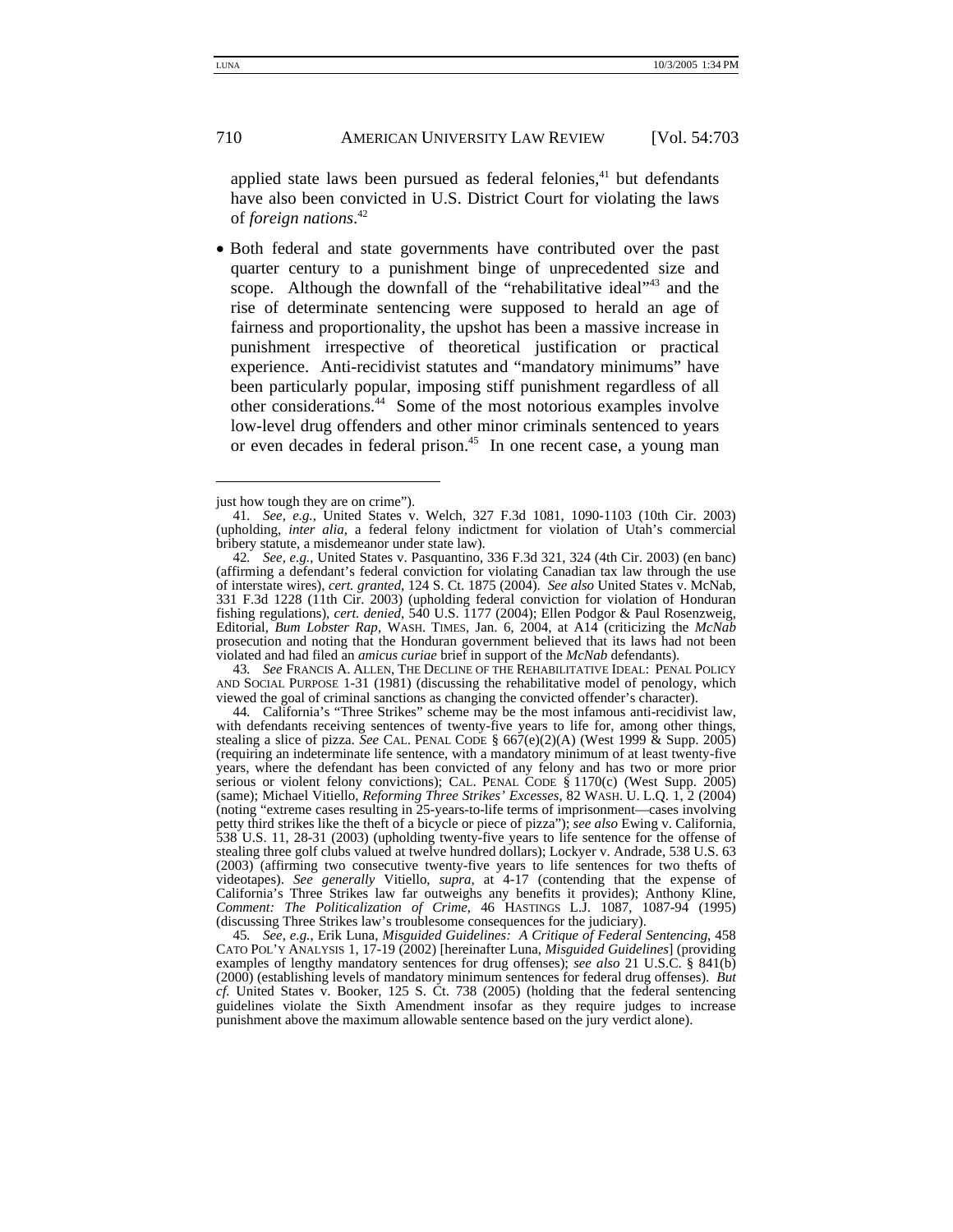-

#### 2005] THE OVERCRIMINALIZATION PHENOMENON 711

convicted of selling marijuana on three occasions while carrying (but not brandishing) a firearm received a fifty-five year sentence even though the trial court described the punishment as "unjust, cruel, and even irrational."46

At first blush, these laws, cases, and anecdotes appear to lack a common thread that runs throughout, something that would justify their shared categorization. As will be suggested below, however, the key unifying theme is the government's ready misuse of crime and punishment as concepts and the criminal justice system as an institution. Every augmentation provides officials a new legal instrument to apply against members of the so-called "criminal class" (many of whom look remarkably similar to the class of "normal" folks). Whether any given instance might be seen as abusive, of course, depends on an individual's personal predispositions and intellectual commitments, whatever they may be. But in general, "American criminal law's historical development has borne no relation to any plausible normative theory," William Stuntz suggests, "unless 'more' counts as a normative theory."<sup>47</sup> Instead, the above examples and others like them would be deemed unjustifiable under a number of philosophical traditions as inappropriate manipulations of the criminal sanction and the legal system. Each is a case in point of what I will term *overcriminalization*, a socio-political phenomenon that might be evaluated in the aggregate for causes, consequences, and correctives. In particular, Part I will offer an account of overcriminalization, while Part II will consider why the phenomenon occurs and what are the ensuing costs. Part III will briefly mention the various solutions tendered to date as well as their limitations. It will then examine a particular strand of moral philosophy—libertarianism—as a potential theoretical structure to confront

<sup>46</sup>*.* United States v. Angelos, 345 F. Supp. 2d 1227, 1230 (D. Utah 2004); *see also* Angie Welling, *55-year Term Assailed; Utah Judge Reluctantly Hands the Mandatory Sentence to Offender*, DESERET MORNING NEWS, Nov. 17, 2004, at B1 (describing outrage over sentence and noting that twenty-nine former federal judges and prosecutors joined in Angelos' argument that his punishment was unconstitutional). Ironically, defendant Angelos might have received another 78-97 months imprisonment prior to the Supreme Court's *Booker* decision. *See Angelos*, 345 F. Supp. 2d at 1260-61 (holding Guidelines unconstitutional as applied to defendant). Ironfisted mandatory minimum sentences have emerged outside of the drug enforcement context as well, with, for instance, a defendant sentenced to fifteen years imprisonment for possession of a single bullet with neither a firearm nor nefarious motives. *See* United States v. Yirkovsky, 259 F.3d 704, 707 (8th Cir. 2001) (reasoning that although a sentence of fifteen years for possessing a single bullet "is an extreme penalty under the facts as presented to this court," "our hands are tied in this matter by the mandatory minimum sentence which Congress established"); *see also* United States v. Yirkovsky, 276 F.3d 384, 385 (8th Cir. 2001) (Arnold, J., dissenting from denial of rehearing en banc) (suggesting "that on its face the sentence is grossly disproportionate to the offense for which it was imposed"); Luna, *Misguided Guidelines*, *supra* note 45, at 19 (detailing Yirkovsky's case and noting that prosecutors used the threat of a lengthy sentence to attempt to extract information about other crimes).

 <sup>47.</sup> Stuntz, *Pathological Politics*, *supra* note 11, at 508.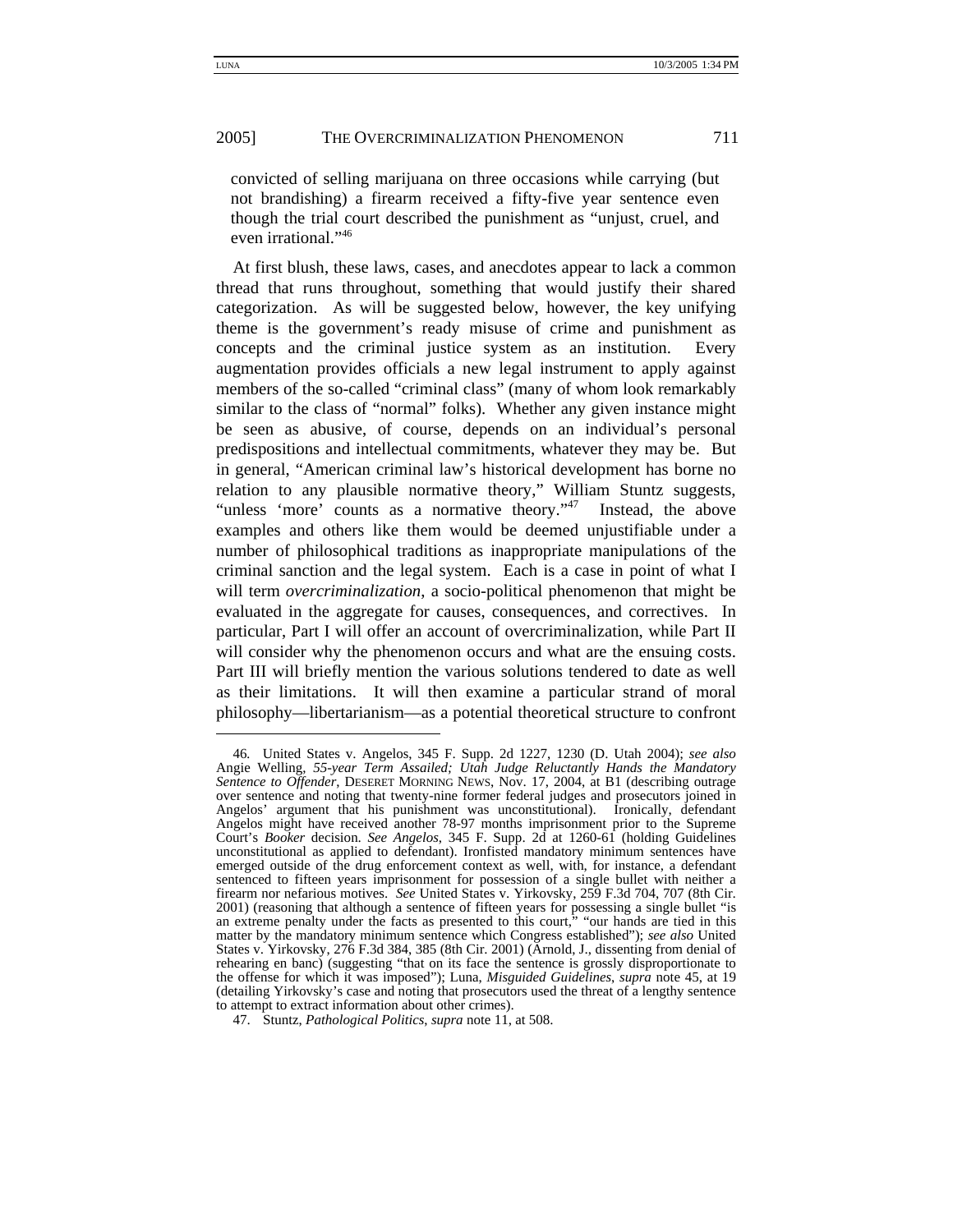-

#### 712 **AMERICAN UNIVERSITY LAW REVIEW** [Vol. 54:703]

the phenomenon. Finally, Part IV will describe the theory's import for issues of criminal justice and present an application of the libertarian premise to a pending congressional bill.

#### I. DEFINING THE PHENOMENON

To be clear, the criminalization phenomenon has been the topic of legal scholarship for years. Renowned figures of criminal justice like Sanford Kadish and Herbert Packer have addressed the uniquely American penchant for crime and punishment,<sup>48</sup> with additional scrutiny provided by contemporary scholars such as John Coffee, William Stuntz, and many others.49 Yet for all the ink spilled, the phenomenon persists to this day. A recent report concluded that the erratic body of federal law has now swelled to more than four thousand offenses that carry criminal punishment, $5<sup>0</sup>$  and other works have noted similar upsurges in the number of crimes at the state level.<sup>51</sup> As suggested by the previous examples, however, overcriminalization is not merely a problem of too many crimes akin to an opera having "too many notes." $52$  Instead, it encompasses a broad array of issues, including: what should be denominated as a crime

 <sup>48.</sup> *See* HERBERT L. PACKER, THE LIMITS OF THE CRIMINAL SANCTION 250-366 (1969); Sanford H. Kadish, *Some Observations on the Use of Criminal Sanctions in Enforcing Economic Regulations*, 30 U. CHI. L. REV. 423 (1963); Sanford H. Kadish, *The Crisis of Overcriminalization*, 374 ANNALS AM. ACAD. POL. & SOC. SCI. 157 (1967). *See also* NORVAL MORRIS & GORDON HAWKINS, THE HONEST POLITICIAN'S GUIDE TO CRIME CONTROL (1970) (addressing political misuse of the criminal justice system).

 <sup>49.</sup> *See* John C. Coffee, Jr., *Does "Unlawful" Mean "Criminal"?: Reflections on the Disappearing Tort/Crime Distinction in American Law*, 71 B.U. L. REV. 193 (1991) [hereinafter Coffee, *Reflections*]; John C. Coffee, Jr., *Hush!: The Criminal State of Confidential Information after* McNally *and* Carpenter *and the Enduring Problem of Overcriminalization*, 26 AM. CRIM. L. REV. 121 (1988); John C. Coffee, Jr., *Paradigms Lost: The Blurring of the Criminal and Civil Law Models—And What Can Be Done About It*, 101 YALE L.J. 1875 (1992) [hereinafter Coffee, *Paradigms Lost*]; Stuntz, *Pathological Politics*, *supra* note 11; William J. Stuntz, *Reply: Criminal Law's Pathology*, 101 MICH. L. REV. 828 (2002); William J. Stuntz, *Substance, Process, and the Civil-Criminal Line*, 7 J. CONTEMP. LEGAL ISSUES 1 (1996) [hereinafter Stuntz, *Civil-Criminal Line*]. *See also* John S. Baker, Jr., *State Police Powers and the Federalization of Local Crime*, 72 TEMP. L. REV. 673, 674 (1999) ("Throughout the twentieth century, particularly since 1970, federal law has further encroached on the domain of state and local crime."); Ellen S. Podgor, *Do We Need a "Beanie Baby" Fraud Statute?*, 49 AM. U. L. REV. 1031 (2000) (critiquing the contemporary trend of enacting statutes to cover every new instance of fraud).

 <sup>50.</sup> John S. Baker, Jr., *Measuring the Explosive Growth of Federal Crime Legislation*, FEDERALIST SOC'Y FOR L. & PUB. POL'Y STUD. (2004), *available at* http://www.fedsoc.org/Publications/practicegroupnewsletters/criminallaw/crimreportfinal.pdf.

<sup>51</sup>*. See, e.g.*, Paul H. Robinson & Michael T. Cahill, *Can a Model Penal Code Second Save the States from Themselves?*, 1 OHIO ST. J. CRIM. L. 169, 170-73 (2003) (describing and criticizing expansion of criminal codes); Stuntz, *Pathological Politics*, *supra* note 11, at 515 ("[A]nyone who studies contemporary state or federal criminal codes is likely to be struck by their scope, by the sheer amount of conduct they render punishable.").

 <sup>52.</sup> In the 1984 Academy Award-winning movie *Amadeus*, Emperor Joseph II complained that Mozart's opera had "simply too many notes." "Just cut a few," the Emperor suggested, "and it will be perfect." AMADEUS (Warner Bros. 1984).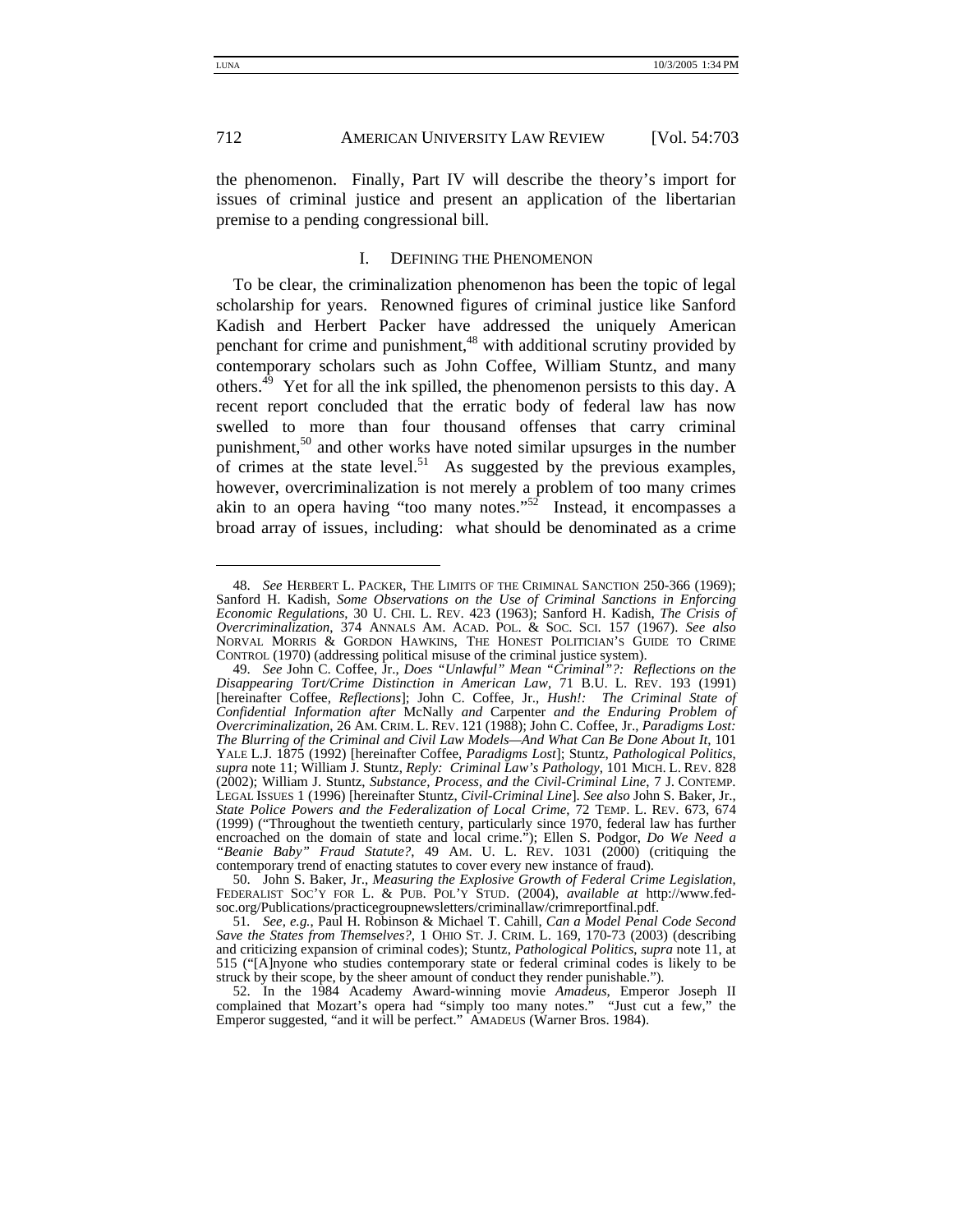and when it should be enforced; who falls within the law's strictures or, conversely, avoids liability altogether; and what should be the boundaries of punishment and the proper sentence in specific cases.

The treatment of these seemingly disparate state actions as a single, comprehensive phenomenon requires explanation, and for me, at least, an adequate rationale stems from the very nature of criminal law and the attendant power of enforcement. When society designates as "crime" particular acts accompanied by a sufficient degree of subjective awareness or intent, it makes a critical moral judgment about the wrongfulness of such conduct, the resulting harm caused or threatened to others, and the culpability of the perpetrators.<sup>53</sup> And when society punishes an individual for having committed a crime, the magnitude of the sentence represents a concomitant decision about the degree of wrongfulness, harmfulness, and culpability, all in service of the legitimate goals of punishment—namely, to prevent future criminality and/or to justly punish individuals for past misconduct.<sup>54</sup> Each of the assumptions underlying the denomination of crime and the determination of punishment can be deemed necessary but insufficient criterion to invoke the full power of the criminal justice system. Having the common cold may be potentially harmful in some sense—after all, who wants to catch another person's illness?—but it seems ridiculous to claim that the "perpetrator" harbors the degree of responsibility and his "conduct" evinces the type of wrongdoing necessary to justify labeling him a *criminal* subject to *punishment*. 55

Instead, the criminal sanction should be reserved for specific behaviors and mental states that are so wrongful and harmful to their direct victims or the general public as to justify the official condemnation and denial of freedom that flow from a guilty verdict. In fact, these consequences for the individual distinguish criminal justice from all other areas of law. The state

 <sup>53.</sup> In his excellent discussion of the moral content of criminal law, Stuart Green defines these three essential concepts as follows:

<sup>[</sup>T]he term "culpability" refers to the moral value attributed to a defendant's state of mind during the commission of a crime . . . . Culpability reflects the degree to which an individual offender is blameworthy or responsible or can be held accountable . . . . Social harmfulness reflects the degree to which a criminal act causes, or risks causing, harm. "Harm" is normally defined as an intrusion into a person's interest . . . . Moral wrongfulness involves conduct that violates a moral norm or standard. Like social harmfulness, it refers to the moral content of a defendant's criminal act, rather than to the moral status of the actor. Killing, raping, and stealing all are morally wrongful acts.

Stuart Green, *Why It's a Crime to Tear the Tag Off a Mattress: Overcriminalization and the Moral Content of Regulatory Offenses*, 46 EMORY L.J. 1533, 1547-51 (1997) (internal citations omitted).

<sup>54</sup>*. See, e.g.*, Erik Luna, *Punishment Theory, Holism, and the Procedural Conception of Restorative Justice*, 2003 UTAH L. REV. 205, 207-27 [hereinafter Luna, *Punishment Theory*] (discussing traditional punishment theories).

<sup>55</sup>*. See* Robinson v. California, 370 U.S. 660, 667 (1962) ("Even one day in prison would be a cruel and unusual punishment for the 'crime' of having a common cold.").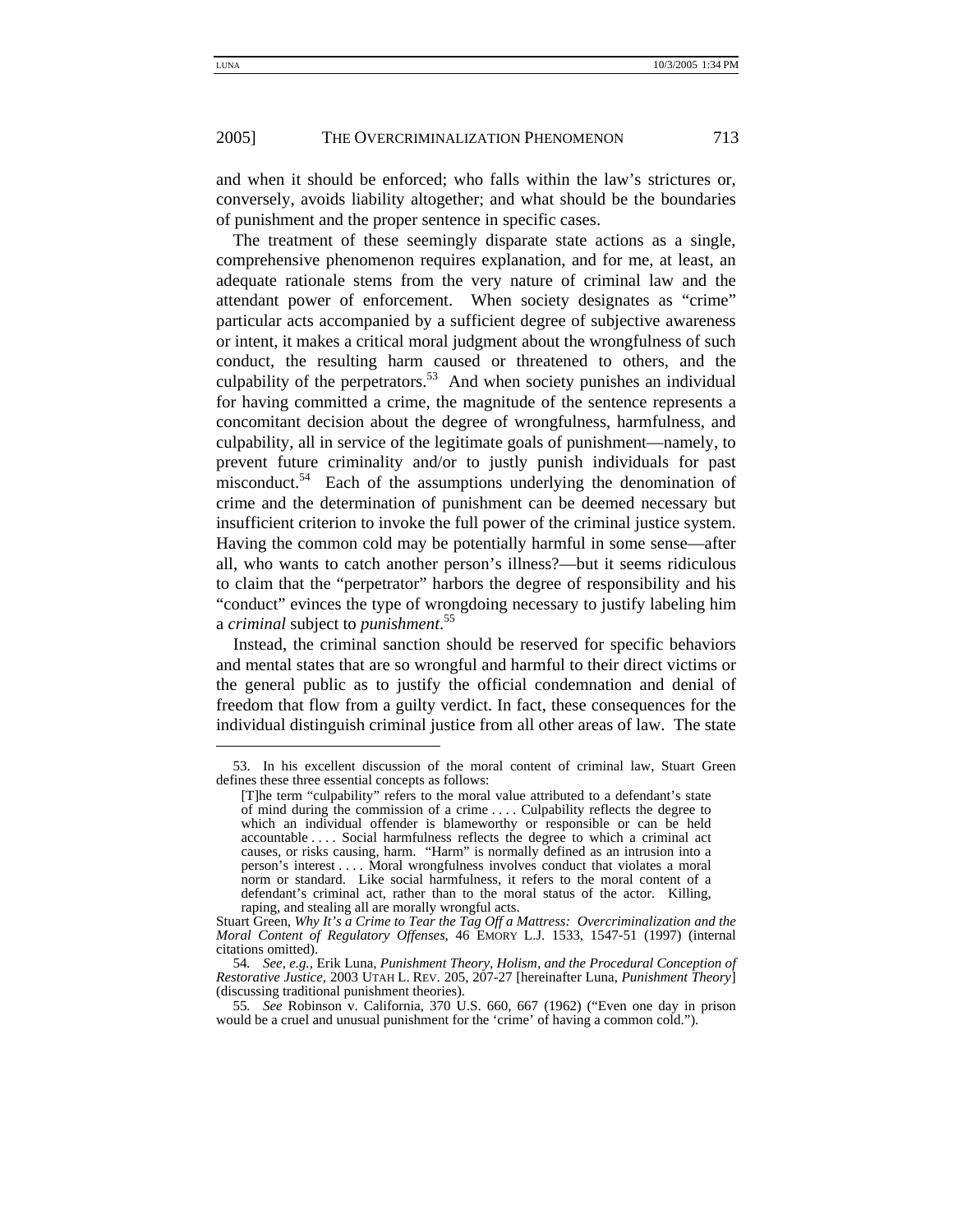authority to deprive freedom or even life itself—the most potent action any government can take against the governed—is *sui generis*. The process of civil justice redistributes wealth to compensate individuals for injuries of tort and contract, none of which is pleasant for the civil defendant. But it almost goes without saying that incarceration (or death, of course) is different in kind, rather than degree, from monetary dispossession,  $56$ involving an incomparable denial of human dignity and autonomy. The practical consequences of involuntary confinement (e.g., prison rape<sup>57</sup>) only accentuate the distinction between acts and mental states identified as crime and those regarded as tort or contractual breach. Moreover, the stigma associated with the brand of "criminal" cannot be equated to the relatively mild designation of "tortfeasor" or "contract-breaker."<sup>58</sup> Not only are convicted offenders viewed as outcasts subject to social scorn, but they are also deprived of the rights and benefits accorded to others, including the opportunity for political participation and gainful employment.<sup>59</sup> Given the moral gravity of decision-making in criminal justice and the unparalleled consequences that flow from such determinations, criminal liability and punishment must always be justifiable in inception and application. $60$ 

 <sup>56.</sup> *See, e.g.,* Douglas Husak, *Crimes Outside the Core*, 39 TULSA L. REV. 755, 772-73 (2004) ("The most important difference between the criminal law and other bodies of law, or systems of social control that are not modes of law at all, is that the former subjects offenders to punishment."); Stuntz, *Civil-Criminal Line*, *supra* note 49, at 24-25 ("Criminal punishment often means prison, and prison is both different from and worse than money damages."). As demonstrated by modern juvenile justice systems, however, *de facto* criminal adjudication may be disguised as a civil proceeding. "[J]uvenile proceedings to determine 'delinquency,' which may lead to commitment to a state institution, must be regarded as "criminal,'" the U.S. Supreme Court declared nearly four-decades ago. "To hold otherwise would be to disregard substance because of the feeble enticement of the 'civil' label-of-convenience which has been attached to juvenile proceedings." *In re* Gault, 387 U.S. 1, 49-50 (1967). *Cf.* Hudson v. United States, 522 U.S. 93, 99-100 (1997) (formulating a test to determine whether a proceeding is criminal or civil); Carol S. Steiker, *Punishment*  L.J. 775 (1997) (discussing the difficult distinction between criminal and civil proceedings in determining what constitutes "punishment").

<sup>57</sup>*. See, e.g.*, Adam Liptak, *Ex-Inmate's Suit Offers View Into Sexual Slavery in Prisons*, N.Y. TIMES, Oct. 16, 2004, at A1 (reporting on the brutal realities of prison rape); HUMAN RIGHTS WATCH, NO ESCAPE: MALE RAPE IN U.S. PRISONS (2001), *available at* http://hrw.org/reports/2001/prison/report.html (last visited Feb. 19, 2005) (detailing personal accounts of inmate rape based on information from more than three hundred prisoners in thirty-four states).

<sup>58</sup>*. Cf.* SANFORD H. KADISH, BLAME AND PUNISHMENT: ESSAYS IN THE CRIMINAL LAW 51 (1987) (arguing that crime involves a type of moral disapproval that does not necessarily attach to violations of the economic order); Markus Dirk Dubber, *Toward a Constitutional Law of Crime and Punishment*, 55 HASTINGS L.J. 509, 546-48 (2004) (suggesting that punishment is designed to degrade an offender's social dignity).

 <sup>59.</sup> Symposium, *Beyond the Sentence: Post-Incarceration Legal, Social, and Economic Consequences of Criminal Convictions*, 30 FORDHAM URB. L.J. 1491 (2003).

<sup>60</sup>*. See* GEORGE P. FLETCHER, RETHINKING CRIMINAL LAW xix (1978) ("[Criminal law's] central question is justifying the use of the state's coercive power against free and autonomous persons."); H.L.A. HART, PUNISHMENT AND RESPONSIBILITY: ESSAYS IN THE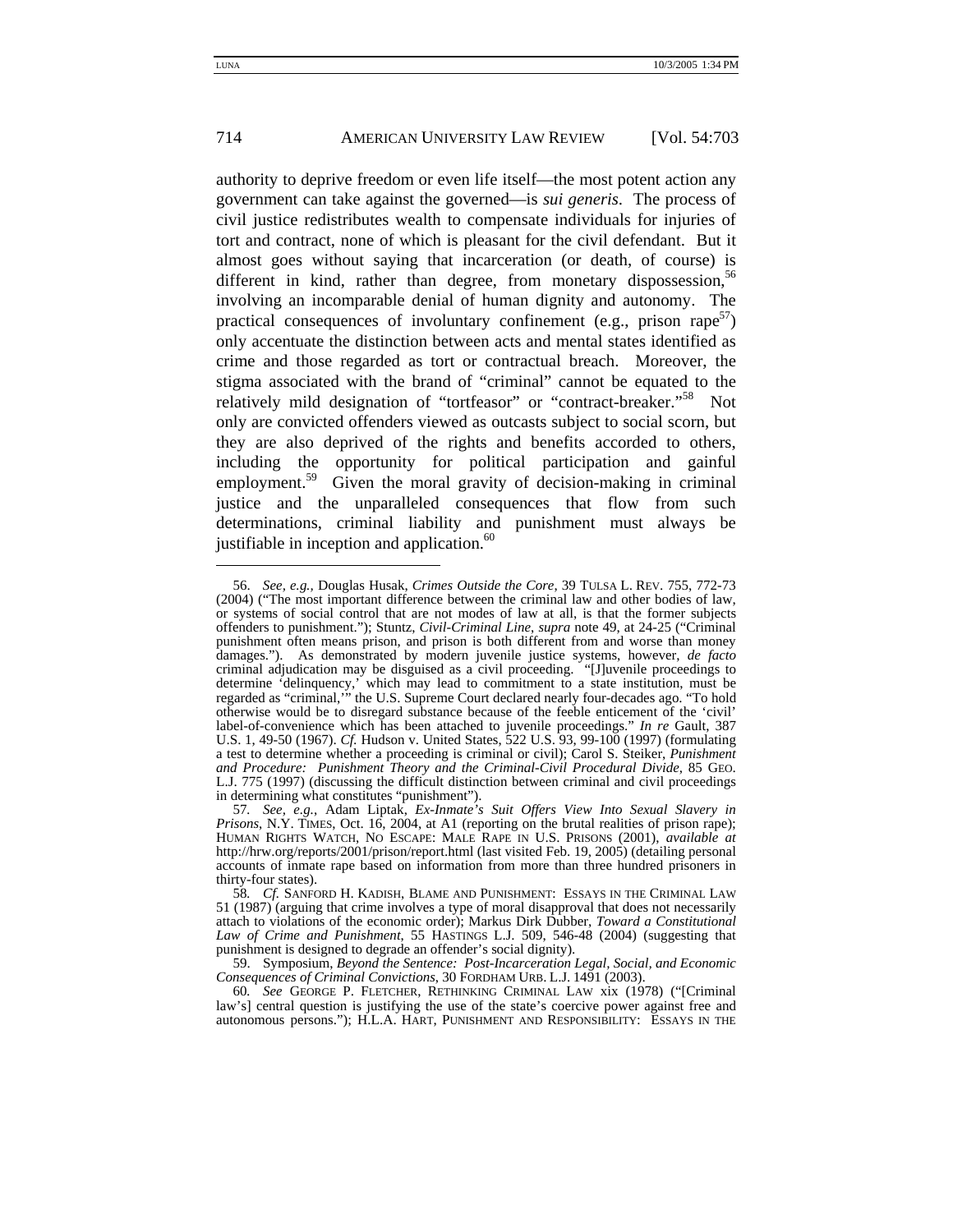Overcriminalization, then, is the abuse of the supreme force of a criminal justice system—the implementation of crimes or imposition of sentences without justification. The phenomenon would certainly include far-fetched offenses like catching lobsters with something other than a "conventional" trap.<sup>61</sup> Such crimes seem so deficient in harmful wrongdoing and beyond any legitimate rationale for state action as to flunk what I have previously described as the "laugh test."<sup>62</sup> It would also cover the full range of vice crimes and related offenses that continue to vex libertarians due to the absence of a cognizable violation of individual rights.<sup>63</sup> The same can be said for various economic offenses (e.g., criminal violations of certain antitrust laws) that are not merely extensions of the common law crime of larceny (e.g., embezzlement) but instead more "closely resemble[] acceptable aggressive business behavior" largely committed by "respectable people in the respectable pursuit of profit."<sup>64</sup>

In addition, overcriminalization may be seen in various legal devices that can expand criminal liability to individuals who hardly seem blameworthy, including strict liability offenses that dispense with culpable mental states,<sup>65</sup> vicarious liability for the acts of others without some evidence of personal advertence or even neglect,<sup>66</sup> and doctrines like conspiracy and its federal cousin,  $RICO<sub>67</sub>$ , that allow punishment for verbal collusion coupled with some scintilla of objective action. The phenomenon also comes in the form of grossly disproportionate penalties that bear no relation to the wrongfulness of the underlying crime, the harmfulness of its commission, or the blameworthiness of the criminal—such as a multiyear prison term for possessing a single bullet without a firearm or corrupt motive $68$ —

PHILOSOPHY OF LAW 1-27 (1968) (discussing the importance and principles of justification for punishment); Claire Finkelstein, *Positivism and the Notion of an Offense*, 88 CAL. L. REV. 335, 371-72 (2000) (asserting that "the liberty interest of citizens creates a presumption against the use of the criminal sanction, and that therefore criminal prohibitions stand in need of justification"); Husak, *Crimes Outside the Core*, *supra* note 56, at 773 (arguing that the enactment of crime and imposition of punishment must always be justified); Douglas N. Husak, *The Nature and Justifiability of Nonconsummate Offenses*, 37 ARIZ. L. REV. 151, 155-56 (1995) (similar).

<sup>61</sup>*. See supra* note 11 (citing Maine's prohibition on catching lobsters with anything but "conventional lobster traps").

 <sup>62.</sup> *See id.*; Luna, *Overextending*, *supra* note 1, at 1.

<sup>63</sup>*. See, e.g., supra* note 143-56 (discussing libertarian understanding of individual rights); Luna, *Overextending*, *supra* note 1, at 15 (mentioning acts of prostitution, the possession, sale, or use of illegal drugs, and gambling as examples of vice).

 <sup>64.</sup> KADISH, *supra* note 58, at 42, 50.

 <sup>65.</sup> Luna, *Overextending*, *supra* note 1, at 15.

<sup>66</sup>*. Id.*

<sup>67</sup>*. See* Racketeer Influenced and Corrupt Practices Act (RICO), Pub. L. No. 91-452, 84 Stat. 941 (1970) (codified as amended at 18 U.S.C. §§ 1961-1968 (2000)) (establishing criminal liability for members of organizations that engage in "racketeering activity").

 <sup>68.</sup> *See supra* note 46 (discussing the *Yirkovsky* case).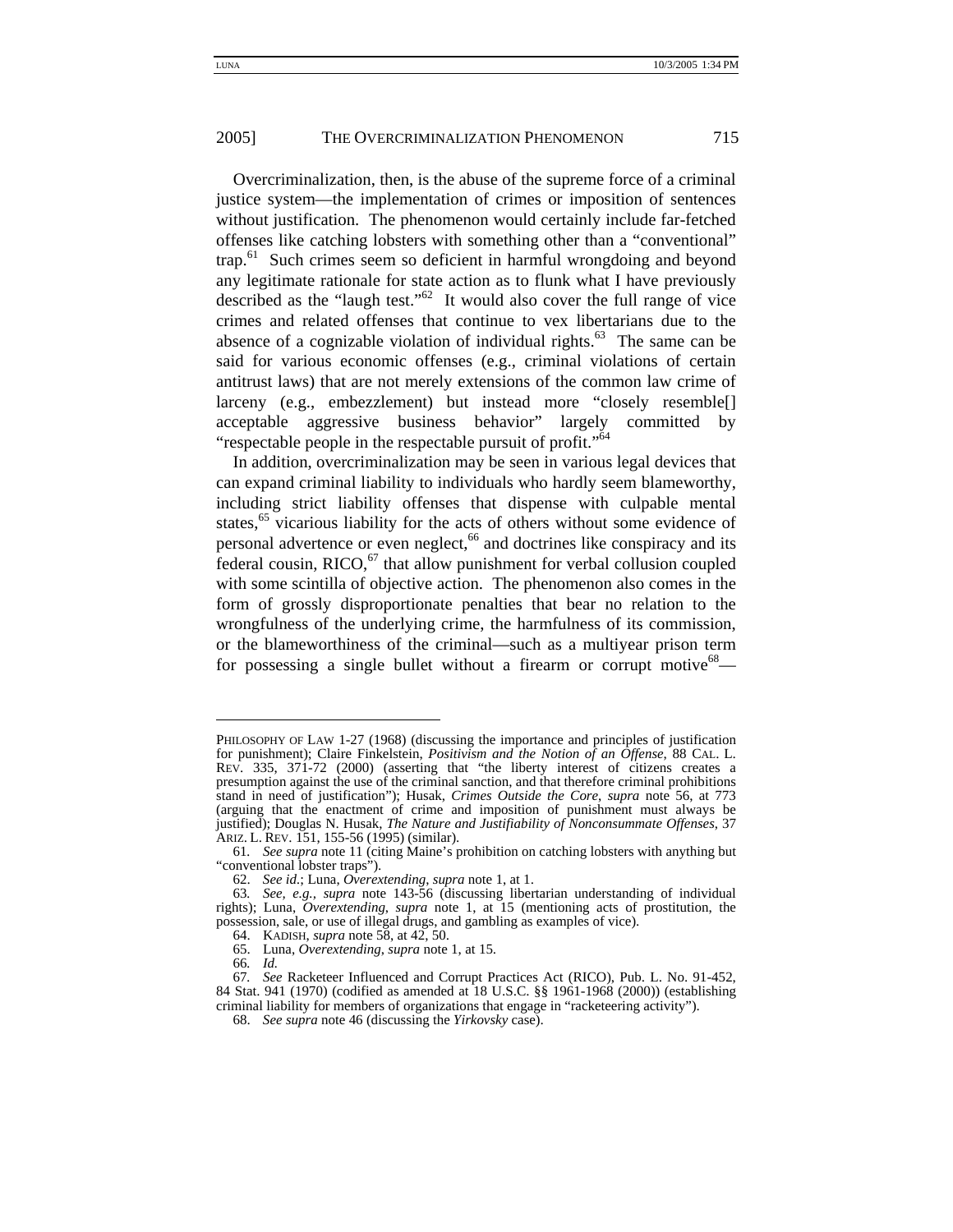producing sentences that cannot contribute to the traditional goals of punishment in any meaningful sense.

The problem of overcriminalization may extend beyond the text of a given law as well, implicating the dubious application of the powers vested in lawmakers or enforcers. Superfluous offenses would fit within this group—duplicative penal code sections that simply retread the same conduct over and over again, for example, or new, allegedly necessary statutes (e.g., "carjacking") that prohibit behavior already sufficiently addressed by existing law. $69$  It would also include criminal provisions that go beyond the limited authority of a given jurisdiction, as demonstrated by the countless federal offenses that have only spurious connections to the constitutionally enumerated powers of Congress.<sup>70</sup> Likewise, this understanding of overcriminalization would incorporate abusive policing, such as state agents deploying the full weight of their authority to search and arrest based on trifling offenses or even civil infractions, which results in an overbearing and overreaching style of law enforcement worthy of the term "despotism."<sup>71</sup>

In sum, this definition of the overcriminalization phenomenon consists of: (1) untenable offenses; (2) superfluous statutes; (3) doctrines that overextend culpability; (4) crimes without jurisdictional authority; (5) grossly disproportionate punishments; and (6) excessive or pretextual enforcement of petty violations. If this were a treatise, it would now be appropriate to provide a detailed discussion of why each of these categories and representative examples should be considered abuses of government authority. For instance, time might be spent analyzing the constitutional text and original understanding of federal jurisdiction on issues of criminal justice, discussing how Congress has the authority to criminalize truly national concerns connected to explicit provisions in America's charter, such as treason and counterfeiting, but lacks a general police power to enact the type of comprehensive penal code found in the states. Specific federal offenses might then be examined, explaining why Congress exceeded its jurisdiction by criminalizing, for example, violations of boxer safety.<sup>72</sup> Likewise, pages could be filled discussing how a voluntary transaction for illicit drugs and ingestion of the same is no more wrongful

 <sup>69.</sup> *See supra* notes 28-29 and accompanying text (discussing carjacking).

<sup>70</sup>*. See infra* notes 164, 177-78 and accompanying text (detailing constitutional limits on congressional power).

<sup>71</sup>*. See* Stuntz, *Pathological Politics*, *supra* note 11, at 539 (suggesting that if crime is defined broadly enough, law enforcement officers have discretion to arrest "whomever they wish").

<sup>72</sup>*. See* 15 U.S.C. §§ 6308-6309 (2000) (providing for fines or imprisonment for violations of the Professional Boxing Safety Act, 15 U.S.C. §§ 6301-6313 (2000), including provisions that require physician certification of boxers, renewal of boxer identification cards, and the reporting of boxer injuries to the appropriate registry).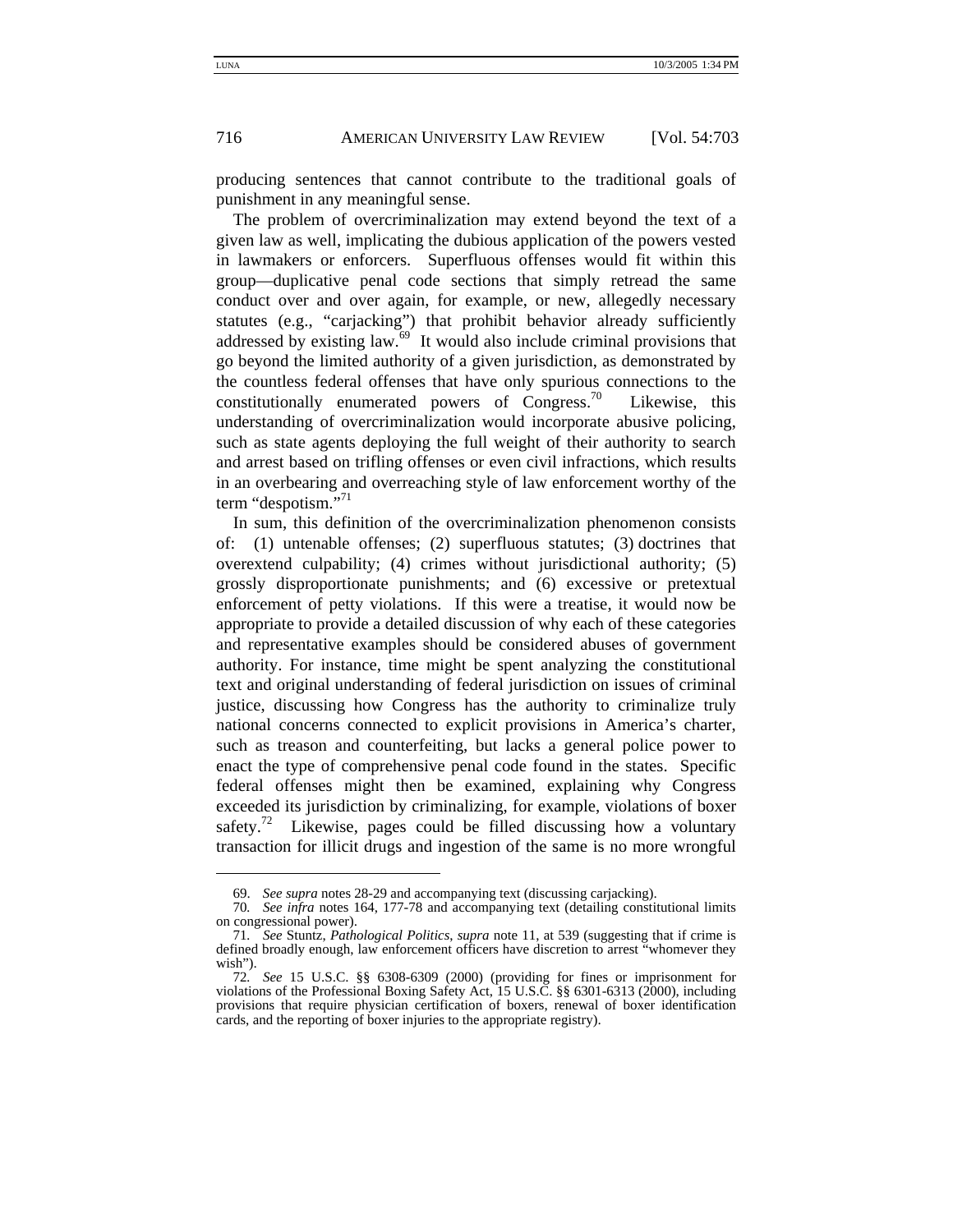than drinking a bottle of wine (or so the argument goes) and that no injury accrues to others so long as the consumer does not get behind the wheel. And, in fact, these types of arguments will be made below with regard to a bill currently pending in Congress.<sup>73</sup> But a relatively large body of scholarship, which I will simply adopt by reference,<sup>74</sup> challenges governmental power or prudence in each of the above categories and with regard to many of the particular instances of crime, punishment, or enforcement without justification.

It must be admitted, however, that my list is neither exhaustive nor universally adopted in academe; others may focus on harebrained offenses and redundant statutes, for example, while placing liability-expanding doctrines under a different heading.<sup>75</sup> Moreover, some of the categories and illustrations appear susceptible to a binary conclusion—the crime of prostitution is either justifiable or it is not—while other categories involve judgments of degree, such as the point at which punishment for a particular crime becomes excessive.<sup>76</sup> But one of the major deficiencies in existing analysis is the failure to see overcriminalization precisely for what it is: a broad phenomenon encompassing a multiplicity of concerns but always involving the unjustifiable use of the criminal justice system. By viewing the issues in isolation—the passage of silly crimes or the misapplication of vicarious liability or the imposition of disproportionate punishment, and so on—the bigger picture becomes lost, how government abuses its immense power in each situation as part of an alarming readiness to apply the criminal justice system without limitation throughout the entirety of American life.<sup>77</sup> And while some of the above categories and examples seem amenable to a thumbs-up/thumbs-down assessment while others raise

<sup>73</sup>*. See infra* notes 180-188 and accompanying text (discussing the Sensenbrenner Bill).

 <sup>74.</sup> *See, e.g.,* TASK FORCE ON THE FEDERALIZATION OF CRIM. L., AM. BAR ASSOC., REPORT ON THE FEDERALIZATION OF CRIMINAL LAW (1998) (analyzing and criticizing Congress' federalization of crime and punishment); STEVEN B. DUKE & ALBERT C. GROSS, AMERICA'S LONGEST WAR: RETHINKING OUR TRAGIC CRUSADE AGAINST DRUGS (1993) (critiquing drug criminalization); DOUGLAS N. HUSAK, DRUGS AND RIGHTS (1992) (questioning the legitimacy of state authority to punish adult drug users); Symposium, *Federalism and the Criminal Justice System*, 98 W. VA. L. REV. 757 (1996) (examining the relationship between federal and state criminal law enforcement); Symposium, *Federalization of Crime: The Roles of the Federal and State Governments in the Criminal Justice System*, 46 HASTINGS L.J. 965 (1995) (discussing the federalization of crime, as well as the increasing discretionary role of federal prosecutors and the politicization of crime and its damaging impact on state courts).

<sup>75</sup>*. See, e.g.,* Stuntz, *Pathological Politics*, *supra* note 11, at 512-19 (focusing on, *inter alia*, trend toward more crimes, repetitive provisions, and exotic offenses).

<sup>76</sup>*. Cf.* Harmelin v. Michigan, 501 U.S. 957, 985-86 (1991) (Scalia, J., joined by Rehnquist, C.J.) (rejecting constitutional principle limiting prison sentences because of, *inter alia*, inadequate standards for when punishment has become disproportionate).

 <sup>77.</sup> In Professor Kadish's words, "it is fair to say that until these problems of overcriminalization are systematically examined and effectively dealt with, some of the most besetting problems of criminal-law administration are bound to continue." KADISH, *supra* note 58, at 21.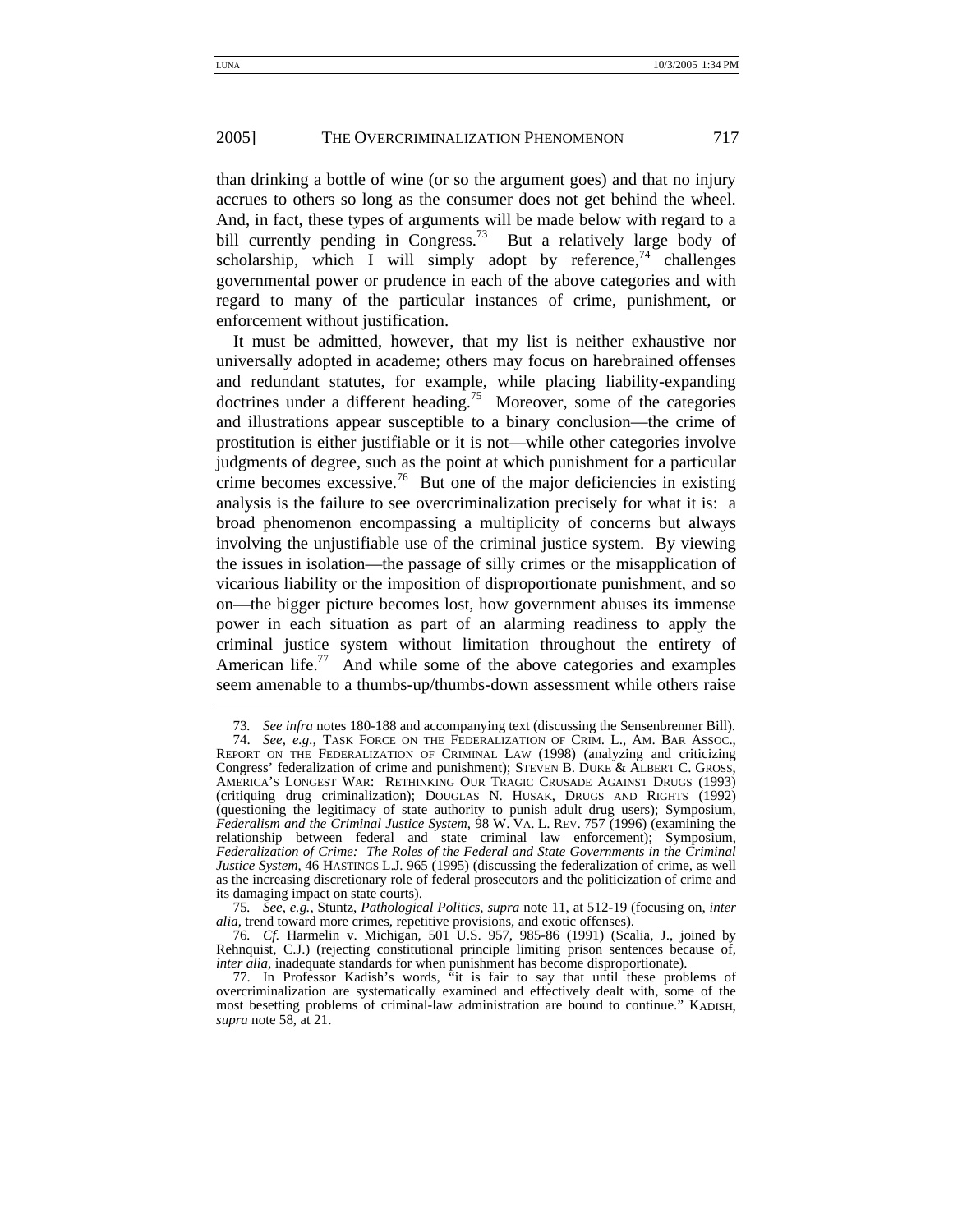questions of gradation, this does not mean that the latter should not qualify as overcriminalization. As with all matters of amount, there can be a large middle ground of dispute and yet substantial agreement at each end of a rational continuum. Although we can debate whether a year in prison for petty theft is justifiable, a life sentence for stealing a piece of pizza seems beyond the pale.<sup>78</sup>

#### II. CAUSES AND CONSEQUENCES

If this understanding is accepted, questions remain as to why the overcriminalization phenomenon occurs and what are the resulting costs. Any number of accounts can be offered for America's propensity to use and abuse the criminal sanction, but let me offer some of the more plausible explanations. To begin with, the escalation of "law and order" politics in recent years has created a one-way ratchet in U.S. governance, churning out an ever-increasing number of crimes and severity of punishments.<sup>79</sup> As a rule, lawmakers have a strong incentive to add new offenses and enhanced penalties, which offer ready-made publicity stunts, but face no countervailing political pressure to scale back the criminal justice system.<sup>80</sup> Conventional wisdom suggests that appearing tough on crime wins elections regardless of the underlying justification, if only to provide another line on the résumé or potential propaganda for a grandstanding candidate, while it is difficult to recall a single modern politician who came into office on a platform of decriminalization or punishment reduction.<sup>81</sup> As any competent political strategist knows, fear of crime can drive voters to the polls, and just as importantly, the potential benefits to powerful interest groups can fill campaign coffers. $82$  By

 <sup>78.</sup> *Supra* note 44 (discussing Three Strikes cases).

<sup>79</sup>*. See, e.g.*, *supra* notes 43-46 (describing America's punishment binge).

<sup>80</sup>*. See* Robinson & Cahill, *supra* note 51, at 169-73 (discussing the degradation of American criminal codes that occurs through the continuous stream of additions and amendments by legislators, particularly in response to interest-group lobbying and public outcry to high-profile cases). Professors Robinson and Cahill note that as a result of the "deluge of legislation," Illinois's criminal code is now twelve times longer than when it was originally enacted in 1961. *Id.* at 172.

 <sup>81.</sup> *But see* Bulwa Demian, *Harris Defeats Hallinan After Bitter Campaign*, S.F. CHRON., Dec. 10, 2003, at A1 (noting that Terrence Hallinan, San Francisco's District Attorney until 2003, won consecutive victories in the 1990s despite touting one of the country's most progressive approaches to prosecution that included opposing the death penalty and supporting rehabilitative diversion programs and the legalization of marijuana).

 <sup>82.</sup> For instance, after the horrific murder of twelve-year-old Polly Klaas by a recidivist with an extensive rap-sheet, the public's fear of violent crime seemed to offer California state officials no other option but to support the then-stalled Three Strikes bill. *See* Erik Luna, *Three Strikes in a Nutshell*, 20 T. JEFFERSON L. REV. 1, 3-7 (1998) (describing the social and political environment that paved the way for Three Strikes). One California state senator confessed, "I don't think we have any choice [but to pass the Three Strikes law]," while another senator candidly admitted, "I'm going to vote for these turkeys because constituents want me to." *Id.* at 5 n.37. Moreover, one group with a professional and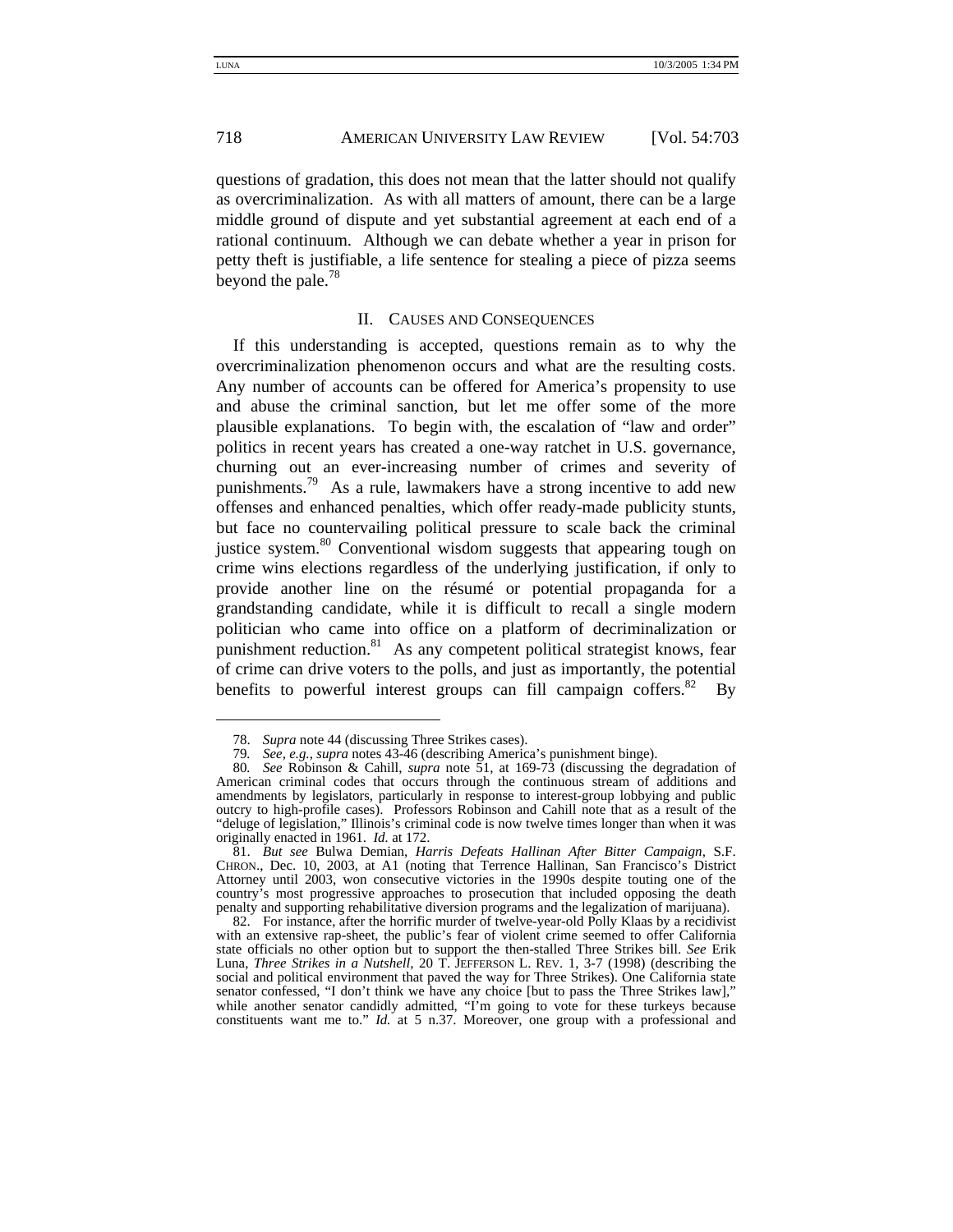contrast, individuals and organizations who oppose further augmentation of the penal code, including members of the criminal defense bar and civil liberties groups, can usually be ignored at virtually no political cost to those seeking elected office. And once codified, criminal provisions may be effectively unrepealable.<sup>83</sup>

Politicians have also become nimble in deploying the rhetoric of accepted justifications for state action in support of the otherwise unjustifiable. Lawmakers have claimed that the enactment of particular offenses and increased punishments will reduce crime through deterrence and incapacitation without supplying corroborating evidence, for example, or that such legislation will dole out what offenders "deserve" despite the weight of retributive arguments to the contrary.<sup>84</sup> Moreover, political demagogues can skillfully assert that whatever conduct is at issue produces the type of "harm" necessary for criminalization, when, in fact, the relevant behavior fails to infringe on any significant right or interest of others.<sup>85</sup> "Claims of harm have become so pervasive that the harm principle has become meaningless," suggests Bernard Harcourt, as "the harm principle no longer serves the function of a *critical principle* because non-trivial harm arguments permeate the debate.<sup>86</sup> Oftentimes, however, the real issue is one of symbolic or expressive politics, with groups seeking public recognition of the righteousness of their worldviews through the criminalization of behavior associated with their perceived enemies. $87$ 

financial interest in incarcerating more criminals for longer periods of time—California's prison guard union—poured money into the campaign for the anti-recidivist statute. *See* Michael Vitiello, *Three Strikes: Can We Return to Rationality?*, 87 J. CRIM. L. & CRIMINOLOGY 395, 436 n.242 (1997) (noting that the California Correctional Peace Officers Association (CCPOA) donated the second-highest amount in support of the Three Strikes bill); Fox Butterfield, *Political Gains By Prison Guards*, N.Y. TIMES, Nov. 7, 1995, at A1 ("[The CCPOA] has transformed itself into the most politically influential union in the state . . . to push not only for better benefits for its members but also for ever more prisons and tougher sentencing laws.").

 <sup>83.</sup> An interesting example is the continued existence of hoary anti-dueling statutes. *See, e.g.*, MASS. ANN. LAWS ch. 265, §§ 3-4 (2002); MICH. COMP. LAWS §§ 750.171-.173 (2003); NEV. REV. STAT. § 200.410 (2003); OKLA. STAT. ANN. tit. 21, §§ 661-62 (West 2002); R.I. GEN. LAWS §§ 11-12-1, 11-12-4 (2002).

 <sup>84.</sup> *See* Luna, *Punishment Theory*, *supra* note 54, at 250-58 (discussing the abuse of punishment theory for political purposes). *Cf.* Dan M. Kahan, *The Secret Ambition of Deterrence*, 113 HARV. L. REV. 414, 417 (1999) (suggesting that politicians make deterrence arguments "to minimize opposition to their preferred policy outcomes").

<sup>85</sup>*.* For instance, the mere existence of pornography supposedly "harms" women, or so it is argued. *See, e.g.*, Bernard E. Harcourt, *The Collapse of the Harm Principle*, 90 J. CRIM. L. & CRIMINOLOGY 109, 140-47 (1999) (discussing claims of "harm" in support of antipornography laws).

<sup>86</sup>*. Id.* at 113.

 <sup>87.</sup> *See generally* JOSEPH R. GUSFIELD, SYMBOLIC CRUSADE: STATUS POLITICS AND THE AMERICAN TEMPERANCE MOVEMENT (2d ed. 1986) (discussing the symbolic politics underlying alcohol prohibition); KRISTIN LUKER, ABORTION AND THE POLITICS OF MOTHERHOOD (1984) (analyzing symbolic politics in the abortion debate); Erik Luna, *The .22 Caliber Rorschach Test*, 39 HOUS. L. REV. 53, 63-91 (2002) (considering symbolic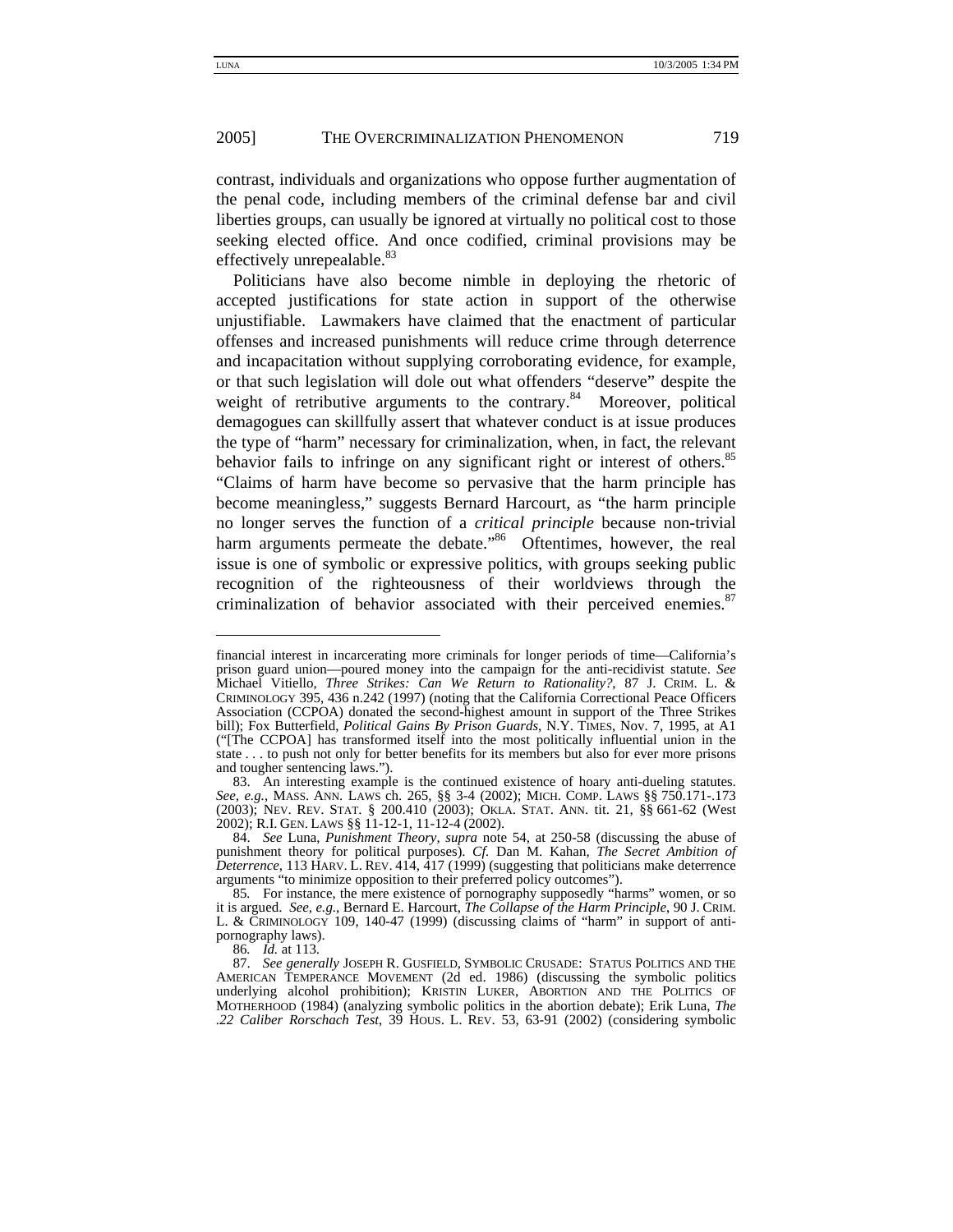-

#### 720 AMERICAN UNIVERSITY LAW REVIEW [Vol. 54:703

Politicians figuratively "smash"<sup>88</sup> the face of the opposition by enacting crimes and punishments that express contempt for an alternative lifestyle, regardless of the harmfulness of the underlying act or culpability of the relevant actor.<sup>89</sup>

The collapse of the harm principle, to use Professor Harcourt's phrasing, can also be seen in the covert power of legal moralism and the modification of political dialogue on vice crimes. Religious notions of good and evil provided the original grounds for criminalizing behavior such as drug and alcohol use, gambling, prostitution, and a variety of consensual, noncommercial sexual activities. $90\degree$  For legal moralists, there could be no divide between crime and sin: "[T]he law must base itself on Christian morals and to the limit of its ability enforce them," argued English jurist Lord Patrick Devlin, or "the law will fail."<sup>91</sup> Since the end of the Victorian age and its conception of virtue, many traditional vice crimes have become extinct, including the repeal of alcohol Prohibition in 1933 and, more recently, statutory and constitutional reforms on issues of sex.  $92$  To a certain extent, legal moralism has been "properly killed off" and "the forces of superstition and oppression" repelled. $93$  Various vice crimes remain to this day, however, while some offenses, such as those involving drugs, continue to swell in breadth and intensity. But any political reaffirmation or legislative expansion is not necessarily due to explicitly

politics in contentious issues such as gun control).

<sup>88.</sup> GUSFIELD, *supra* note 87, at 184-85.

 <sup>89.</sup> As an aside, I was dismayed to discover that an amicus curiae brief in *Lawrence v. Texas* had cited and quoted my scholarship in support of the proposition that anti-sodomy statutes could be justified by their expressive content. Brief of Amici Curiae American Family Association et al. at 12-13, Lawrence v. Texas, 539 U.S. 558 (2003) (No. 02-102). The implication was patently false—the relevant article had described the various functions of law, including its use for symbolic or expressive purposes, without arguing that such functions were justifiable. Moreover, the brief failed to mention my express disclaimer within the article:

Let me reiterate, as to be clear on what is being said and, more importantly, what is *not* being said . . . . [T]he fact that law can serve a symbolic function apart from behavioral modification and has the power to delineate between socially acceptable conduct and repulsive nonconformity does *not* mean that it *should* be used in such a manner. Luna, *Principled Enforcement*, *supra* note 12, at 545. Apparently (and thankfully), the brief

had no effect on the Supreme Court's decision. *See* Lawrence v. Texas, 539 U.S. 558 (2003) (striking down an anti-sodomy statute).

<sup>90</sup>*. See, e.g.*, Louis Henkin, *Morals and the Constitution: The Sin of Obscenity*, 63 COLUM. L. REV. 391, 407-11 (1963) (exploring the religious roots of morals legislation, such as bans on homosexuality, adultery, gambling, intoxication, etc.).

 <sup>91.</sup> PATRICK DEVLIN, THE ENFORCEMENT OF MORALS 25 (1965).

<sup>92</sup>*. See* U.S. CONST. amend. XXI (repealing Prohibition); *Lawrence*, 539 U.S. at 558 (finding that an anti-sodomy law violated the Due Process Clause); Griswold v. Connecticut, 381 U.S. 479, 484-86 (1965) (striking down a statute banning the use of contraception by married persons as violating right to privacy).

 <sup>93.</sup> Jeffrie G. Murphy, *Legal Moralism and Liberalism*, 37 ARIZ. L. REV. 73, 74-75 (1995).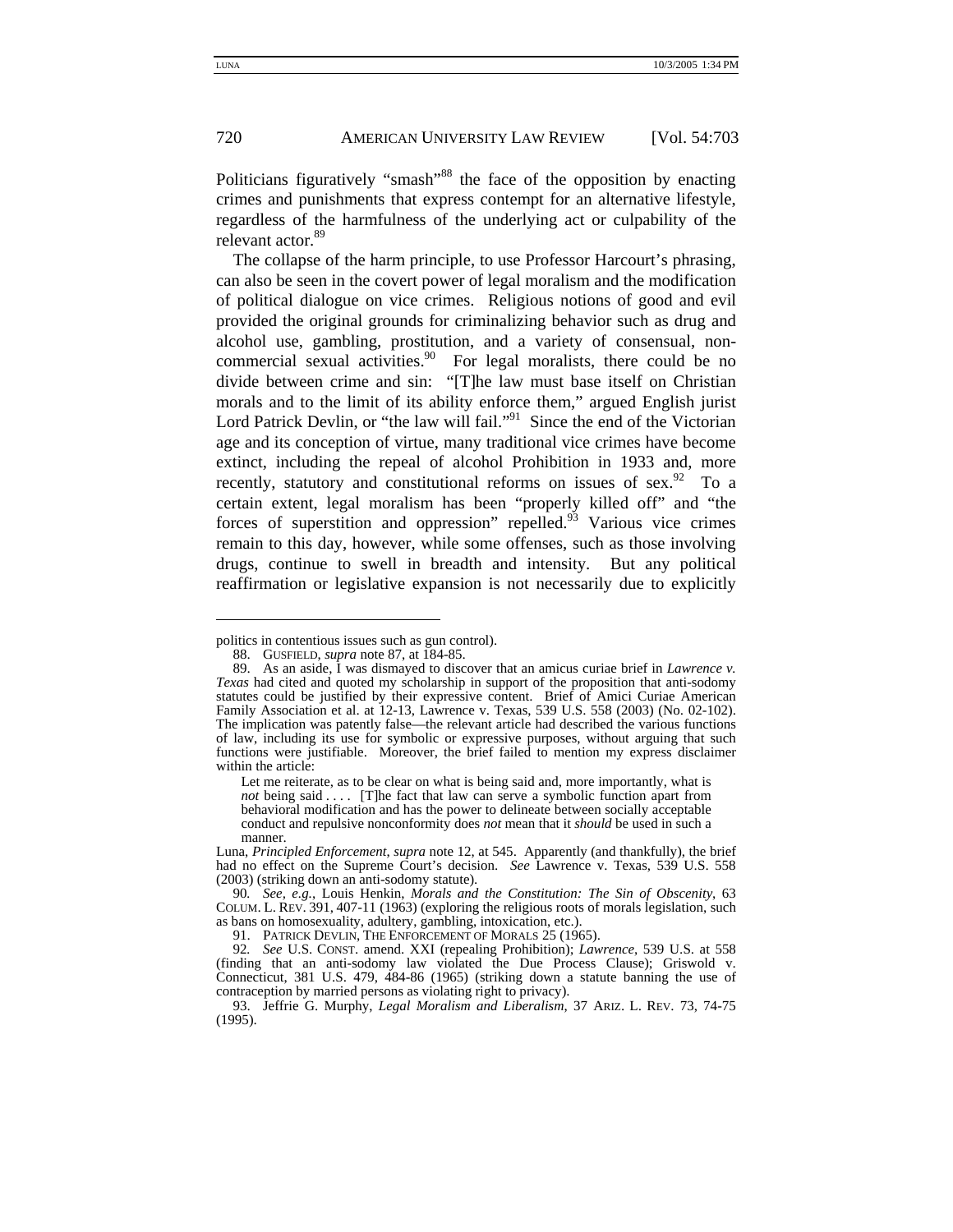moralistic arguments.<sup>94</sup> Instead, officials tend to rely on claims of harm in contemporary public debates—suggesting, for instance, that vulnerable people and society at large are "harmed" when someone, somewhere smokes marijuana or snorts cocaine.<sup>95</sup>

Ironically, immorality in the philosophical sense (as compared to immorality from a purely religious or personal perspective) is no longer viewed by government as a prerequisite to invoke the criminal sanction.<sup>96</sup> In other words, behaviors need not be wrongful and harmful in any meaningful way and individuals need not be culpable before new crimes are enacted and their offenders punished. Rather, a legislator only has to point to some alleged need or hardship, no matter how minor or implausible, in order to rally his fellow lawmakers behind an otherwise unjustifiable penal statute. In the past few decades, easily exploited tropes like "corporate greed" have offered bumper sticker-style expressions that make even the most fanatical and foolish proposals impossible to stop. What is more, the margin between crime and tort has gradually disappeared, with behavior that only demanded financial compensation in the past now serving as grounds for imprisonment.<sup>97</sup> The end result has been the proliferation of an entire body of *morally neutral* criminal law, as Professor Kadish has described it, $98$  including certain business and regulatory offenses that lack harmful wrongdoing as well as the doctrines of vicarious and strict liability, which dispense with individual culpability altogether. With these crimes and related principles, the only real source of legitimacy is their ratification by a democratic entity, while the only inducement for compliance is the generalized belief that laws should be obeyed backed by the threat of criminal enforcement. But even this slender justificatory foundation is undermined when the true basis for enactment and enforcement is unrelated to the ostensible rationale for the law, as when questionable crimes are used to search for other offenses or to squeeze money from the alleged criminal with an eye toward padding government budgets.<sup>99</sup>

 <sup>94.</sup> *See* Harcourt, *supra* note 85, at 139 (arguing that the harm principle has replaced the "1960s rhetoric of legal moralism").

<sup>95</sup>*. See id.* at 172-76 (addressing the conflict between the early progressive arguments that drug use constituted "victimless crimes" and policies adopted a decade later that stressed a public health-based "harm reduction" agenda for illicit drugs).

<sup>96</sup>*. See supra* note 53 (providing a definition of the moral content of criminal law).

<sup>97.</sup> Professor Coffee's scholarship is particularly enlightening on the blurred distinction between civil violations and punishable crimes. Coffee, *Reflections*, *supra* note 49; Coffee, *Paradigms Lost*, *supra* note 49.

 <sup>98.</sup> KADISH, *supra* note 58, at 49-53; *see also* Green, *supra* note 53, at 1556-69 (analyzing how the concept of "moral neutrality" applies to different types of criminal activity, including strict liability and public welfare crimes, minor violations, and economic and regulatory crimes).

 <sup>99.</sup> Examples include dubious traffic violations that are enforced solely to collect the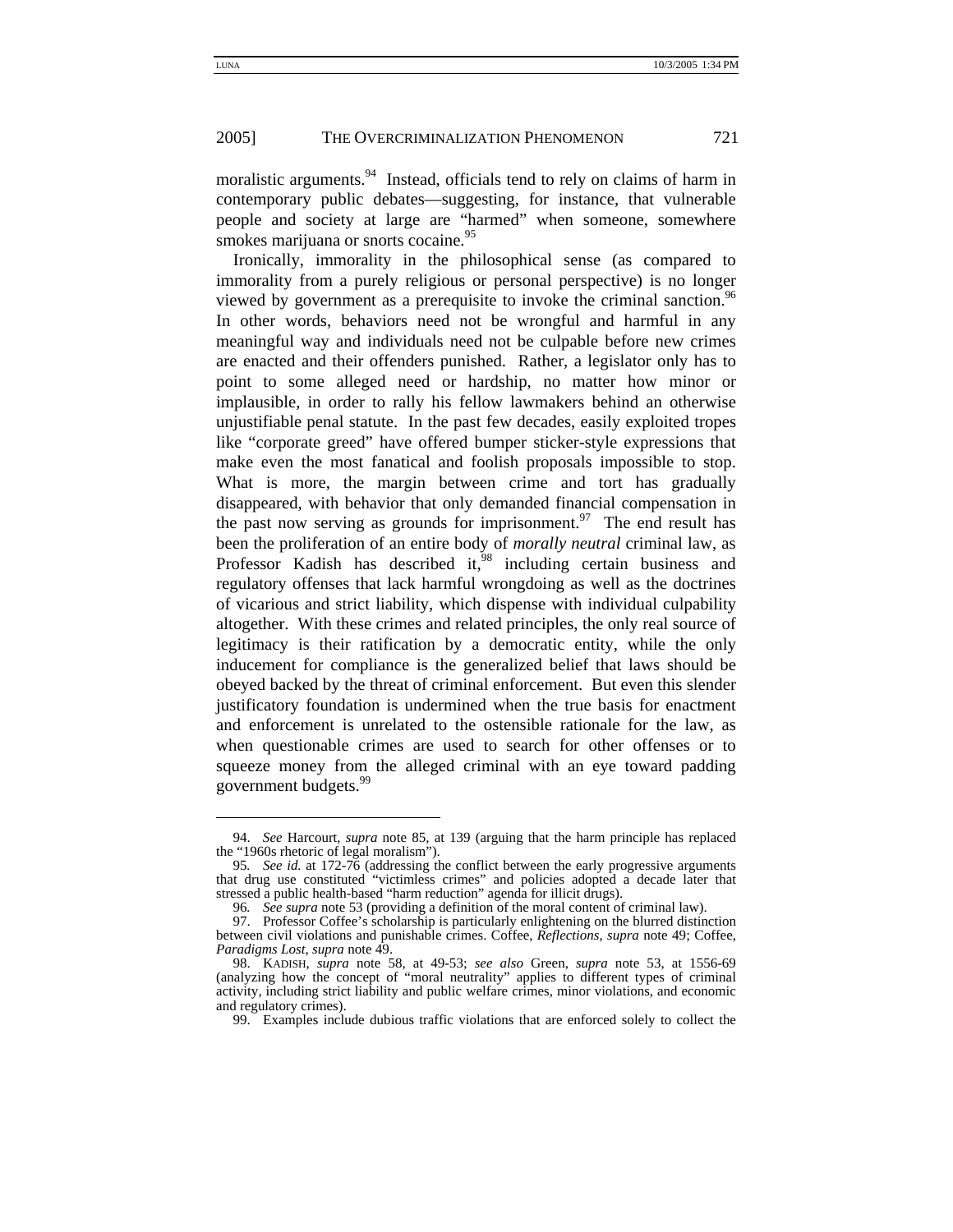-

#### 722 AMERICAN UNIVERSITY LAW REVIEW [Vol. 54:703

The greatest boon for law enforcement from overcriminalization is not purely financial, however, but rather professional and structural: increasing an officer's power and thus the potential for career advancement. Although law enforcers are generally charged to "do justice," they are not neutral and detached entities within the legal system, wholly indifferent to outcomes in particular cases or net results over time. Like all other professionals, police and prosecutors seek the personal esteem and promotion that accompany success, typically measured by the number of arrests for the former and convictions for the latter.<sup>100</sup> To put it bluntly, beat cops do not become homicide detectives by helping little old ladies across the street, and district attorneys are not reelected for dismissing cases or shrugging off acquittals. As Professor Stuntz has forcefully argued, the more crimes on the books, the more behavior that is restricted (and restricted in more ways), and the more punishment for a particular offense, the more clout police and prosecutors can exercise in the criminal justice system.<sup>101</sup> By eliminating a hard-to-prove element or by making the offense one of strict liability, crimes become easier to establish at trial. And by raising the potential punishment—which can be done by, among other things, increasing the attached penalties, enacting an anti-recidivist statute, or charging a single course of conduct as multiple crimes (i.e., "charge stacking")—defendants are provided a strong disincentive to press their luck in court. All of this boosts the authority of police and prosecutors, allowing them to wield a bigger stick throughout the criminal process, and often leaves the accused little choice but to accept a plea bargain, which leads to more and cheaper convictions and, therefore, happier law enforcement officials. And when law enforcers are happier, so are lawmakers.<sup>102</sup>

The one government body that could check political excesses and curb the overcriminalization phenomenon, the American judiciary, has largely

underlying fine or to search automobiles for contraband, as well as bogus regulatory and corporate crimes that are used as leverage to obtain large monetary settlements. *See, e.g.*, Harris, *supra* note 27, at 561-63 (noting that in Volusia, Florida, "deputies aimed not only to make arrests, but to make seizures of cash and vehicles, which their agency would keep," with African Americans and Hispanics constituting more than seventy percent of all drivers stopped along a stretch of I-95).

<sup>100</sup>*. See, e.g.*, Barbara E. Armacost, *Organizational Culture and Police Misconduct*, 72 GEO. WASH. L. REV. 453, 519 (2001) (stating that police organizations, like bureaucracies, tend to measure success quantitatively—by the number of citations issued, arrests made, and crimes solved—as opposed to more qualitative assessments); Steven A. Drizin & Beth A. Colgan, *Let the Cameras Roll: Mandatory Videotaping of Interrogations is the Solution to Illinois' Problem of False Confessions*, 32 LOY. U. CHI. L.J. 337, 347 n.46 (2003) (mentioning that conviction percentages are a large part of election or promotion in state and federal attorney's offices) (quoting REP. OF THE ILL. SENATE MINORITY LEADER'S TASK FORCE ON THE CRIM. JUST. SYS. 20 (2000)).

 <sup>101.</sup> Stuntz, *Pathological Politics*, *supra* note 11, at 519-20, 531; Stuntz, *Civil-Criminal Line*, *supra* note 49, at 14-15.

 <sup>102.</sup> *See* Stuntz, *Pathological Politics*, *supra* note 11, at 510, 528 (describing the natural alliance between legislators and prosecutors that contributes to overcriminalization).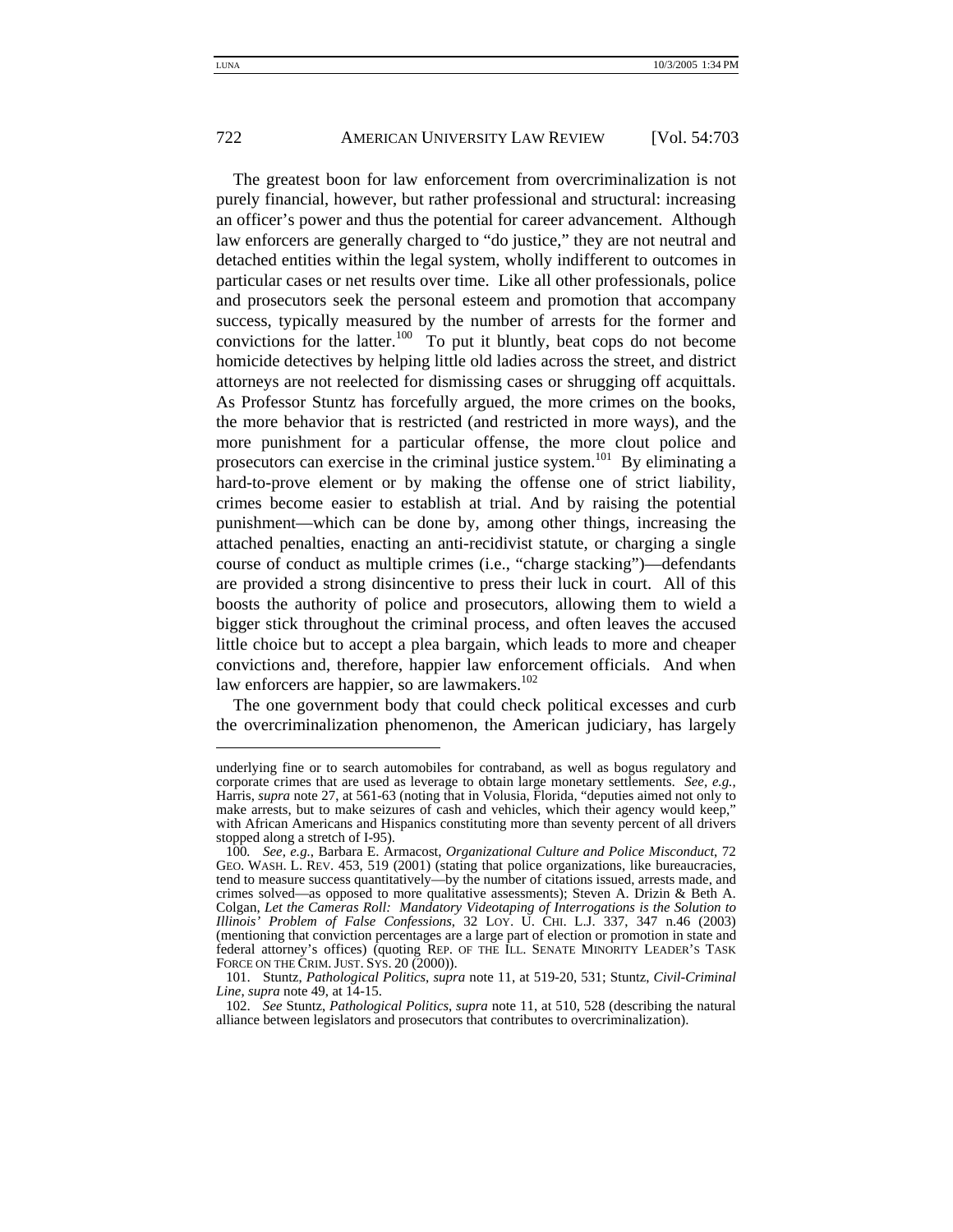failed to do so. The legal restrictions imposed on the power to criminalize and punish are far and few between, with the only vigorous substantive boundaries set in areas like speech and reproductive freedom. In contrast, more apt and generally applicable limitations—such as judicially imposed *mens rea* and actual notice requirements, barriers against shifting evidentiary burdens to the defense, and bans on status offenses and severe punishments—have become "derelict[s] on the waters of the law."<sup>103</sup> For a variety of reasons, including the anxiety of appearing to be a *Lochner*esque super-legislature, the courts have been hesitant to limit the political branches in their enactment and enforcement of substantive crimes and punishments.104 It has even been argued that by strictly regulating the process of investigation and prosecution—often called the "criminal procedure revolution" in the law of search and seizure, confession, and legal representation—the judiciary has inadvertently encouraged politicians to overcriminalize.<sup>105</sup> While the Fourth Amendment generally requires that police have probable cause to search or arrest for an offense, for instance, and the Fifth Amendment restricts custodial interrogation of suspected criminals, these provisions have no bearing on what can be a crime in the first place.<sup>106</sup> As a result, if it proves difficult to uncover a particular

<sup>103</sup>*. See* Lambert v. California, 355 U.S. 225, 232 (1957) (Frankfurter, J., dissenting) (criticizing the majority's imposition of a notice requirement as a deviation from the "strong current of precedents"). *Compare* Robinson v. California, 370 U.S. 660, 667 (1962) (striking down the crime of being a drug addict), *with* Powell v. Texas, 392 U.S. 514, 535 (1968) (upholding the crime of public intoxication). *Compare also* Solem v. Helm, 463 U.S. 277, 284 (1983) (striking down a sentence of life imprisonment without the possibility of parole for a recidivist convicted of passing a bad check for \$100), *with* Rummell v. Estelle, 445 U.S. 263, 265 (1980) (upholding a sentence of life imprisonment with the possibility of parole for a recidivist convicted of obtaining \$120.75 by false pretenses), *and* Lockyer v. Andrade, 538 U.S. 63, 77 (2003) (upholding a sentence of twenty-five years to life for a recidivist convicted of stealing approximately \$150 worth of videotapes), *and* Ewing v. California, 538 U.S. 11, 20 (2003) (upholding a sentence of twenty-five years to life for a recidivist convicted of stealing three golf clubs).

<sup>104</sup>*. See* Stuntz, *Civil-Criminal Line*, *supra* note 49, at 5 (noting that serious substantive review of ordinary legislation has passed from the scene); *see also Lockyer*, 538 U.S. at 76 (holding that governing legal principles give legislatures broad discretion in determining the appropriate sentence for a crime); *Ewing*, 538 U.S. at 25 (noting the Court's traditional deference to legislative policy choices and upholding California's Three Strikes law as being within the boundaries of the Eighth Amendment).

<sup>105</sup>*. See* William J. Stuntz, *The Uneasy Relationship Between Criminal Procedure and Criminal Justice*, 107 YALE L.J. 1, 7 (1997) (arguing that criminalization reduces the cost of criminal procedure doctrines such as the probable cause requirement and the beyond a reasonable doubt standard and thereby gives the government an incentive to expand the scope of criminal law); Stuntz, *Civil-Criminal Line*, *supra* note 49, at 7-8 (explaining that criminal procedure rules without substantive limits may encourage the government to expand the scope of criminal liability).

<sup>106</sup>*. See, e.g.*, *supra* notes 23-27 and accompanying text (discussing investigations and arrests for trivial behavior and supporting search-and-seizure jurisprudence). *See* Stuntz, *Civil-Criminal Line*, *supra* note 49, at 13 (observing that constitutional law leaves the definition of "crime" to politicians). *Cf.* Harmelin v. Michigan, 501 U.S. 957, 999 (1991) (Kennedy, J., concurring in part and concurring in judgment) (suggesting that the Constitution does not require adoption of any one particular penological theory and that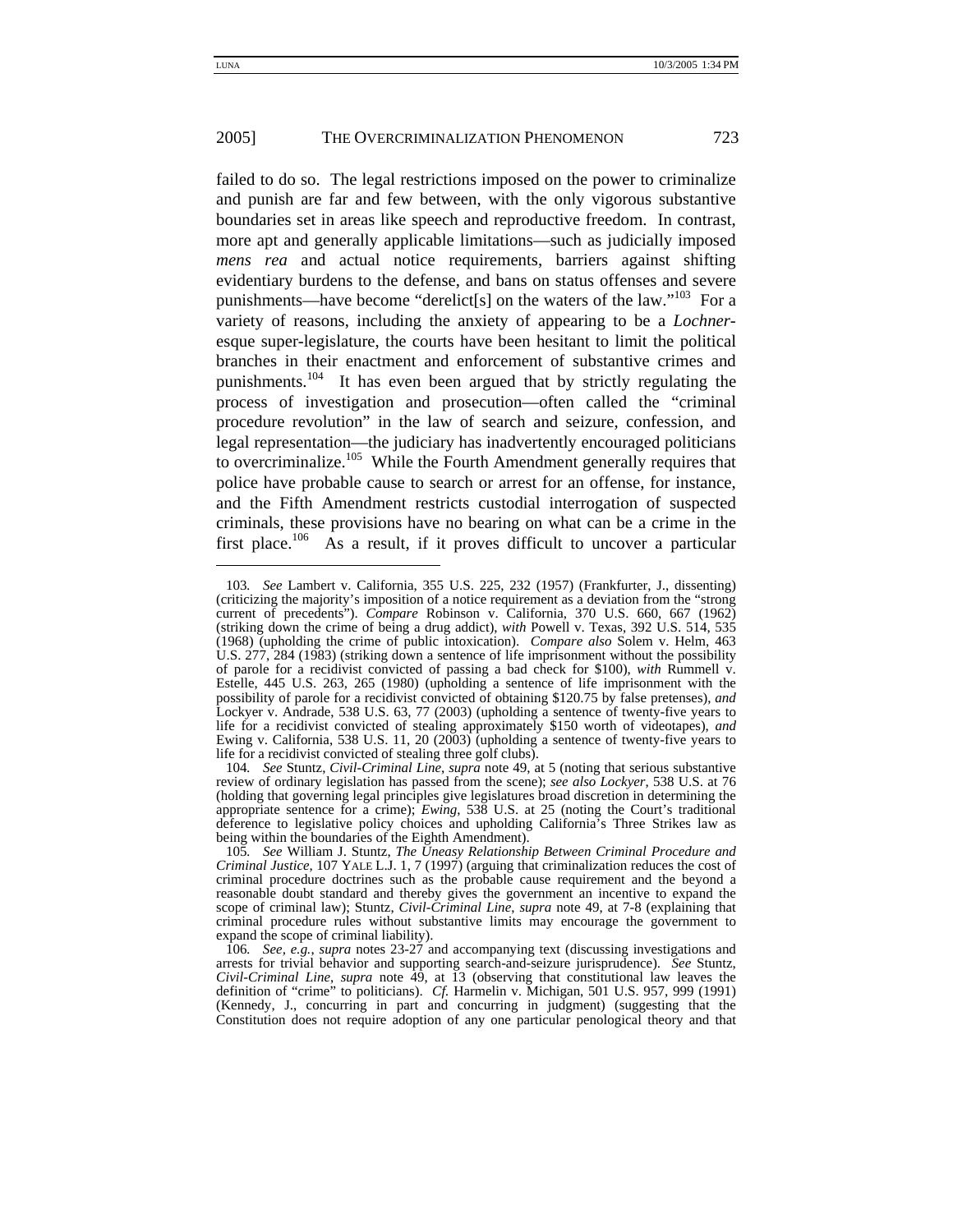offense consistent with the Constitution, lawmakers need only pass a statute that criminalizes conduct that is related but easier to detect and investigate, such as the precursors of the targeted behavior. Although the explanatory value of this claim can be debated, the bottom line remains the same: By and large, the overcriminalization phenomenon has gone unchecked by the courts.

So what are the consequences? As with the causes of overcriminalization, the resulting costs are numerous—but again, let me suggest just a few. Distended penal codes of vast criminal liability have a degenerative effect on an adversarial system in which law enforcers are not impartial bystanders but instead interested parties aggressively seeking arrests and convictions.<sup>107</sup> For prosecutors, overcriminalization produces a dangerous disparity of power, with, for instance, extreme sentences via mandatory minimums applied as leverage to squeeze out information or guilty pleas.<sup>108</sup> Prosecutorial supremacy through overcriminalization is troubling enough when the underlying crime and attached penalties are tenuous to begin with. But it also emasculates the constitutional rights of the accused—the presumption of innocence, the right to trial by jury, the requirement of proof beyond a reasonable doubt, and so on—threatening prolonged sentences for those who demand their day in court. It seems no stretch to argue that defendants are literally *punished* for exercising their rights.<sup>109</sup> The menace of excessive punishment is most alarming, however, when it is used to extract pleas from those with legitimate claims of innocence or excuse. $110$ 

As for the police, overcriminalization leads to immense discretion to stop motorists or pedestrians through legal pretexts, concealing discriminatory

courts should generally defer to legislatures and their policies).

<sup>107</sup>*. Supra* notes 100-102 and accompanying text.

<sup>108</sup>*. See, e.g.,* Luna, *Misguided Guidelines*, *supra* note 45, at 9-10, 17 (discussing prosecutorial use of potentially draconian punishment to extract information or guilty pleas); United States v. Green, 346 F. Supp. 2d 259, 265 (D. Mass. 2004) (arguing that federal prosecutors are "addicted to plea bargaining to leverage its law enforcement resources to an overwhelming conviction rate," resulting in a system "heavily rigged against the accused citizen").

<sup>109</sup>*. See, e.g., Green*, 346 F. Supp. 2d at 313 (arguing that harsh federal punishment has "dramatically reduced the use of criminal trials, in part by placing a heavy punitive price on those who exercise their right to a jury trial"); United States v. Angelos, 345 F. Supp. 2d 1227, 1232 (D. Utah 2004) (noting that the defendant "faced the choice of accepting 15 years in prison or insisting on a trial by jury at the risk of a life sentence").

<sup>110</sup>*. See, e.g.,* C. Ronald Huff, *Wrongful Conviction: Causes and Public Policy Issues*, 18 CRIM. JUST. 15, 17 (Spring 2003) (noting that a social psychological experiment showed that "innocent 'defendants' were more likely to accept plea bargains when they faced a number of charges or when the probable severity of punishment was great"); Paul Craig Roberts, *The Causes of Wrongful Conviction*, 7 INDEP. REV. 567, 568-73 (Spring 2003) (suggesting that coercive plea bargaining leads to wrongful convictions), *available at* http://www.independent.org/pdf/tir/tir\_07\_4\_roberts.pdf.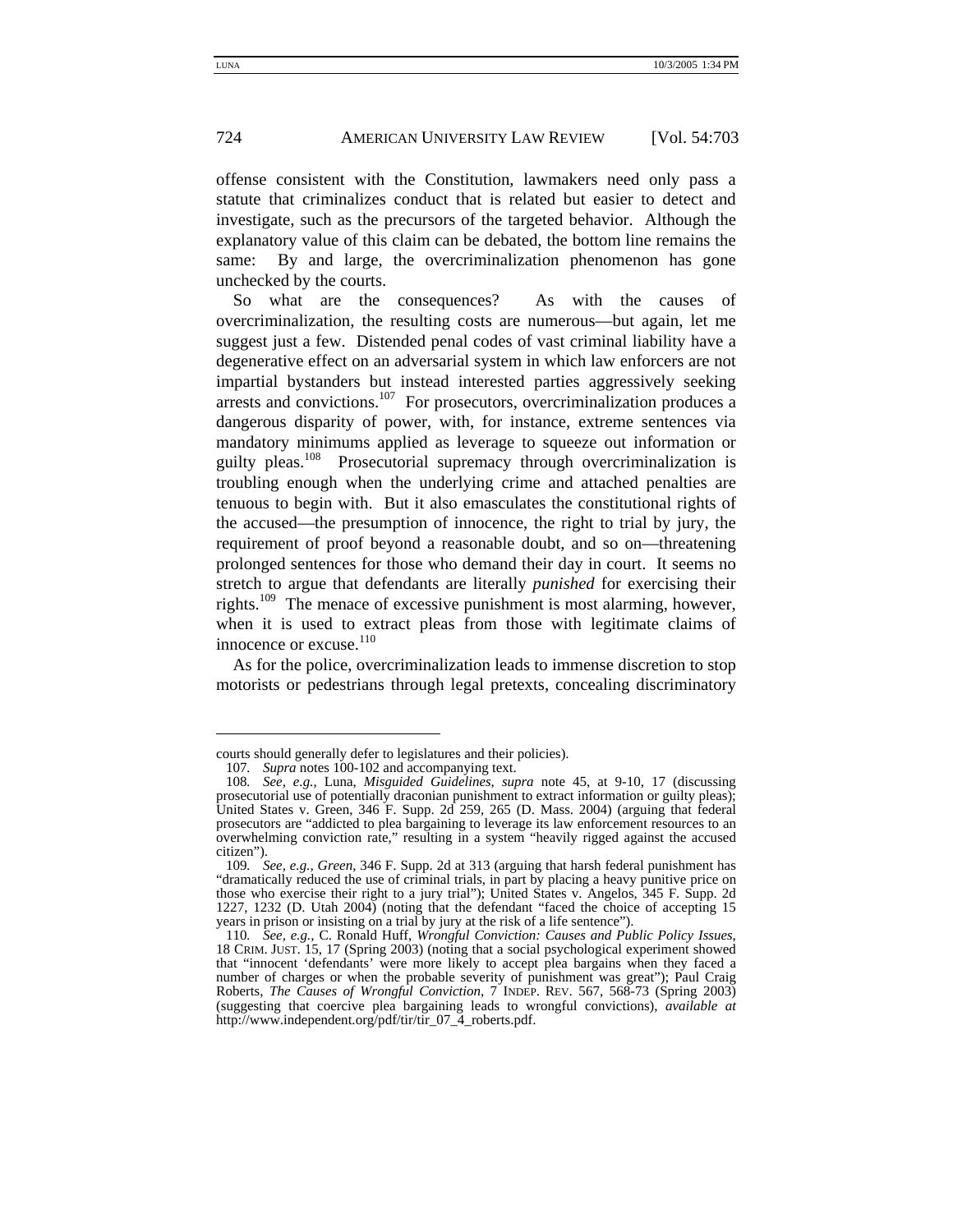enforcement based on race, class, or ethnicity.<sup>111</sup> As David Harris has observed, few drivers travel more than three blocks without breaking some traffic law,  $12$  thus supplying a pretense for a drawn out detention and search. In fact, the all-encompassing nature of today's codes appears little different from a single statute declaring that law enforcement may pull over any car or stop any pedestrian at any time for any reason or, for that matter, no reason at all. More often than not, African Americans and Latinos are the subjects of such enforcement through the process of racial profiling or, as it is sometimes labeled with derision, "D.W.B."—"Driving While Black (or Brown)." $^{113}$ 

At the level of political theory, broad and opaque discretion is difficult to square with notions of democratic legitimacy and produces a sort of secret law on the streets that is unrecorded and inaccessible, cannot be publicly debated by a fully informed citizenry, and thus prevents elected officials from being held accountable for their actions and those of their subordinates.<sup>114</sup> But it also allows police and prosecutors to externalize the costs of enforcement on minorities whose grievances are never aired or, even worse, are totally ignored by government. In this sense, overcriminalization authorizes law enforcers to levy a regressive "racial tax,"115 an unwritten but very real burden for being poor and of color. It should be no surprise that many in the minority community do not trust government agents, regardless of good intentions—and as a consequence, both public officials and society at large will pay a significant price for the racial effects of overcriminalization: Mistrusting citizens are less likely to assist law enforcement and to obey legal commands, which undermines the efforts of police and prosecutors and, paradoxically, renders the law counterproductive. $116$ 

<sup>111</sup>*. See* Erik Luna, *Drug Exceptionalism*, 47 VILL. L. REV. 753, 766-67 (2002) [hereinafter Luna, *Drug Exceptionalism*] ("Consistent with the Fourth Amendment, police may stop vehicles for any traffic violation, even if the officer was really just pulling over minority motorists in pursuit of illegal drugs."); Stuntz, *Civil-Criminal Line*, *supra* note 49, at 11-12 (noting enormous police discretion given that probable cause to make a stop for a trivial traffic violation is constitutionally indistinguishable from probable cause that a suspect committed a much larger offense).

<sup>112</sup>*.* Harris, *supra* note 27, at 557-58.

<sup>113</sup>*. See, e.g.,* Erik Luna, *Foreword: The New Face of Racial Profiling*, 2004 UTAH L. REV. 905, 907 (mentioning "D.W.B." phenomenon).

<sup>114</sup>*. See* Erik Luna, *Transparent Policing*, 85 IOWA L. REV. 1107, 1112-17 (2000) [hereinafter Luna, *Transparent Policing*] (analyzing theoretical and practical problems associated with law enforcement discretion).

<sup>115</sup>*. See* RANDALL KENNEDY, RACE, CRIME, AND THE LAW 158-60 (1997) (discussing prejudiced law enforcement as a form of "racial tax").

<sup>116</sup>*. See, e.g.*, Erik Luna, *Race, Crime, and Institutional Design*, 66 LAW & CONTEMP. PROBS. 183, 185-87 (2003) [hereinafter Luna, *Institutional Design*] (arguing that police officer misconduct founded on racial prejudice breeds citizen distrust and forms a basis for racial solidarity against law enforcement); Luna, *Transparent Policing*, *supra* note 114, at 1156 (detailing negative consequences stemming from citizen-law enforcement distrust).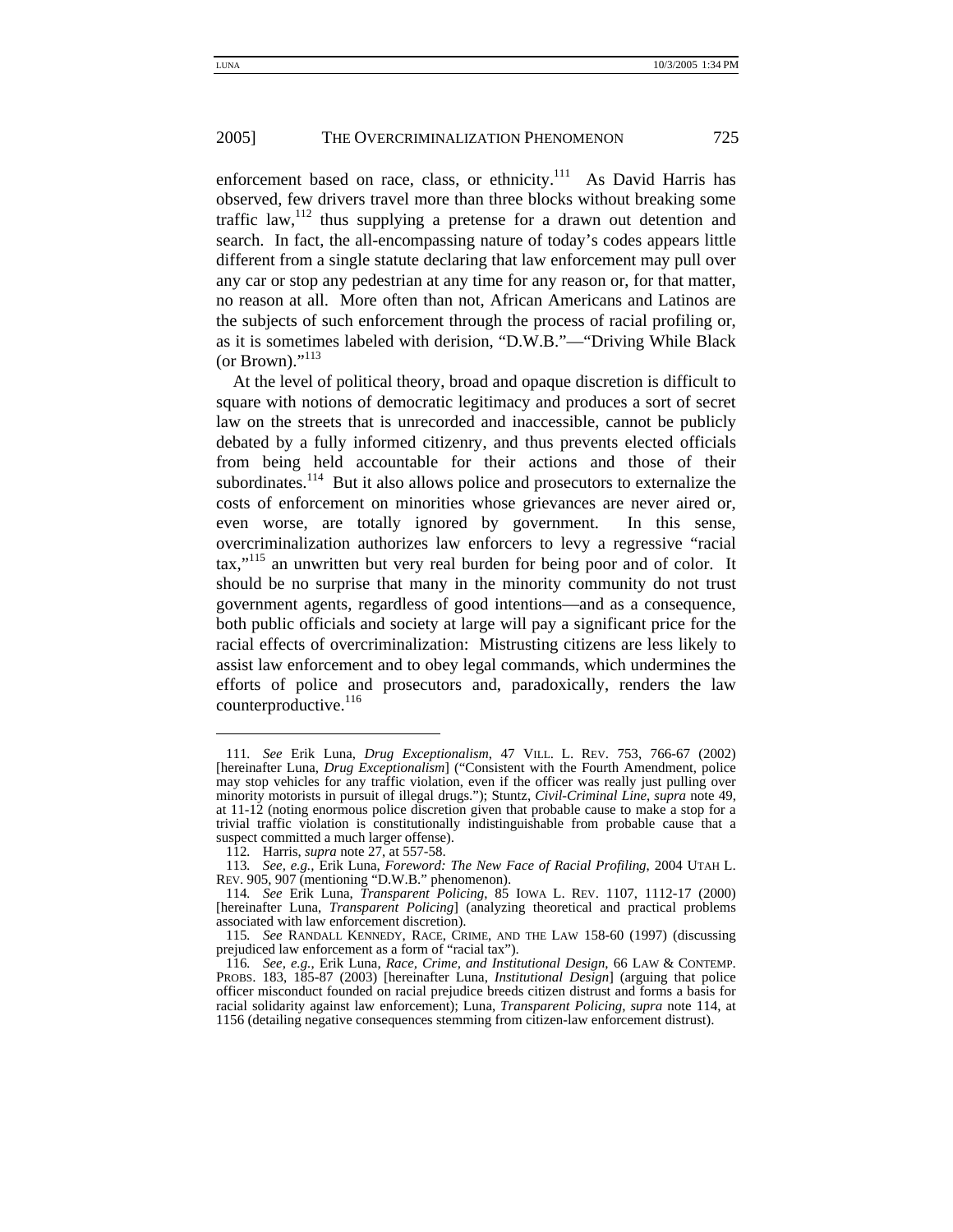Overcriminalization also encourages the misallocation or waste of limited resources, especially when the underlying rationale, such as the pursuit of vice crime, is deemed trivial or untenable by most political theories. "[O]ne can examine side effects of the effort to enforce morality by penal law," Louis Schwartz suggested some forty years ago.<sup>117</sup> "Are police forces, prosecution resources, and court time being wastefully diverted from the central insecurities of our metropolitan life—robbery, burglary, rape, assault, and governmental corruption?"<sup>118</sup> Despite the intervening decades, the most reasonable response remains the same: Rather than squandering public funds on the largely futile policing of voluntary transactions between prostitutes and their clientele, for instance, law enforcement could be utilizing these resources to track down real sex offenders like child molesters and rapists. The ancillary expenses of overcriminalization should be considered as well—not only the more than twenty thousand dollars per year<sup>119</sup> that is spent to incarcerate each inmate, but also the financial, emotional, and social costs when otherwise productive individuals are unable to contribute to society, when families are left without breadwinners, and when neighborhoods are decimated by the loss of entire generations of young men. Add to the tab yet another social cost: Overcriminalization involving vice (and, in fact, any other lucrative industry) has the tendency to breed graft and corruption among those who are supposed to enforce, rather than break, the law.<sup>120</sup>

Moreover, the billions of dollars sunk into the "war on drugs" could be applied to a genuine conflict of profound consequences—the "war on terror" and the hunt for violent extremists whose avowed goals include mass homicide. Ironically, the federal government has spent substantial time and resources to promote the idea that simple drug offenses finance terrorist organizations, attempting to show an unbroken line between someone who buys a bag of marijuana and those who seek to destroy the United States.<sup>121</sup> But apparently the brains behind this campaign have

 <sup>117.</sup> Louis B. Schwartz, *Morals Offense and the Model Penal Code*, 63 COLUM. L. REV. 669, 671 (1963).

<sup>118</sup>*. Id.*

<sup>119</sup>*. See* James J. Stephan, *State Prison Expenditures, 2001*, BUREAU OF JUSTICE STATISTICS SPECIAL REPORT 1 (2004), *available at* http://www.ojp.usdoj.gov/ bjs/abstract/spe01.htm. (last visited Feb. 20, 2005) (quoting average annual operating costs in 2001 as \$22,650 per state inmate and \$22,632 per federal inmate).

<sup>120</sup>*. See, e.g.,* Stuntz, *Pathological Politics*, *supra* note 11, at 572-76 (describing the perverse effects of criminalizing vice, particularly with respect to prostitution and gambling).

<sup>121</sup>*. See* James Dao, *The War on Terrorism Takes Aim at Crime*, N.Y. TIMES, Apr. 7, 2002, § 4, at 5 (quoting drug enforcement administrator's belief that illegal drug production and terrorism are connected); Press Release, Office of National Drug Control Policy, National Youth Anti-Drug Media Campaign Links Drugs and Terror: Drug Czar John Walters Issues Call to Action to Keep America's Youth Drug-Free (Feb. 3, 2002), *available at* http://www.ourdrugfreekids.org/WhiteHouse\_News/MediaCampain\_Terror.htm (last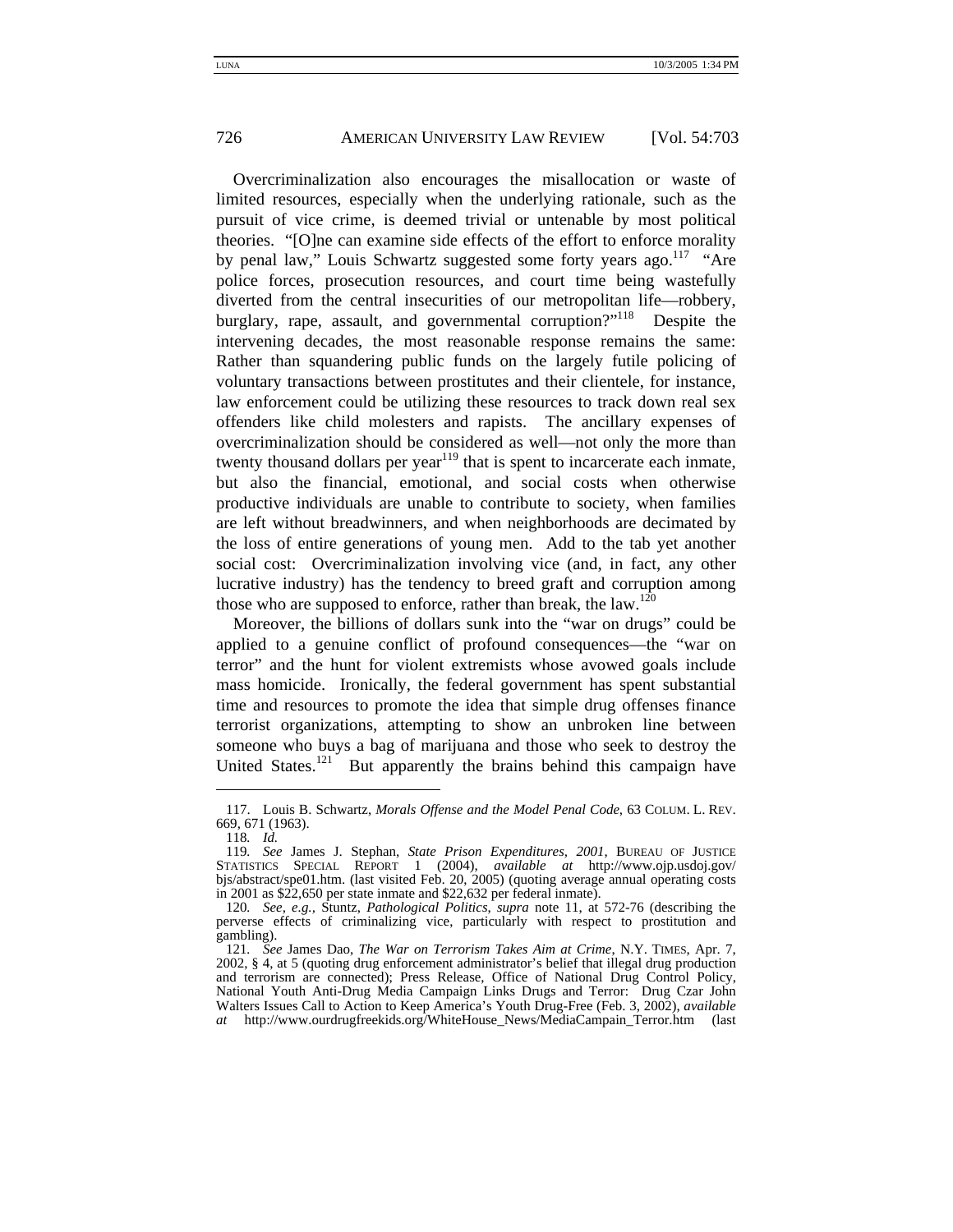missed the inherent flaw in their argument: It is not the drugs, their users, or even the dealers but instead the lawmakers and enforcers who have made illegal transactions so incredibly profitable by criminalizing drugs and drug activity, thus fostering a black market worth tens of billions of dollars, all tax-free. To put it another way, terrorists are not lining their pockets from the distribution of alcohol or tobacco, although this certainly could happen if government were to (re)criminalize these substances.

Finally, overcriminalization dilutes the moral force of the criminal justice system. As previously discussed, the term "moral" in this context does not mean personal or non-secular morality, but instead refers to the philosophical morality embodied in the collective norms of American life on the proper use of public stigma, incarceration, and even state-imposed death. The deployment of the criminal sanction for behavior that seems harmless or unworthy of public censure tends to weaken the moral force of criminal law, perhaps to the verge of insignificance for some members of society. The border of criminality becomes hard to discern as a question of deterrence and even harder to justify as a matter of desert. When the law struggles to distinguish between proper and prohibited, the criminal sanction cannot achieve its bona fide goals, such as preventing harmful behavior or imposing just punishment, and instead appears as nothing more than an administrative dictate. And when the criminal law assumes moral neutrality, it loses the very justification for depriving human liberty.

#### III. POTENTIAL SOLUTIONS

If one accepts the foregoing understanding of overcriminalization, its causes, and its consequences, the discussion naturally turns to a search for answers: What is to be done? How can the phenomenon be contained or even reversed? In recent years, some of the brightest minds working in the field of criminal justice have offered a number of potential solutions. The first and most frequently discussed option involves the constitutionalization of substantive criminal law, thereby imposing the judiciary as a check on the political branches' insatiable appetite for more crimes and harsher punishments. William Stuntz has considered the implementation or revitalization of constitutional principles that would limit the power of lawmakers to criminalize and punish as well as cabin the discretionary authority of law enforcers. These doctrines would include: (1) a prerequisite of functional notice when government seeks to prosecute trivial offenses; (2) a culpability constraint that requires a minimum *mens rea* for behavior that is not obviously wrongful; (3) a rule of desuetude that

visited Feb. 23, 2005) (describing the Office of National Drug Control Policy's initiative to educate Americans about the link between illicit drug use and terrorism).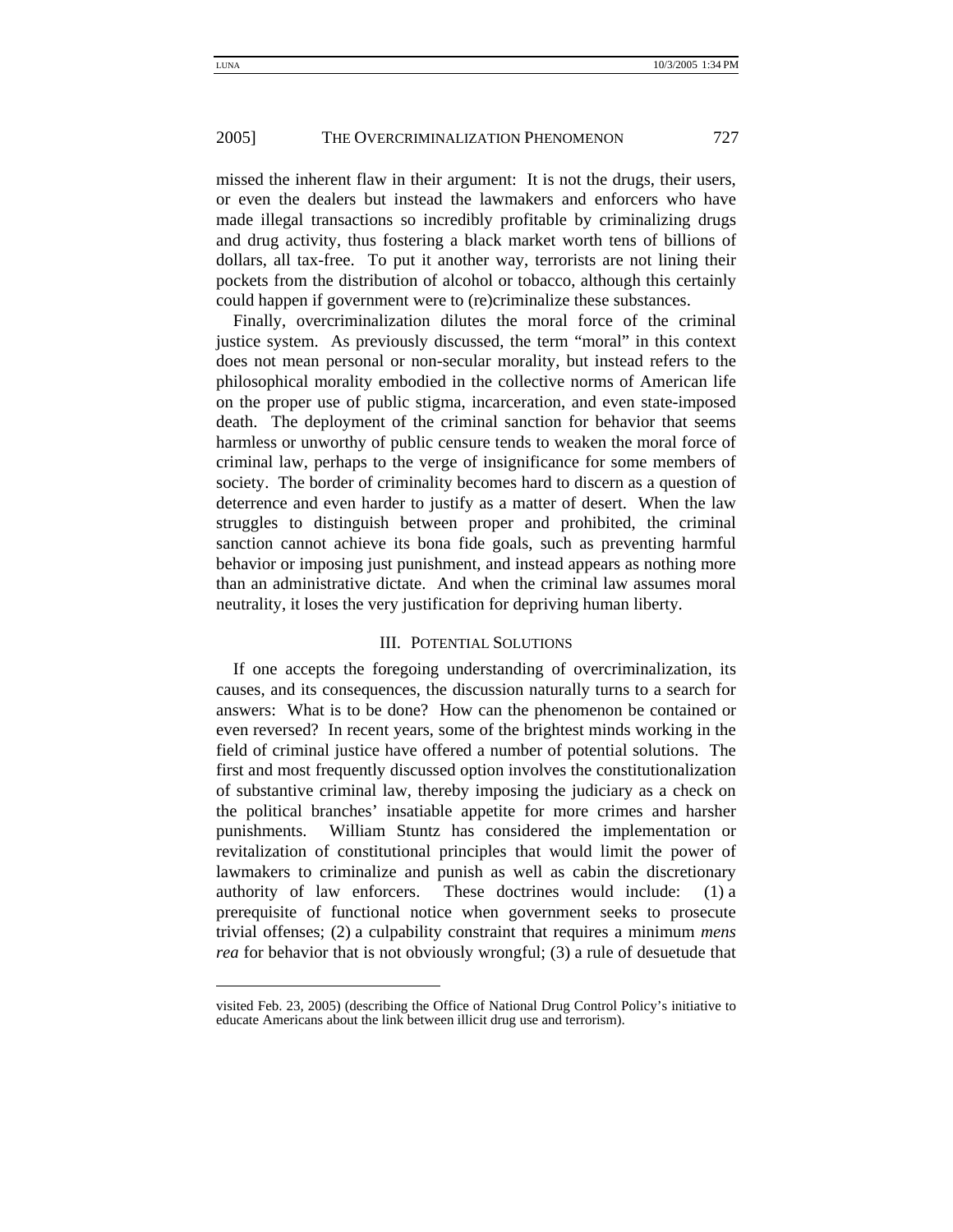renders unenforced crimes inoperative; and (4) a judicial power to review the charging and sentencing decisions of political actors.<sup>122</sup>

Another in-court solution is provided by Claire Finkelstein, who focuses on the notion of an offense and the subsequent infringement upon individual liberty, pointing to the presumption of innocence and the prohibition against double jeopardy as judicially cognizable restrictions on crime and punishment. Government must have a theoretical justification for any use of the criminal sanction, and for Finkelstein, the harm principle supplies the content for such a theory.<sup>123</sup> The most recent suggestion—and maybe the most ambitious and challenging—is offered by Markus Dubber. He argues for a "fresh start"<sup>124</sup> in the area of constitutional criminal law based on the transcendental values of human dignity and autonomy, requiring a reconceptualization of crime and punishment in the form of judicially recognized limiting principles for *mens rea*, affirmative defenses, and sentencing.<sup>125</sup> All told, the solutions presented by Professors Dubber, Finkelstein, and Stuntz are entirely commendable, which, quite frankly, is unsurprising given the authors' scholarly stature. But, alas, they all suffer from the same pragmatic obstacle: Without a seismic change in American jurisprudence and/or revolution on the bench, these ideas seem unlikely to be adopted by the courts.

An alternative approach involves the non-judicial "depoliticization" of substantive criminal law. Once again, Professor Stuntz delivers useful analysis of this option, which envisions the shifting of authority to define crimes in the first instance from lawmakers to non-political experts in criminal justice.<sup>126</sup> Stuntz mentions the success of the Model Penal Code, an archetype for reforming substantive criminal law promulgated some half-century ago and subsequently implemented in whole or in part by jurisdictions across the nation.<sup>127</sup> Another example is found in the U.S. Sentencing Commission, a body of scholars and jurists who crafted the current punishment scheme in federal courts, the U.S. Sentencing Guidelines.<sup>128</sup> But Professor Stuntz is quick to note the drawbacks with

<sup>122</sup>*. See* Stuntz, *Pathological Politics*, *supra* note 11, at 579-82, 587-98 (outlining possible solutions to the problem of overcriminalization); Stuntz, *Civil-Criminal Line*, *supra* note 49, at 31-38 (detailing a minimum *mens rea* requirement and the rule of desuetude as potential constitutional limits).

<sup>123</sup>*. See* Finkelstein, *supra* note 60, at 358-93 (detailing constitutional theory pursuant to the notion of harm).

 <sup>124.</sup> Dubber, *supra* note 58, at 529.

<sup>125</sup>*. See id.* at 530-70 (describing constitutional theory premised on human dignity and autonomy).

<sup>126</sup>*. See* Stuntz, *Pathological Politics*, *supra* note 11, at 582-87 (discussing means to depoliticize criminal law).

<sup>127</sup>*. See id.* at 583 (explaining appeal of the Model Penal Code project to law reformers).

<sup>128</sup>*. See* Luna, *Misguided Guidelines*, *supra* note 45, at 4-5 (briefly describing genesis of federal sentencing reform).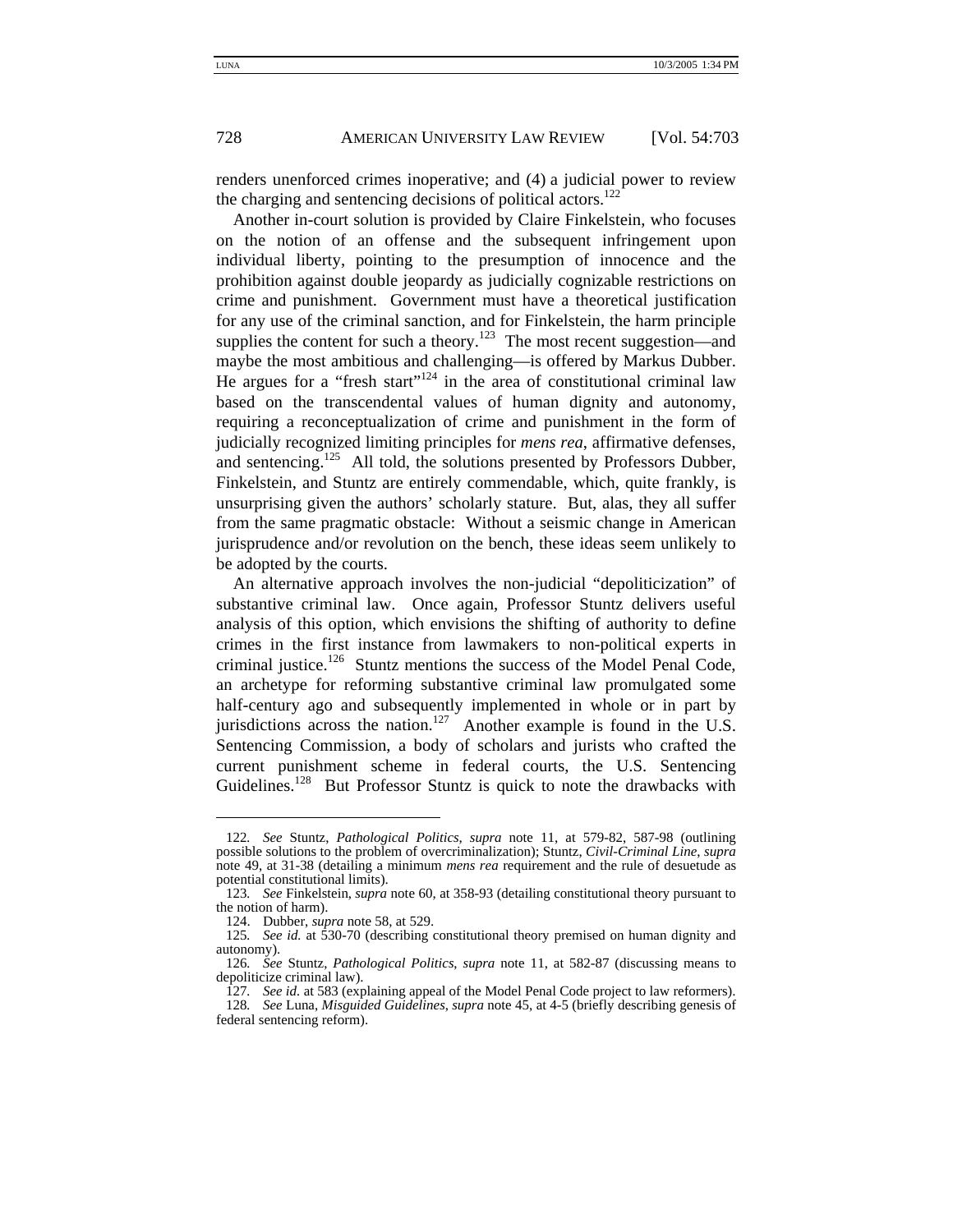both instances of non-judicial depoliticization: The achievements of the Model Penal Code occurred during a relatively short and historically exceptional period, when reform efforts were politically welcome and eventually embraced by lawmakers.<sup>129</sup> "Certainly there is no sign in legislative halls of a renewed interest in criminal code revision," Stuntz concludes.<sup>130</sup> In turn, the U.S. Sentencing Guidelines have generated intolerable levels of arbitrariness and severity in punishment and thus near unanimity "on one point: The Guidelines have produced bad outcomes."<sup>131</sup> To me, the injustices of federal sentencing are made all the more troubling by the prospect that the Model Penal Code's many accomplishments through depoliticization will be forgotten under the abysmal failures of the Guidelines.<sup>132</sup>

Against this background, it seems academically perilous to enter the fray, at least without some apprehension. After all, the overcriminalization debate has been simmering for generations, and the solutions proffered to date have been both highly thoughtful and highly unlikely to succeed. Nevertheless, I would like to outline one more possibility. Rather than a judicial curative or some other approach that takes the issue out of the hands of lawmakers and law enforcers, my "solution" (in the loosest sense of the word) suggests an intellectual device to help politicians and their constituents confront questions of crime and punishment. The goal is to provide a vision of how officials *should* act, presumably what they would do if they took their jobs seriously and in the absence of the pressures that produce the overcriminalization phenomenon. This proposal is aimed at political actors along the lines of Paul Brest's *Conscientious Legislator's Guide to Constitutional Interpretation*<sup>133</sup> or, more apropos, *The Honest Politician's Guide to Crime Control* by Norval Morris and Gordon Hawkins.<sup>134</sup> But unlike these notable works, the following is only a brief, preliminary sketch that cannot offer a programmatic solution for government officials. Instead, it recommends a point of departure for those intimately involved or concerned with the criminal sanction, a type of mental exercise that should be undertaken before another crime or more punishment is added to the books. The relevant premise is *libertarianism*.

All too frequently and always unfairly, libertarians are lampooned as wild-eyed conspiracy buffs sitting on a cache of weapons, waiting for the

<sup>129</sup>*. See* Stuntz, *Pathological Politics*, *supra* note 11, at 584 (asserting that "[a]t most, the M.P.C. offered a convenient focal point for reform efforts [and] a means of temporarily paring down criminal codes").

<sup>130</sup>*. Id.* at 585.

<sup>131</sup>*. Id.* at 586.

<sup>132</sup>*. See* Luna, *Misguided Guidelines*, *supra* note 45 (offering broad critique of the Guidelines).

<sup>133</sup>*.* 27 STAN. L. REV. 585 (1975).

<sup>134</sup>*.* MORRIS & HAWKINS, *supra* note 48.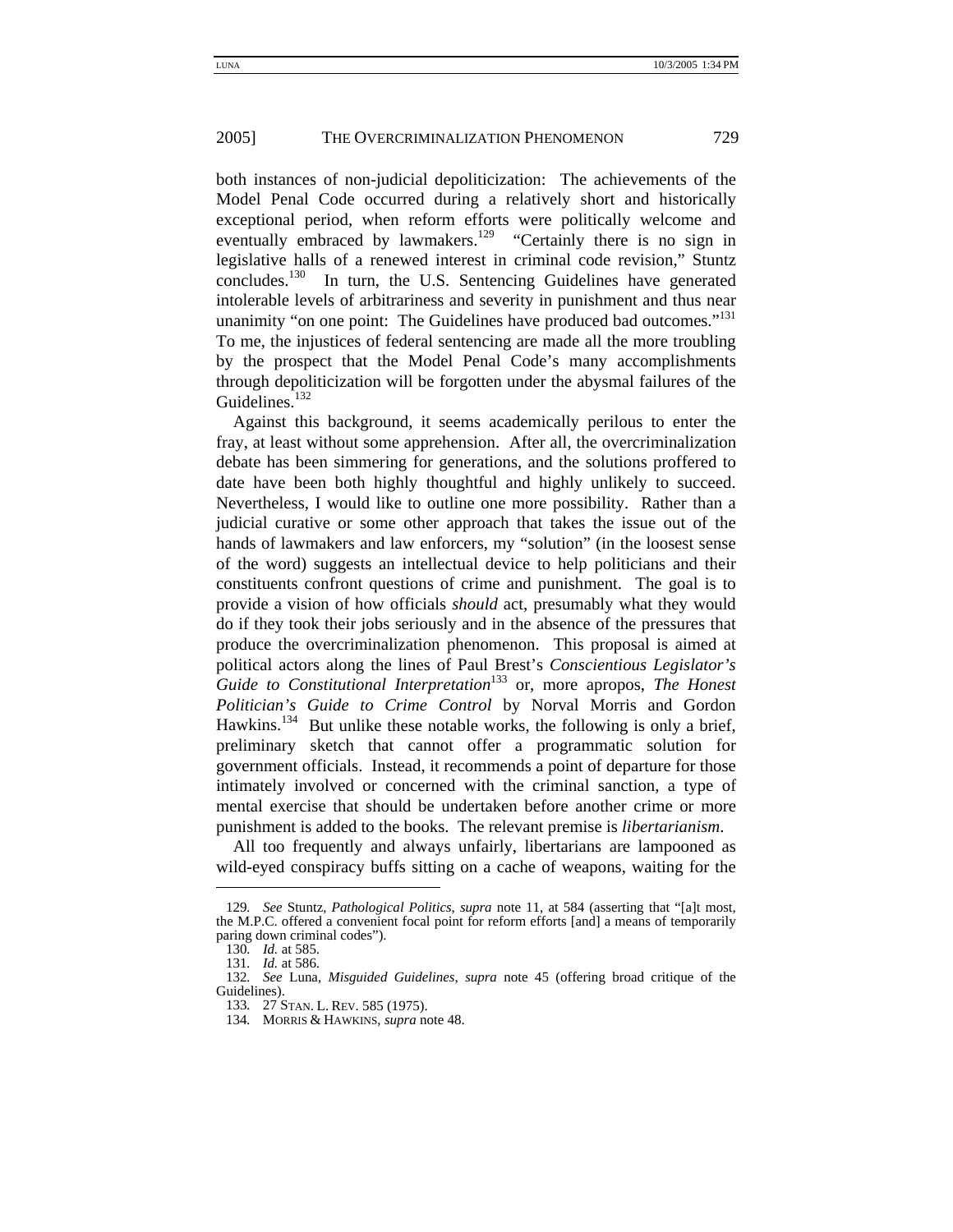coming Armageddon between citizen militia and authoritarian state. This caricature is not only false, but it also attempts to marginalize adherents to a theory that is thoughtfully advocated and consistently applied across all issues. For comparison, consider the flip-flops of American political liberals and political conservatives on matters of criminal justice: While the former group bemoans various morals offenses involving, *inter alia*, sexual activity but promotes nearly every conceivable economic crime, the latter group grumbles about overcriminalization of business yet is more than willing to regulate what an individual does with his own body. In contrast, libertarians oppose *every* form of excessive government authority, regardless of whether it emanates from liberals or conservatives, Republicans or Democrats. As Robert Weisberg writes, "Libertarians in the United States have always nicely confounded our sense of how some controversial political issues, like criminal justice, are supposed to align with ideological divides."<sup>135</sup> They are, "in a sense, the most ideologically consistent of political figures, opposing state social engineering on all fronts."<sup>136</sup> Libertarianism does not object to the overcriminalization of business out of a Gordon Gekko-style belief that "greed is good"; $^{137}$  nor does libertarianism oppose vice crimes simply because its proponents are pot-smoking, prostitute-loving, atheistic homophiles. Instead, it is a theory premised on the belief that all government intrusions into the lives of individuals are inherently suspicious and require justification, particularly when authorities seek to deprive human liberty.<sup>138</sup> And for this reason, libertarianism provides the ideal theoretical foil for considering issues of crime and punishment, resisting as it does the use of the criminal justice system when one political group or the other would yield new powers to the state without a fight.

The overarching libertarian tenet is *individualism*, that the human being is the fundamental unit of analysis. The typical basis for this claim is nonconsequential and deontological, with the inviolability of individuals founded on the inherent dignity of humans as rational agents with selfawareness, free will, and the ability to devise a life plan.<sup>139</sup> Modern libertarians often follow the Enlightenment tradition of individualism as a categorical imperative, "reflect[ing] the underlying Kantian principle that

<sup>135</sup>*.* Robert Weisberg, *Foreword: A New Agenda for Criminal Procedure*, 2 BUFF. CRIM. L. REV. 367, 380-81 (1999).

<sup>136</sup>*. Id.*

 <sup>137.</sup> WALL STREET (20th Century Fox 1987).

<sup>138</sup>*. See* DAVID BOAZ, LIBERTARIANISM: A PRIMER 16-19 (1997) (introducing the key concepts of libertarianism and the idea that "the burden of explanation should lie with those who would take rights away").

<sup>139</sup>*. See id.* at 61-64 (emphasizing that rights are not a gift from government but rather possessed by virtue of an individual's humanity and his ability to reason and act responsibly).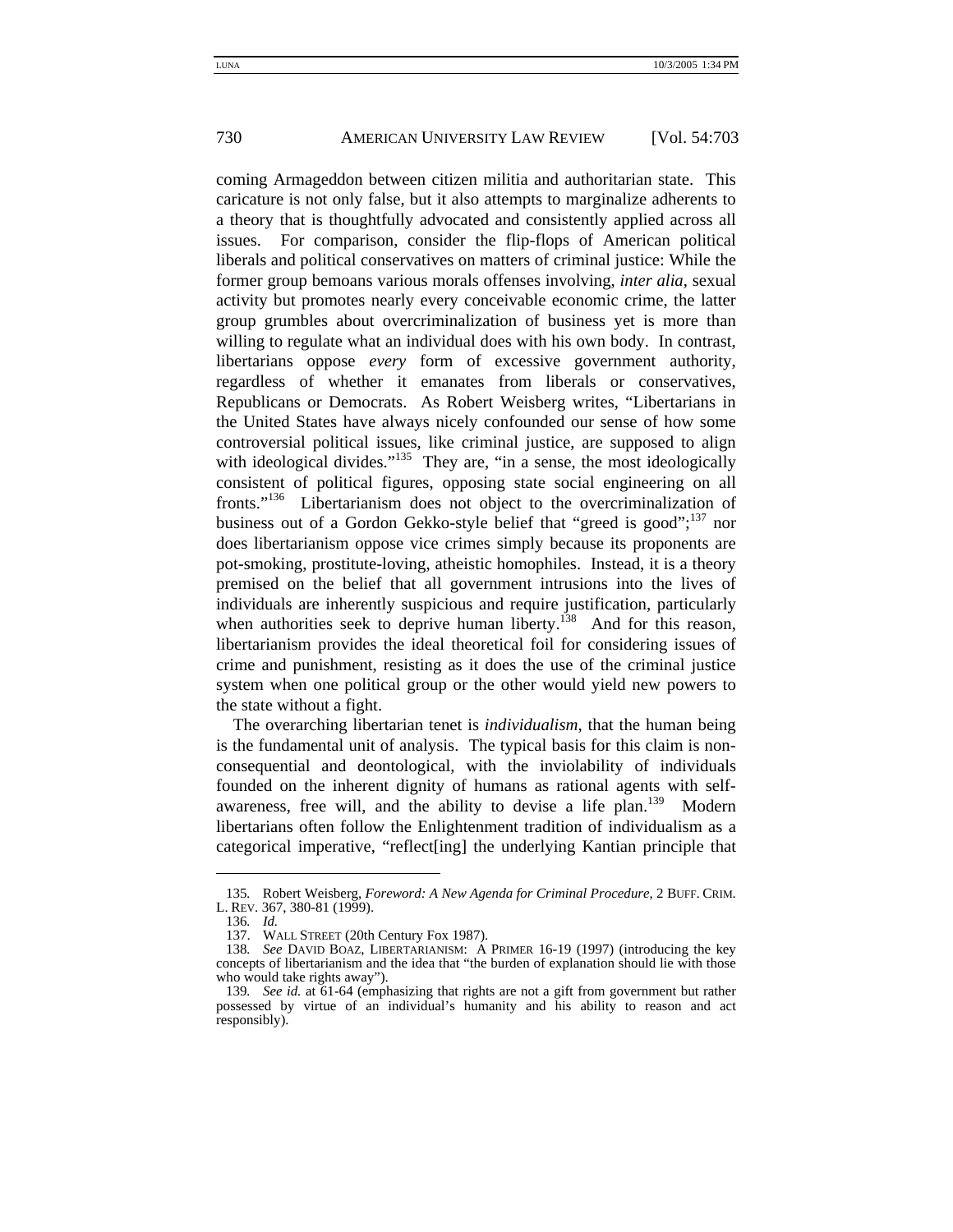individuals are ends and not merely means," in Robert Nozick's phrasing, and "they may not be sacrificed or used for the achieving of other ends without their consent."<sup>140</sup> In other words, the fact that a particular action may be good for another person or society in general can never serve as grounds for denying an individual's dignity and personal autonomy. But libertarianism can also be theorized from a consequential and, in particular, rule-utilitarian perspective, with the inviolability of the individual based upon the beneficial consequences that flow from its universal recognition. Nineteenth-century libertarian icon John Stuart Mill concluded that "the individual is sovereign"<sup>141</sup> based on his own rendition of Benthamite utilitarianism, while modern luminary Richard Epstein espouses a fundamental principle of libertarianism because "the consequences for human happiness and productivity" are "so powerful that it should be treated as a moral imperative, even though the most powerful justification for the rule is empirical, not deductive." $142$ 

But regardless of whether the inviolability of the individual stems from moral obligation or beneficial outcomes, this libertarian imperative necessitates certain rights and guiding principles for the interaction among individuals and between individuals and government. As usually described in the literature, a *right* is held by the individual and serves as a constraint on the action of all others, whether they are private citizens or representatives of the state.<sup>143</sup> Rights establish absolute limits on how an individual may be treated, and as such, they must be respected at all times by other members of society. For deontological libertarians, rights exist prior to the state rather than being established by fictive social contract, and just as importantly, they limit the shape and authority that government can assume under this contract, with individuals and collectives having an affirmative moral duty not to violate the rights of others through their actions. And because human dignity is inherent and draws no exception among beings, all individuals must be bearers of *equal* rights. In the words of David Boaz, "The progressive extension of dignity to more people—to women, to people of different religions and different races—is one of the great libertarian triumphs of the Western world,"<sup>144</sup> and "[t]he kind of equality suitable for a free society is *equal rights*."145

Libertarianism and its conception of rights thereby establish fixed

 <sup>140.</sup> ROBERT NOZICK, ANARCHY, STATE, AND UTOPIA 30-31 (1974) [hereinafter NOZICK, ANARCHY].

<sup>141</sup>*.* JOHN STUART MILL, ON LIBERTY AND OTHER ESSAYS 14 (John Gray ed., 1998). 142*.* RICHARD A. EPSTEIN, SIMPLE RULES FOR A COMPLEX WORLD 59 (1995).

<sup>143</sup>*. See, e.g.*, BOAZ, *supra* note 138, at 16 (describing libertarian conception of individual rights).

<sup>144</sup>*. Id.* at 16.

<sup>145</sup>*. Id.* at 63 (emphasis in original).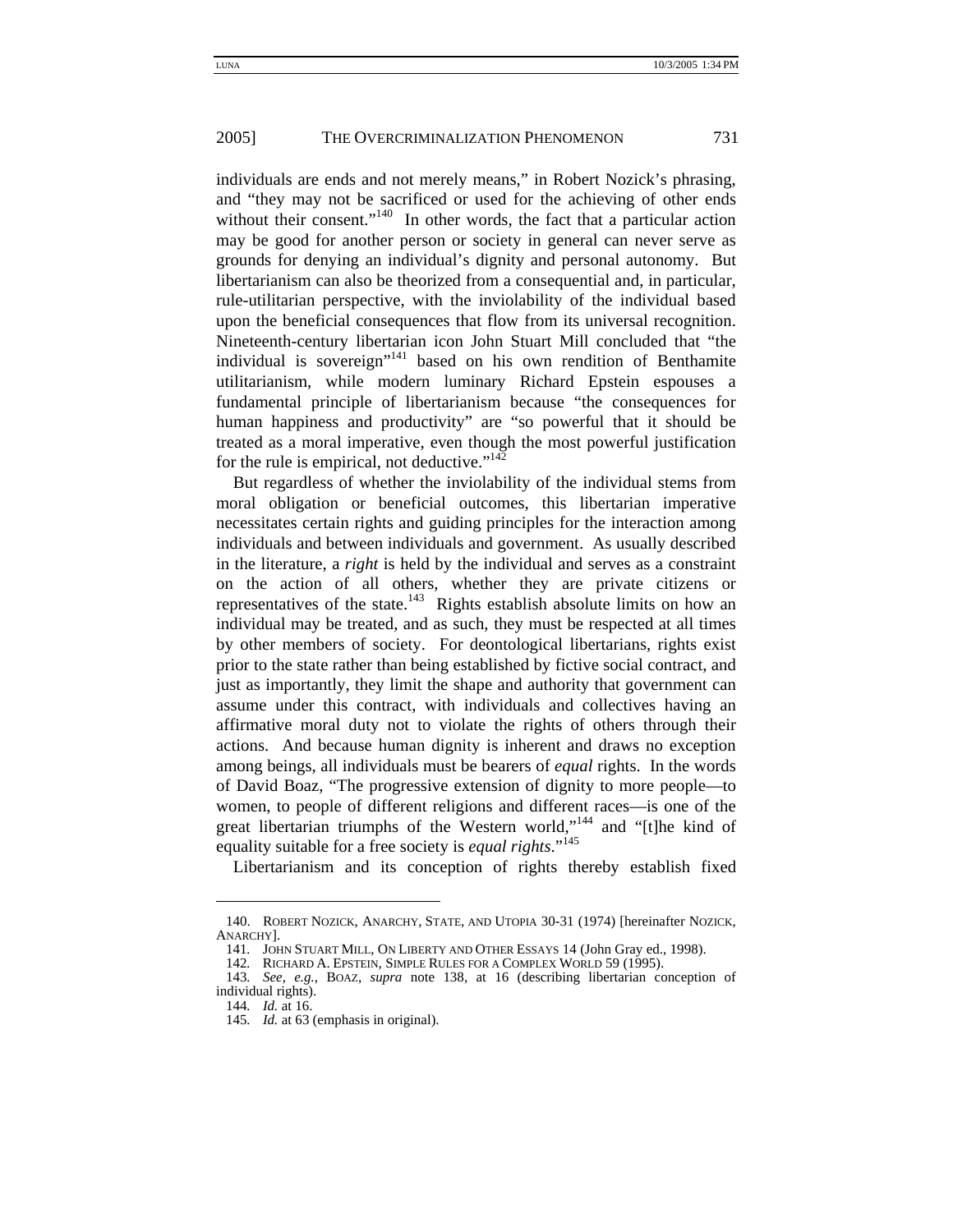boundaries for private and public action. Of course, a fully developed libertarian theory would provide a much longer explication on the meaning of human dignity and the inviolability of the individual, as well as a detailed account of the specific rights and principles that emanate from this understanding. But let me provide just a brief description of those libertarian rights and principles that directly impact the designation of crime and punishment and the implementation of a criminal justice system, beginning with the idea of *self-ownership*. An individual literally owns himself—the corporeal entity known as the human body as well as the intellect, knowledge, skills, and so forth, constituting the non-corporeal self. He has an absolute right to control the use of his person, to exercise this right consistent with the equal rights of others, and to be free from someone else using his person without consent.<sup>146</sup> As a result, the individual is at liberty to do or not do whatever he chooses with his physical body and intangible personality so long as it does not infringe upon the rights of others. To many libertarians, the right of self-ownership is a corollary of the Kantian categorical imperative and the inviolability of the individual: If fundamental human dignity requires that a person be treated as an end in himself and never used as a means to others' ends, he must own himself in the sense of being able to determine his own ends and act upon them as a rational agent with free will. $147$  To hold otherwise—that an individual cannot use his body and personality as he sees fit—would mean that the entity making and enforcing the relevant proscription, rather than the affected person himself, controls and uses the individual to serve its own ends (e.g., fulfilling some policy).

Self-ownership leads to further personal liberties typically described as "property rights."<sup>148</sup> As argued by libertarian theorists from Locke to Nozick, an individual has the right to the products resulting from selfownership, including a right to the fruits of "mixing his labor,"<sup>149</sup> knowledge, skills, and so on, with natural resources. If people own themselves, both their physical bodies and non-corporeal abilities, then they must also own the products generated by their bodies and talents. These products include familiar notions of property, like buildings and

<sup>146</sup>*. See* MILL, *supra* note 141, at 14 (arguing that an individual's autonomy over his body and mind are absolute).

<sup>147</sup>*. See, e.g.*, NOZICK, ANARCHY, *supra* note 140, at 30-31 (declaring that the individual is "inviolable" and cannot be sacrificed for other's ends without consent).

<sup>148</sup>*. See* BOAZ, *supra* note 138, at 65-67 (illustrating how all rights can be seen as property rights and that self-ownership inherently implicates the ownership of property).

<sup>149</sup>*.* JOHN LOCKE, TWO TREATISES OF GOVERNMENT ch. 5, § 27 (Mark Goldie ed., 2000); NOZICK, ANARCHY, *supra* note 140, at 174; *see also* MURRAY N. ROTHBARD, POWER AND MARKET: GOVERNMENT AND THE ECONOMY 1 (1970) [hereinafter ROTHBARD, POWER] (noting that a free society assumes the existence of a property right in one's person, the fruits of one's labor, and the resources one finds and uses or converts through this labor).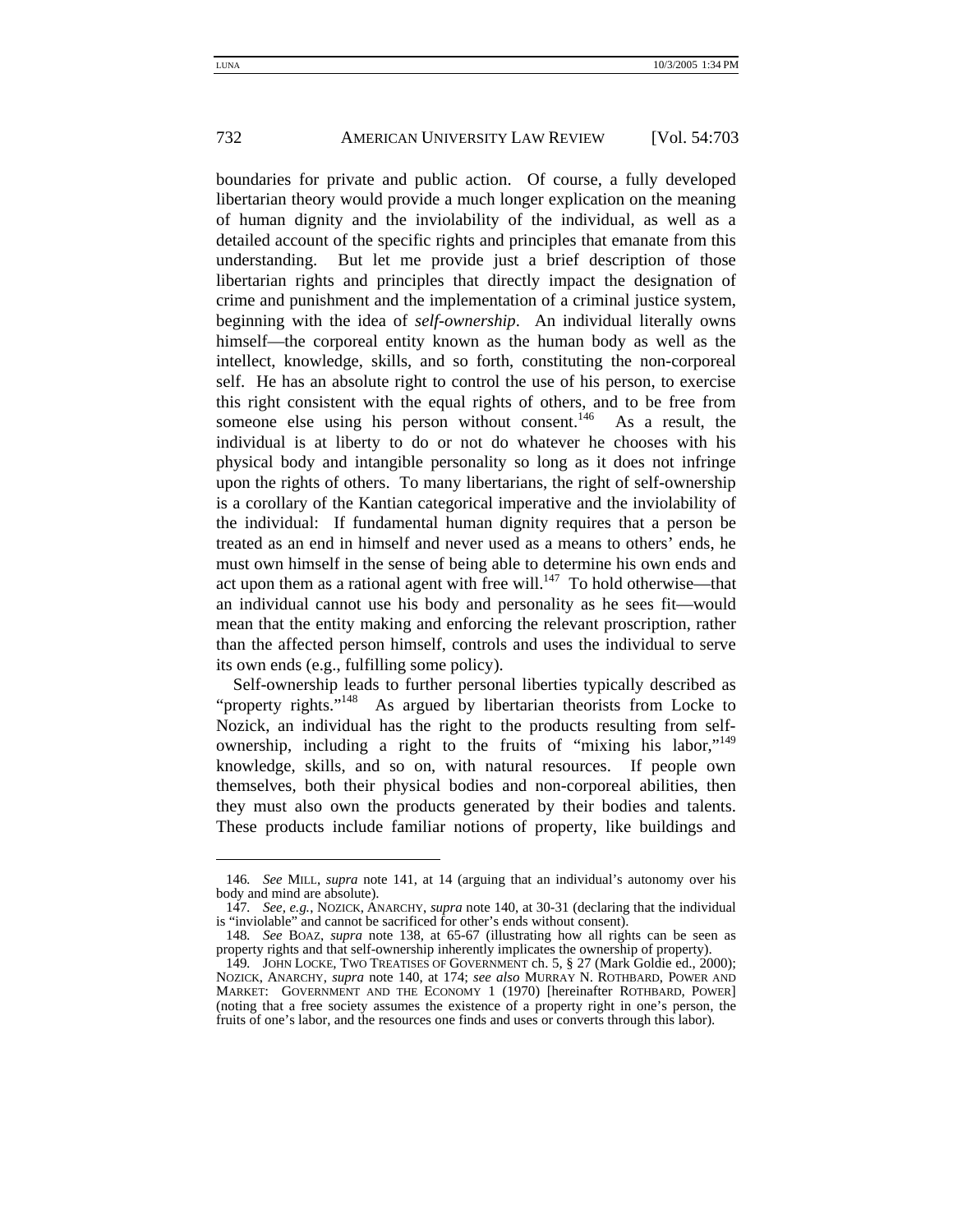commodities—the barn a farmer builds and the crops he grows on his homestead—but also myriad forms of intellectual property, such as the song a musician composes or the novel an author writes. Moreover, when an individual owns certain property, he must also have the right to use, control, and transfer that property consistent with the rights of others.<sup>150</sup> If something (e.g., an apple) is an individual's property (e.g., Anne's), that person necessarily has the right to decide the disposition of that property (i.e., Anne has the right to eat, sell, or give away her apple).<sup>151</sup>

But libertarianism's interpretation of property rights premised upon selfownership extends beyond the crabbed, colloquial understanding of the term and encompasses a much broader vision of personal freedom. As Boaz argues in his libertarian primer, "all human rights can be seen as property rights, stemming from the one fundamental right of selfownership, our ownership of our own bodies."<sup>152</sup>

The right to self-ownership leads immediately to the right to liberty; indeed, we may say that "right to life" and "right to liberty" are just two ways of expressing the same point. If people own themselves, and have [the right] ... to take the actions necessary for their survival and flourishing, then they must enjoy freedom of thought and action. . . . Freedom of the press—including, in modern times, broadcasting, cable, electronic mail, and other new forms of communications—is the aspect of intellectual freedom that oppressive governments usually target. And when we defend freedom of the press, we are necessarily talking about property rights, because ideas are expressed *through* property—printing presses, auditoriums, sound trucks, billboards, radio equipment, broadcast frequencies, computer networks, and so on.<sup>153</sup>

Boaz applies this analysis to the ever-contentious "right to privacy" first articulated by the Supreme Court some four decades ago.<sup>154</sup> Instead of

<sup>150</sup>*. See* BOAZ, *supra* note 138, at 66-67 (claiming that the right to self-ownership carries with it the right to acquire and exchange property in order to fulfill needs and desires).

<sup>151</sup>*. See, e.g.*, JAN NARVESON, THE LIBERTARIAN IDEA 64 (1988) (describing the "outand-out" definition of property rights as "'x is A's property' means 'A has the right to determine the disposition of x'").

<sup>152</sup>*.* BOAZ, *supra* note 138, at 68; *see also* NOZICK, ANARCHY, *supra* note 140, at 179 n.\* ("one *first* needs a theory of property rights before one can apply any supposed right to life"); ROTHBARD, POWER, *supra* note 149, at 238 ("[N]ot only are property rights also human rights, but in the profoundest sense there *are* no rights but property rights. . . The 'human' rights of the person that are defended in the purely free-market society are, in effect, each man's *property right* in his own being, and from *this* property right stems his right to the material goods that he has produced.").

<sup>153</sup>*.* BOAZ, *supra* note 138, at 65; *see generally* MILL, *supra* note 141 (providing libertarian argument for freedom of expression based on rule-utilitarianism).

<sup>154</sup>*. See* Griswold v. Connecticut, 381 U.S. 479, 485-86 (1965) (holding that a statute prohibiting the distribution and use of contraceptives was unconstitutional because it impinged on the right of privacy in marital relationships).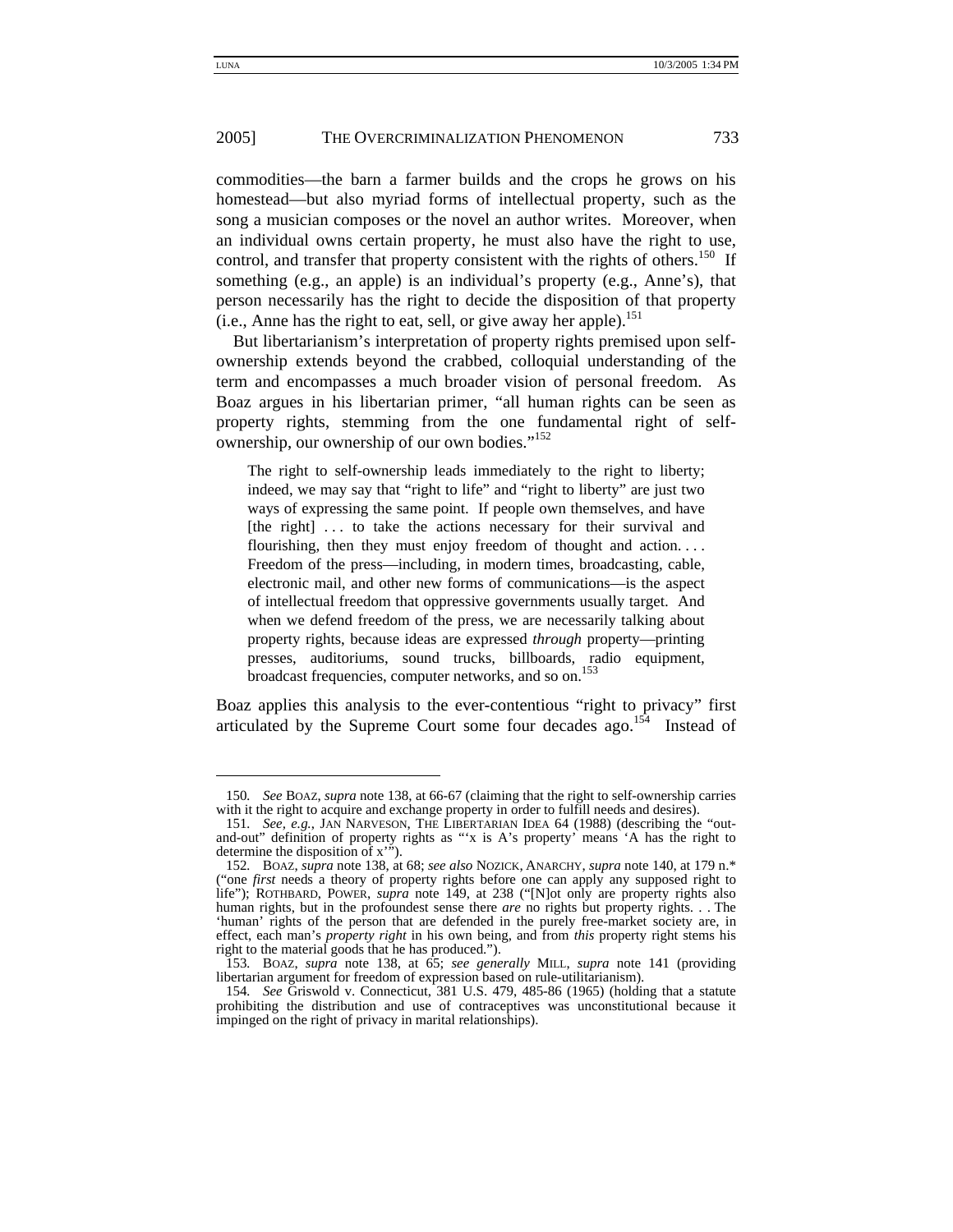pointing to "penumbras, formed by emanations"<sup>155</sup> from various constitutional provisions, the doctrine would appear more sensible and theoretically robust if, for instance, it considered laws against consensual homosexual activity to be violations of self-ownership—an individual's right to do as he pleases with his own body.<sup>156</sup>

So far, this interpretation of libertarianism offers a theory of selfownership and property rights of the individual and precludes violations of these rights by public and private actors. But in what circumstances may the state or another citizen justifiably intrude upon someone's life? In particular, when may non-consensual force be used against an individual? For libertarians, the answer is derived from a commitment to taking rights seriously and thus ensuring their enforceability: The use of force is only permissible to prevent violations of individual rights or to retaliate against such infringements.<sup>157</sup> All people have an obligation not to instigate aggression against the rights of others, sometimes referred to as the nonaggression axiom.<sup>158</sup> The prohibition against non-consensual belligerent force is a prerequisite of any civilized society, establishing the rule that interactions among people must always be premised on the power of human reason and free choice rather than the product of fear or fraud. But when a person imposes his will on another and violates that individual's rights, the aggrieved victim or the government in his stead may respond in kind.<sup>159</sup>

This permissible preventative or retaliatory action, however, must be proportionate to the violation of the right, more or less, reestablishing the status quo of rights prior to the infringement.<sup>160</sup> If Alex snatches Anne's

<sup>155</sup>*. Id.* at 484.

<sup>156</sup>*.* BOAZ, *supra* note 138, at 69-70; *see also* NOZICK, ANARCHY, *supra* note 140, at 58 (taking the position that an individual may choose or permit another to do anything to himself).

 <sup>157.</sup> *See, e.g.,* John Hospers, *Retribution: The Ethics of Punishment, in* ASSESSING THE CRIMINAL: RESTITUTION, RETRIBUTION, AND THE LEGAL PROCESS 191 (Randy E. Barnett & John Hagel III eds., 1977) [hereinafter ASSESSING THE CRIMINAL]:

Libertarians consider it immoral for any individual to interfere forcibly in the life of another *unless* that other person has first forcibly imposed his will on someone. When that happens, the victim is entitled to respond according to the rule. . . that the aggressor himself has implicitly laid down. . . [Likewise, there] is nothing

contrary to libertarian doctrine in an act of self-defense.

<sup>158</sup>*. See* BOAZ, *supra* note 138, at 74-75 (describing this axiom).

<sup>159</sup>*. See* MILL, *supra* note 141, at 13-14 (discussing the "harm principle," which provides that the prevention of harm to others is the sole justification for state interference with personal liberty).

<sup>160</sup>*.* The idea of proportionality in punishment is typically associated with retributivism, although it can also be based on utilitarian theory. *See, e.g., JOSHUA DRESSLER*, UNDERSTANDING CRIMINAL LAW 49-55 (3d ed. 2004) (discussing retributive and utilitarian conceptions of proportionality). Most importantly for present purposes, however, libertarian scholarship has espoused proportionality as a limiting principle. *See, e.g.,* Murray N. Rothbard, *Punishment and Proportionality, in* ASSESSING THE CRIMINAL, *supra* note 157, at 259-70 [hereinafter Rothbard, *Punishment*]; NOZICK, ANARCHY, *supra* note 140, at 62-63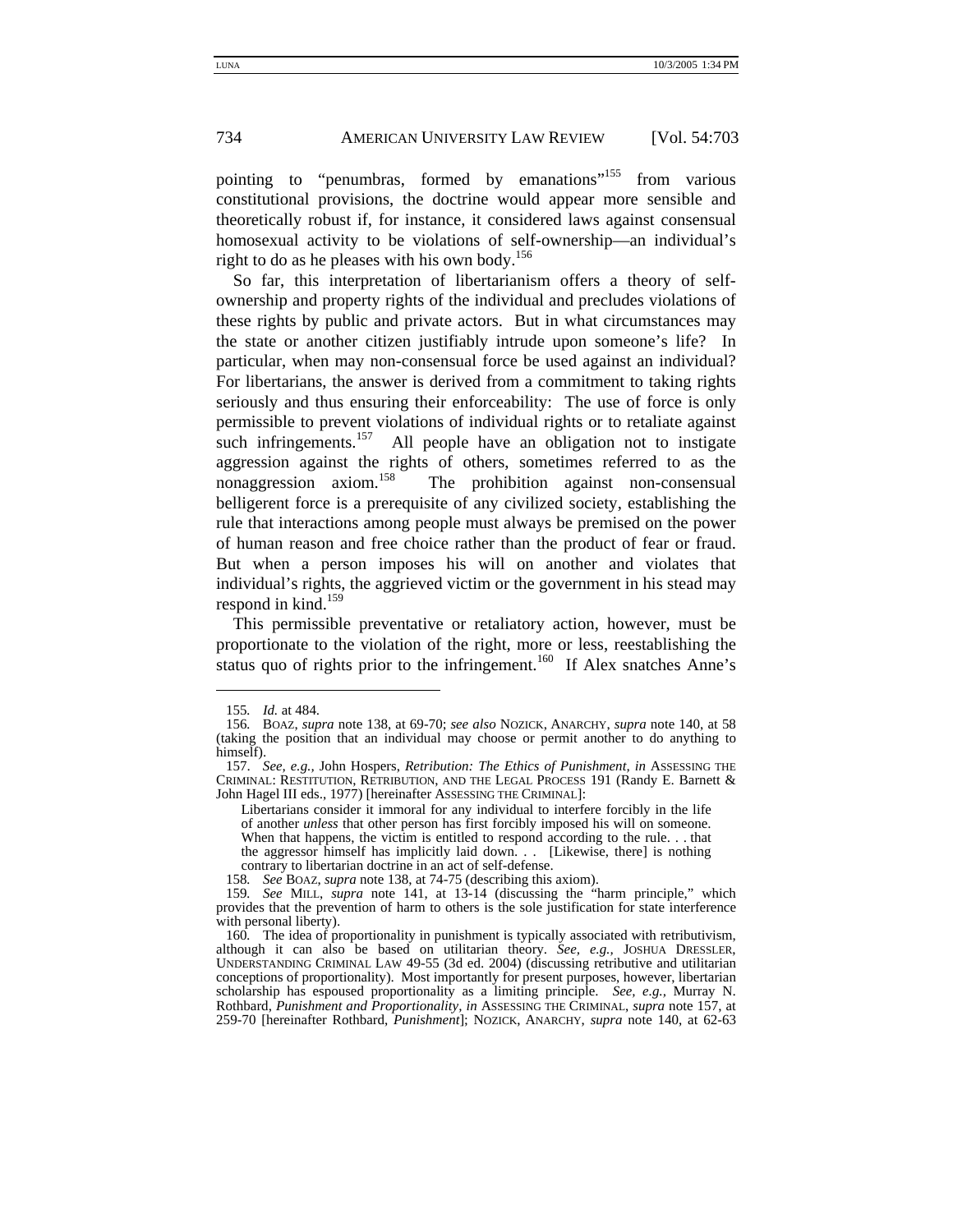apple without her consent, Alex has violated her property rights, and either Anne or the state can take back the apple by force, if necessary, as well as engage in requisite actions to restore the equal rights of all. But neither Anne nor the state should confiscate Alex's fifty-acre apple orchard or, worse yet, cut out his *Adam's apple*. Although we can debate the appropriate amount of commensurate force in this context—especially if Alex has already eaten Anne's apple, which happened to be uniquely delicious—the intrusion on Alex's property rights in his orchard and selfownership of his throat would seem, under virtually any moral hierarchy, grossly disproportionate to the right violated by pilfering a piece of fruit.

Libertarians forward additional principles that stem from their theory of justice, a number of which appear relevant for issues of crime and punishment:

- Personal rights of property require *free markets* in order to be meaningful, allowing individuals to exercise these rights by engaging in voluntary exchanges of goods and services through mutual agreement.<sup>161</sup> Libertarians extol the virtues of production and transaction—the social as well as individual benefits of allowing private citizens to use their talents and profit through consensual dealings—as best exemplified by the enormous socio-economic strides made in the Western world through free trade among free nations and free citizens. These benefits were achieved not by centralized decision-making but through the spontaneous order of innumerable individuals voluntarily coordinating their actions. As a general rule, then, government should not "forbid capitalist acts between consenting adults."<sup>162</sup>
- Throughout history, however, state authority has tended to expand as far as possible, often at the hands of despots. Because the justification for invading individual liberty is quite limited, libertarians adamantly support the idea of *limited government*. 163 For the American brand of libertarianism, this has meant: (1) the separation of powers among legislative, executive, and judicial branches of government, arranging each as an institutional check on the others and thereby assuring that no single body could oppress the people through the concentration of authority; (2) the division of power between local and national governments, both setting the two levels of governance as checks against each other and guaranteeing a degree of local rule responsive

<sup>(</sup>discussing a rule of proportionality).

<sup>161</sup>*. See* BOAZ, *supra* note 138, at 17-18 (noting libertarian argument for free markets).

 <sup>162.</sup> NOZICK, ANARCHY, *supra* note 140, at 163.

<sup>163</sup>*. See* BOAZ, *supra* note 138, at 17 ("[l]imited government is the basic political implication of libertarianism").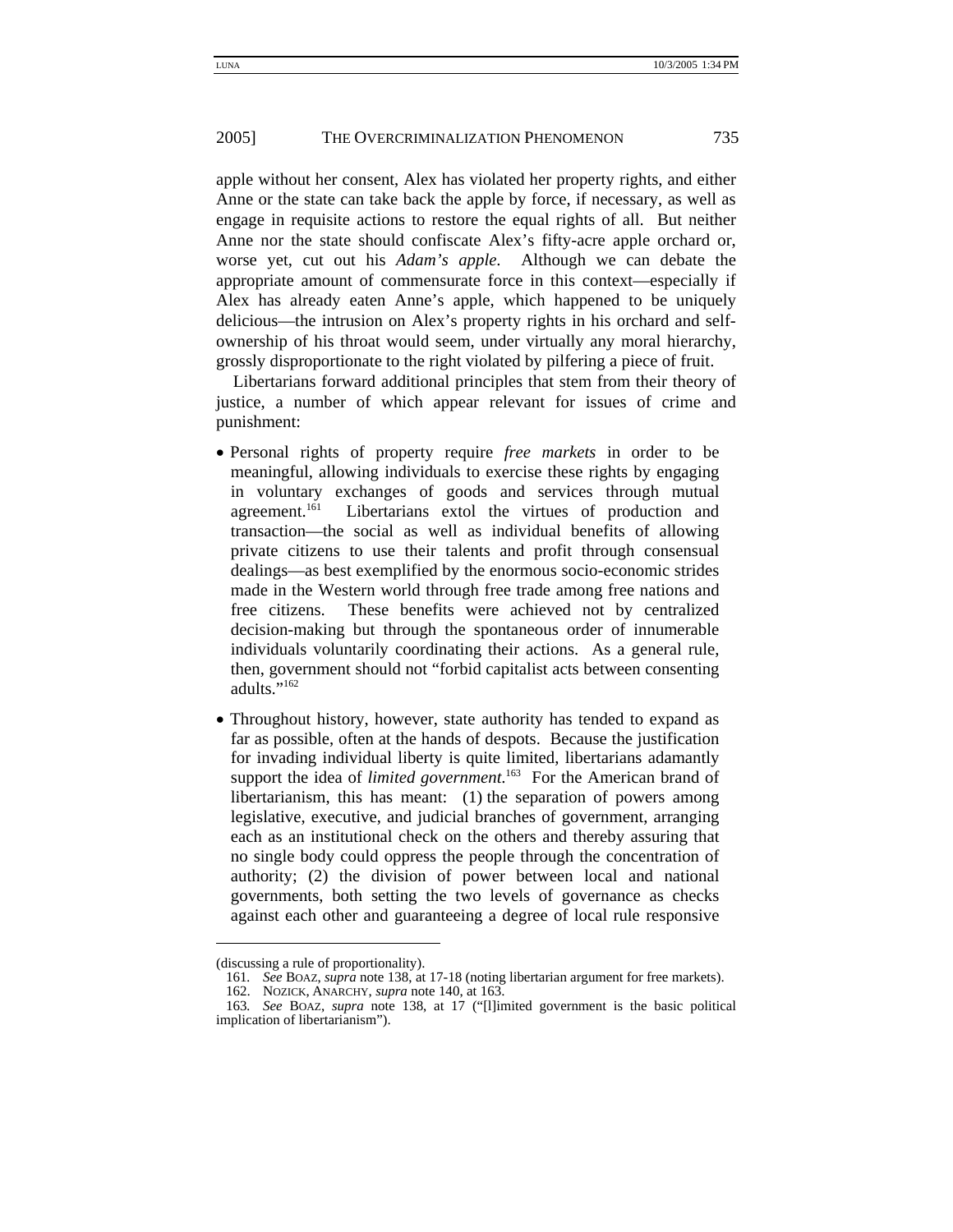to individual and community concerns; and (3) the constitutional enumeration of the powers vested in national government, thus denying federal authorities a general police power and limiting their jurisdiction to only those issues of nationwide importance.<sup>164</sup>

• To the extent that government acts within its authority and does not violate the rights of individuals, official commands must comport with *the rule of law*.<sup>165</sup> This much-debated ideal<sup>166</sup> requires, at a minimum, that any law: (1) should be expressed in general terms; (2) should be available to affected parties; (3) should be prospective rather than retroactive; (4) should be clear and understandable; (5) should not produce contradictory commands; (6) should not require the impossible; (7) should not frequently change; and (8) should be congruent with its enforcement.<sup>167</sup> By requiring unambiguous terms for all laws as well as consistency in their enforcement, the rule of law also limits the discretion of authorities and the potential for arbitrary or prejudicial state action, thus ensuring the libertarian demand for equal rights among all individuals.168

<sup>164</sup>*. See* U.S. CONST. arts. I-III (dividing powers among the legislative, executive, and judicial branches of the federal government); U.S. CONST. art. I, § 8 (enumerating specific powers of Congress); U.S. CONST. amend. X ("The powers not delegated to the United States by the Constitution, nor prohibited by it to the States, are reserved to the States respectively, or to the people."); *see also* THE FEDERALIST No. 9, at 37-38 (Alexander Hamilton) (George W. Carey & James McClellan eds., 2003) (claiming that the best form of republican government includes, *inter alia*, the "regular distribution of power into distinct departments" and "the introduction of legislative balances and checks"); THE FEDERALIST NO. 10, at 47 (James Madison) (suggesting that the delegation of national and international issues to the federal government and local issues to the state governments produces a class of representatives that are acquainted with and responsive to both sets of issues); THE FEDERALIST NO. 17, at 80-81 (Alexander Hamilton) (proposing that the regulation of "[c]ommerce, finance, negotiation, and war" should lie with the federal government and that the "administration of private justice between the citizens of the same state, the supervision of agriculture, and [similar concerns]" should lie with the state and local governments); FRIEDRICH A. HAYEK, THE CONSTITUTION OF LIBERTY 177-78, 185 (1960) (recounting how the preference for limited government played a major role in the development of the Constitution and explaining that the Framers sought to create a structure that assigned specific powers to different parts of government and limited the overall power of any one of those parts).

<sup>165</sup>*. See* BOAZ, *supra* note 138, at 17 (providing libertarian argument for the rule of law). 166*. See* Richard H. Fallon, Jr., *"The Rule of Law" as a Concept in Constitutional Discourse*, 97 COLUM. L. REV. 1, 1-2 (1997) (commenting that the meaning of the rule of law has always been contested and is "less clear today than ever before").

<sup>167</sup>*. See* LON L. FULLER, THE MORALITY OF LAW 39 (1969) (listing these criteria for lawmaking and arguing that a failure to follow them "results in something that is not properly called a legal system at all"); *see also* Fallon, *supra* note 166, at 8-9 n.27 (providing five similar elements for the rule of law and noting that they are consistent with Fuller's criteria).

<sup>168</sup>*. See generally* Erik Luna, *Cuban Criminal Justice and the Ideal of Good Governance*, 14 TRANSNAT'L L. & CONTEMP. PROBS. 529, 583-95 (2004) (providing a detailed discussion of the rule of law).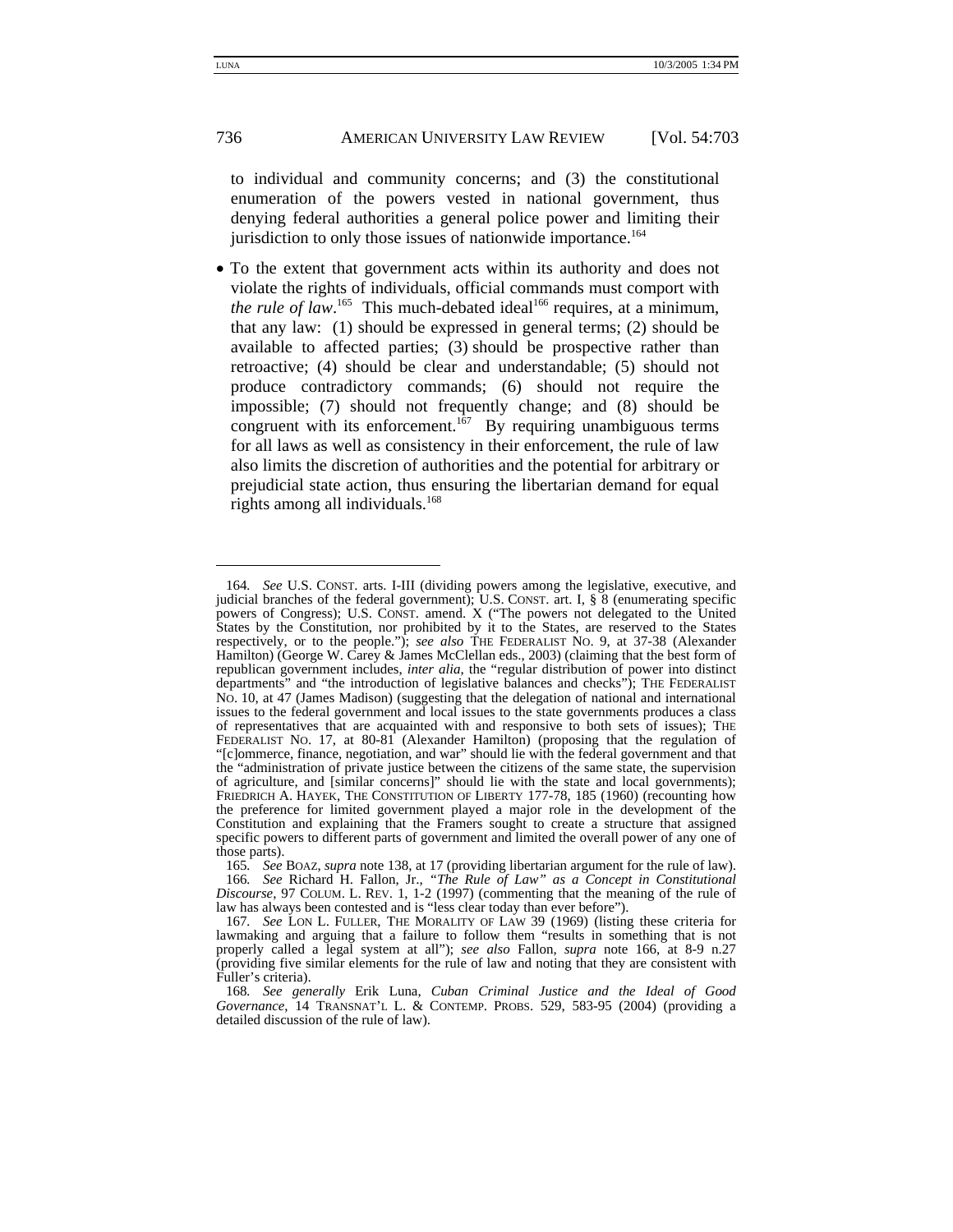• Finally, libertarianism is a theory of *peace*. 169 This does not mean pacifism, a turning of the other check when an individual or a nation is threatened. Free people will always exercise self-defense to protect their rights. But libertarians understand that warfare has brought "death and destruction on a grand scale, disrupted family and economic life, and put more power in the hands of the ruling class," Boaz observes, "which might explain why the rulers did not always share the popular sentiment for peace." $170$  To the greatest extent possible, libertarianism seeks peaceful solutions respectful of individual rights rather than needless pain and suffering.

#### IV. THE LIBERTARIAN PREMISE

To be sure, the above description of libertarianism has glossed over important nuances and belied the differences among distinct versions of libertarian theory. It also has failed to address significant critiques, such as controversies over the initial acquisition of property and the distribution of natural resources, potential theoretical problems on issues ranging from taxation to suicide, and claims that libertarianism is merely anarchism in disguise. Although libertarians have compelling responses to each criticism, this article is not the place to hash out the iterative, almost *ad nauseam* arguments and counterarguments. And while the theoretical variations prove fascinating—deontological versus utilitarian, for instance, and left-libertarianism versus right-libertarianism—the distinctions are not relevant for present purposes. Instead, the foregoing discussion has simply provided a rough sketch of libertarian theory that allows us to reflect on its implications for criminal justice and its potential as an intellectual tool to rein in the overcriminalization phenomenon.

Libertarianism envisions a criminal justice system established for one singular purpose: to protect the rights of individuals. An appropriate definition of crime, Randy Barnett and John Hagel suggest, "focuses on the violation of rights and, in particular, the fundamental right of all individuals to be free in their person and property from the initiated use of force by others." $171$  Although libertarian theory permits victims to respond to Although libertarian theory permits victims to respond to infringements of their rights as well as to take steps in self-defense against threatened violations, it usually is assumed that individuals prefer to entrust these defensive and responsive activities to the state, thus providing the rationale for a system of criminal justice manned by police, prosecutors,

 <sup>169.</sup> BOAZ, *supra* note 138, at 18.

<sup>170</sup>*. Id.*

 <sup>171.</sup> Randy E. Barnett & John Hagel III, *Assessing the Criminal: Restitution, Retribution, and the Legal Process, in* ASSESSING THE CRIMINAL, *supra* note 157, at 11; *see id.* ("If this right is violated, an imbalance is created between the offending party and the victim.").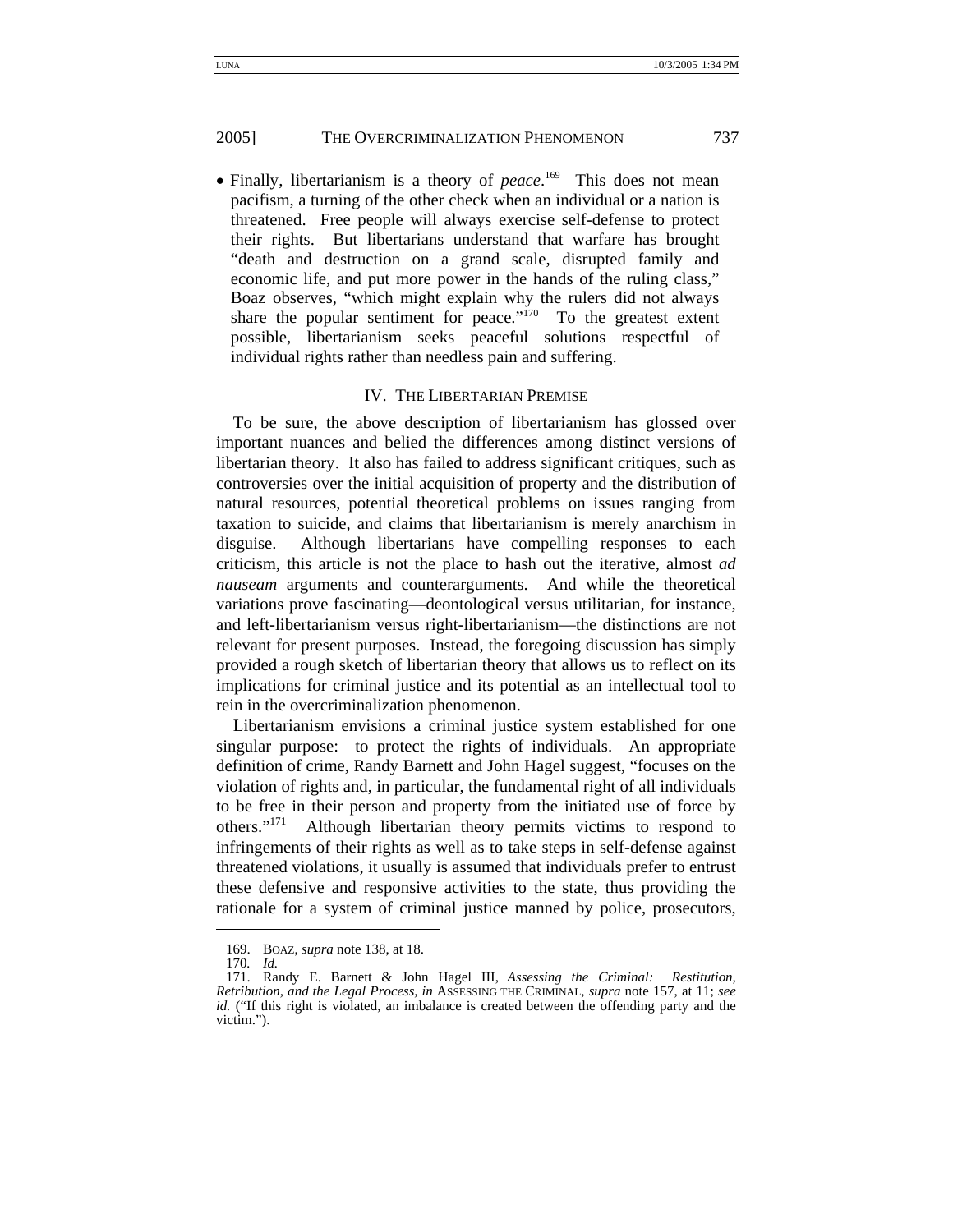and judges.<sup>172</sup> But the authority of state actors is necessarily limited by the rationale for a criminal justice system at the outset—to protect and vindicate the rights of individuals. The very notion of a "victimless" crime is a non sequitur for libertarians, as there can be no actionable offense without a violation of an individual's rights. The fact that a crime has some untoward effect on others or society as a whole does not create a new "right" enforceable by third parties or the state. Only specific, direct violations of an individual's self-ownership and property rights may justify the use of non-consensual force against an aggressor.<sup>173</sup>

For libertarians, the result is a system of criminal justice with strictly circumscribed powers. Along these lines, Nozick famously posits a "minimal" or "night-watchman" state, "limited to the narrow functions of protection against force, theft, fraud," and similar  $acts.<sup>174</sup>$  "[A] more extensive state," Nozick argues, "will violate persons' rights not to be forced to do certain things" and thus "is unjustified."<sup>175</sup> Moreover, whatever actions are taken by government officials must be jurisdictionally authorized, proportionate to the underlying threatened aggression or violation of individual rights, and respectful of the liberties held by those on the receiving end of non-consensual force. The state must recognize the constitutional provisions that limit its ability to investigate and prosecute crime, including the rights of a suspect or accused individual—who may, in fact, be totally innocent of any criminal conduct and is presumed as such as a matter of law. Investigative techniques, like police searches and custodial interrogations, must not only comply with procedural requirements of the Constitution but must also be commensurate to the alleged wrongdoing that justifies state intervention at the start. Likewise, any punishment imposed on a convicted criminal must be proportionate to his violation of the victim's rights, given that an offender is also a bearer of rights and has only forfeited them to the extent that he has infringed upon the liberty of others.<sup>176</sup> The national government faces additional constraints, as it must

<sup>172</sup>*. See, e.g.,* Rothbard, *Punishment*, *supra* note 160, at 264-65 (discussing the "almost universal inclination" to utilize a legal system rather than one of private justice). *But see* ROTHBARD, POWER, *supra* note 149, at 1-9 (providing argument for a free market of defensive force).

<sup>173</sup>*. See* Barnett & Hagel, *supra* note 171, at 15 (theorizing that an action should be defined as criminal only if it violates the individual rights of identifiable persons).

 <sup>174.</sup> NOZICK, ANARCHY, *supra* note 140, at ix.

<sup>175</sup>*. Id.*

<sup>176</sup>*. See, e.g.*, Barnett & Hagel, *supra* note 171, at 13 (reasoning that a criminal has a right to be punished only to the extent of his transgression); ROBERT NOZICK, PHILOSOPHICAL EXPLANATIONS 363 (1981) (arguing that the punishment imposed on a criminal for a wrongful act should be the product of the magnitude of the act's wrongfulness and the criminal's degree of responsibility); NOZICK, ANARCHY, *supra* note 140, at 62-63 (making similar argument).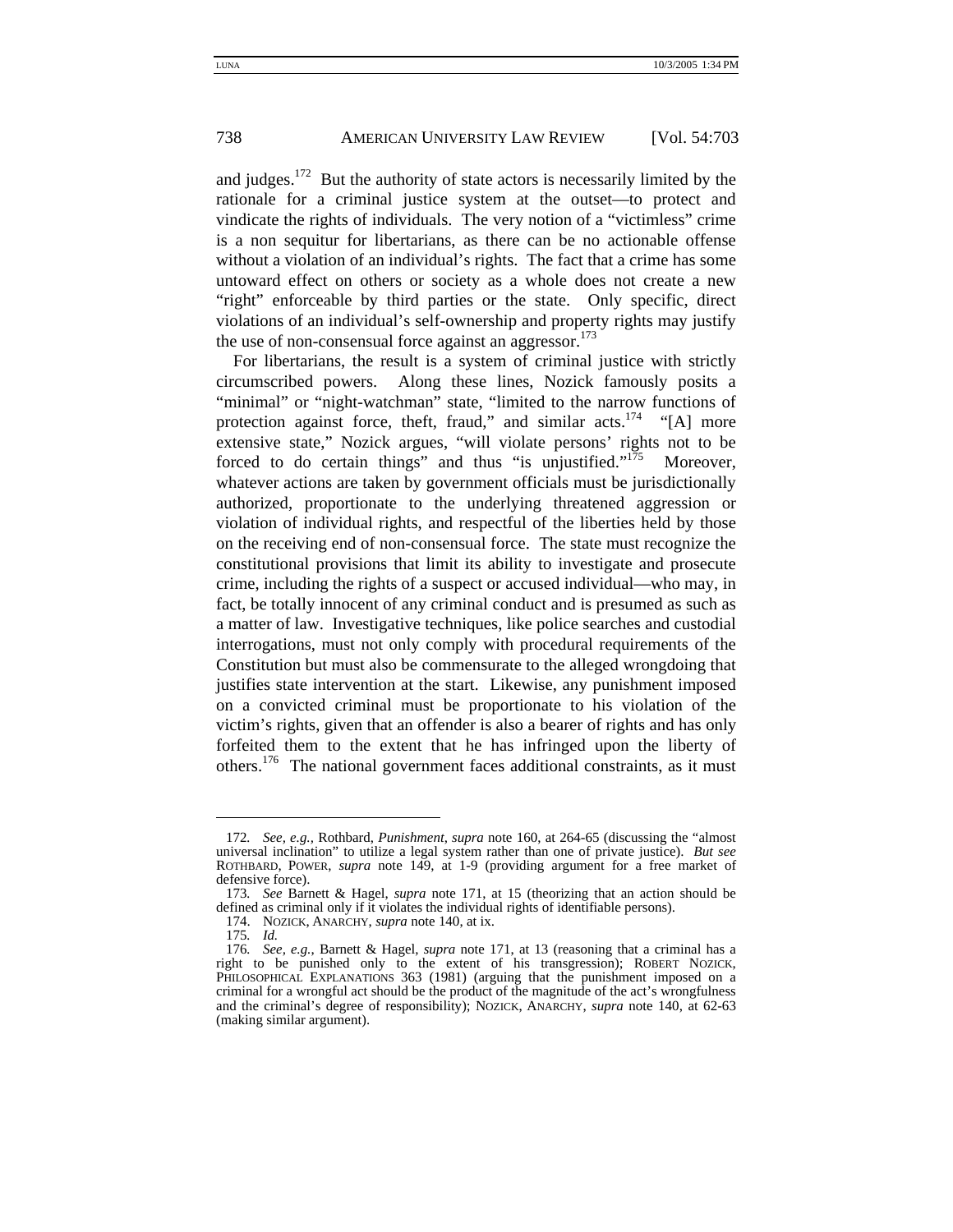comply with the limits imposed by the charter of its existence.<sup>177</sup> Federal lawmakers have "no general right to punish murder committed within any of the states," Chief Justice John Marshall once explained, and "cannot punish felonies generally."178 As a final point, libertarianism's aversion to warfare in the traditional sense carries over to domestic statutes and policies pursued with a militaristic mentality and intensity in execution. Under libertarian theory, for instance, any demagogic declaration of a "war on crime" would be inherently suspicious, and a war-like zealotry in law enforcement would be virtually indefensible.

So how might the preceding interpretation of libertarianism and its implications for criminal justice help stem the tide of overcriminalization in the United States? The idea would be for government officials to begin their consideration of a particular action—such as a proposed law or an occasion for enforcement—from the perspective of libertarianism, examining whether the action in question is consistent with self-ownership, equal rights of individuals, limited government, and other relevant principles. This libertarian premise would provide a starting place for discussion and induce political actors to explain their decisions against the background of a theory that, more than any other, strictly constrains the powers of government. It advances a presumption in favor of individual liberty and against state action, a mental exercise of sorts that presses for justification when a proposal would be deemed unjustifiable by libertarianism. Officials may disagree with the premise, of course, but at least they will do so by reference to (presumably acceptable) alternative political theories and announced justifications for their actions.<sup>179</sup>

The so-called Sensenbrenner Bill,<sup>180</sup> currently pending in the House of

<sup>177</sup>*. Cf.* Marbury v. Madison, 5 U.S. (1 Cranch) 137, 176-77 (1803) (asserting that the Constitution defines and limits the power of Congress, that these limits must be respected, and that congressional action exceeding these limits is unconstitutional); McCulloch v. Maryland, 17 U.S. (4 Wheat.) 316, 405 (1819) (noting that the enumeration of federal powers is "acknowledged by all").

 <sup>178.</sup> Cohens v. Virginia, 19 U.S. (6 Wheat.) 264, 426, 428 (1821) (Marshall, C.J.); *see also* United States v. Lopez, 514 U.S. 549, 561 n.3 (1995) ("Under our federal system, the States possess primary authority for defining and enforcing the criminal law . . . . When Congress criminalizes conduct already denounced as criminal by the States, it effects a change in the sensitive relation between federal and state criminal jurisdiction.") (citations omitted).

<sup>179</sup>*.* As such, the libertarian premise indirectly supports previous arguments for transparency in criminal policy-making through publicly deliberated and theoretically justified decisions. Luna, *Principled Enforcement*, *supra* note 12, at 562-89; Luna, *Institutional Design*, *supra* note 114, at 202-08; Luna, *Transparent Policing*, *supra* note 114, at 1163-67.

 <sup>180.</sup> Defending America's Most Vulnerable: Safe Access to Drug Treatment and Child Protection Act of 2005, H.R. 1528, 109th Cong. (2005). It should be noted that the Sensenbrenner Bill was being considered by the House Judiciary Committee just as this article was going to press—and if the proposed legislation passes, of course, there may be substantial changes in its ultimate form.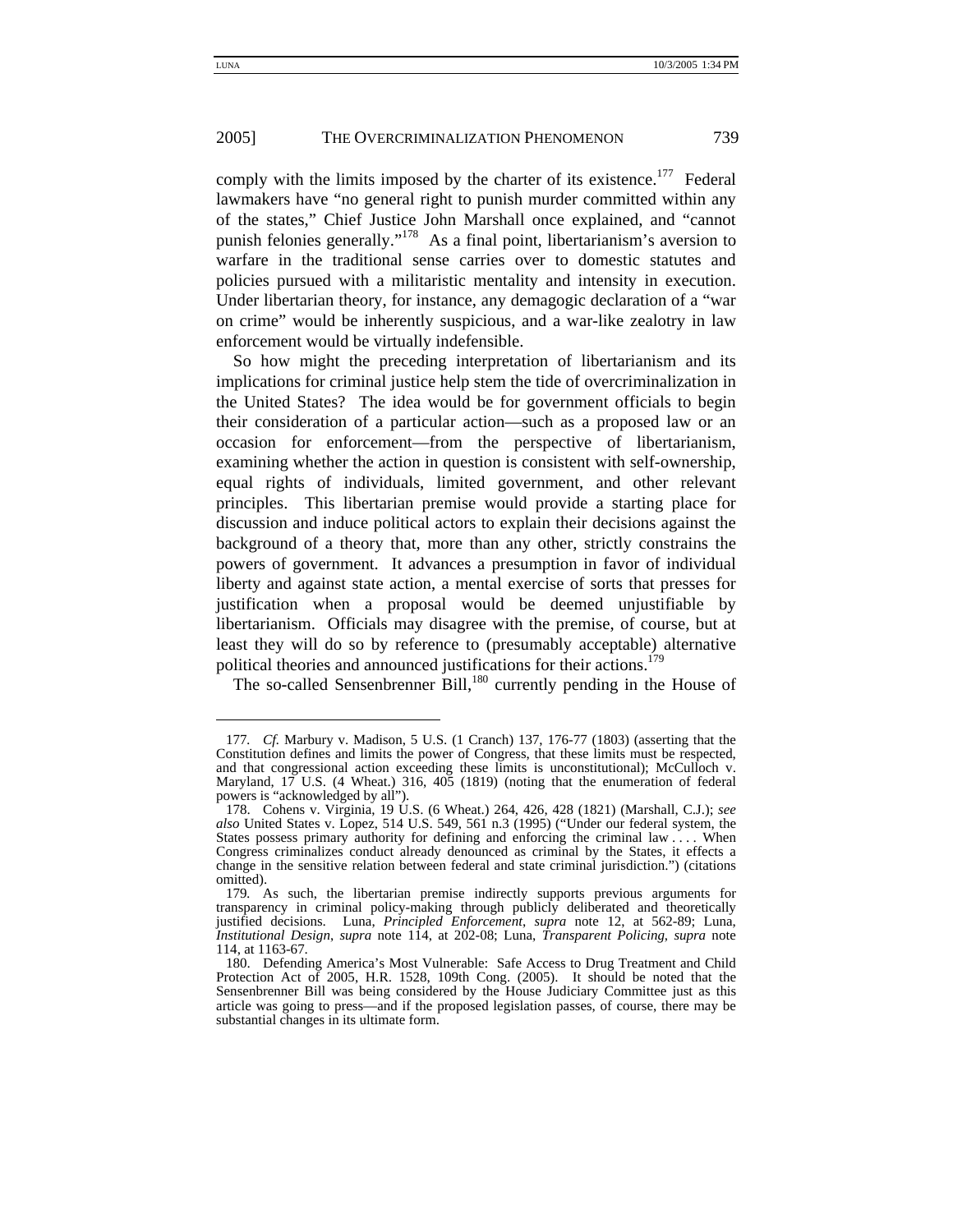Representatives, provides a useful example. Among other things, this proposal would impose a mandatory minimum sentence of five years imprisonment (and a ten-year mandatory minimum sentence for a second conviction) for distribution, attempted distribution, or conspiracy to distribute an illegal drug within one thousand feet of a school, college, university, playground, public housing facility, youth center, public swimming pool, video arcade, public library, daycare facility, or any hospital or clinic that provides drug treatment.<sup>181</sup> From the libertarian premise, the Bill's problems seem patent: The criminalization of voluntary exchanges for desired goods by consenting adults infringes on individual self-determination, property rights, and the principle of free markets. Certainly, a state might punish an individual for driving under the influence of drugs, due to the very real threat to other people's lives and property from an intoxicated motorist. It might also make it a crime to sell drugs to minors, based on the belief that children lack the ability to consent to such transactions. But the Sensenbrenner Bill prohibits, in Nozick's words, "capitalist acts between consenting adults,"<sup>182</sup> an idea that is totally anathema to libertarianism.

Moreover, this proposal would take the unprecedented measure of making any drug activity in almost any populated area subject to a federal sentence of at least five years imprisonment.<sup>183</sup> With its elongated list of predicate locations, extended further by a radius of more than three football

-

.

 <sup>181.</sup> *Id.* §§ 2(c), 2(d), 4. Among other things, the Bill would also impose a mandatory minimum sentence of ten years imprisonment for the distribution, attempted distribution, or conspiracy to distribute any illegal drug (including anything greater than five grams of marijuana) by someone over the age of twenty-one to an individual under the age of eighteen, *id.* § 2(a); make a second conviction for underage drug distribution or a first such conviction by someone with a prior felony drug conviction (state or federal) punishable by life imprisonment, *id.* § 2(b); demand a mandatory minimum sentence of ten years imprisonment for any parent committing a drug trafficking offense in or near the presence of their minor child, *id.*  $\hat{\S}$  2(k); require a three-year mandatory minimum sentence for parents who witness or learn about drug trafficking near the presence of their minor child but who fail to report the offense to law enforcement within twenty-four hours and do not provide full assistance in the investigation, apprehension, and prosecution of the offender, *id.* § 2(m); reduce "safety valve" relief from mandatory minimum sentences for first-time drug offenders, *id.* §§ 2(n)(1), 3, 6; and purge much of the post-*Booker* judicial discretion in sentencing. *Id.* § 2. For a detailed analysis of the Bill, see Families Against Mandatory Minimums, *Summary of HR 1528 "Defending America's Most Vulnerable: Safe Access to Drug Treatment and Child Protection Act of 2005, available at* Drug Treatment and Child Protection Act of 2005, available at<br>http://www.famm.org/pdfs/Sensenbrenner%20Bill%202005%20Summary%20LATEST.pdf

 <sup>182.</sup> NOZICK, ANARCHY, *supra* note 140, at 163.

 <sup>183.</sup> In his congressional testimony on a prior version of the Sensenbrenner Bill, Professor Frank Bowman argued that the effect of the proposed legislation would be "to impose five-year minimum mandatory sentences on virtually any drug offense committed anywhere in an urban area." *Hearings on H.R. 4547 Before the Subcomm. on Crime, Terrorism, and Homeland Security of the House Comm. on the Judiciary*, 108th Cong. (2004) (statement of Prof. Frank O. Bowman III), *available at* http://judiciary.house. gov/ media/pdfs/bowman070604.pdf.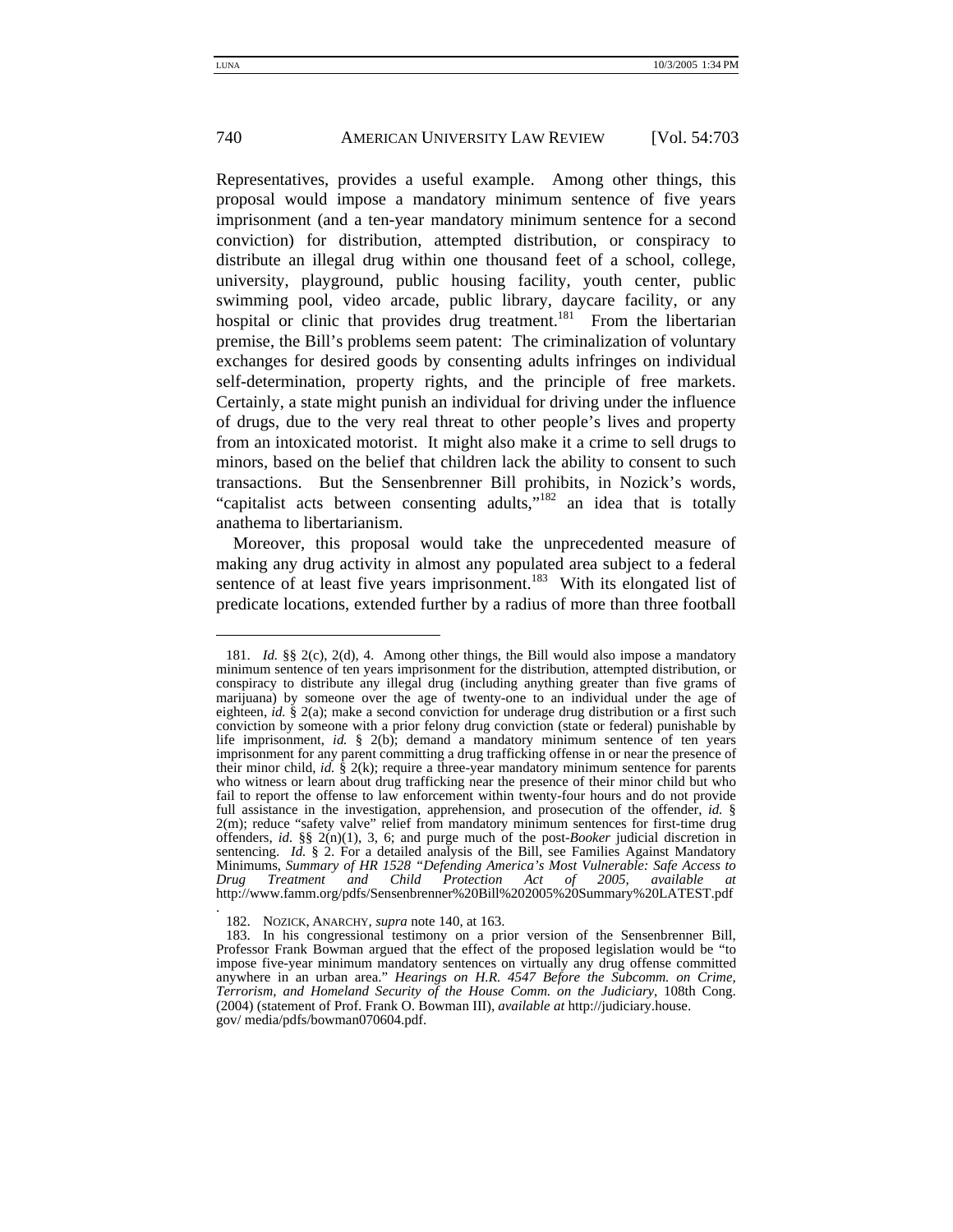fields, the Bill's practical effect is to create a new jurisdictional bubble over every American city. Anyone who distributes (or conspires or attempts to distribute) a doobie almost anywhere in Manhattan commits a federal crime punishable by no less than a half-decade in prison. Apparently, only drug activity occurring in, for instance, midwestern cornfields or southwestern deserts would avoid the wrath of federal law. Such legislation is contrary to the principles of limited government and narrow congressional powers, looking instead like the usurpation of a *de facto* police power by federal lawmakers. And because of the potentially smothering effect of national legislation, the Bill could largely preempt local solutions to local drug problems in disregard of the uniquely American wisdom of libertarian-style "federalism."<sup>184</sup>

The jurisdictional breadth of the Sensenbrenner Bill is also likely to produce disturbing consequences in its execution. The sheer quantity of drug transactions and consumption in the United States as well as the limits of federal resources<sup>185</sup> would make it impossible for the law to be enforced to the hilt or even with some semblance of uniformity. As a result, federal agents and prosecutors would be afforded a tremendous amount of discretion in the application of the Bill's provisions. Such a possibility is not only inconsistent with the libertarian emphasis on rule of law values, but given the practical reality of drug enforcement on the streets and in courtrooms, it may also contravene libertarianism's requirement of equal rights. African Americans account for approximately one-third of all drugrelated arrests nationwide and one-half of state court convictions and federal prison sentences for drug offenses—despite the fact that blacks constitute little more than ten percent of the country's population and a similar proportion of all drug users.<sup>186</sup> The Sensenbrenner Bill may be race

<sup>184</sup>*. Cf. supra* note 164 and accompanying text (explaining that American federalism contemplates a division of power between federal and state governments and anticipates that states and localities will respond to individual and community concerns).

<sup>185</sup>*. Cf.* Luna, *Drug Exceptionalism*, *supra* note 111, at 769-71 (discussing the widespread use of drugs in the United States and the expenditure of government resources).

<sup>186</sup>*. See* BUREAU OF JUSTICE STATS., U.S. DEP'T OF JUSTICE, SOURCEBOOK OF CRIMINAL JUSTICE STATISTICS [ONLINE], at tbl. 4.10 (Kathleen Maguire & Anne L. Pastore eds., 30th ed. 2004) [hereinafter SOURCEBOOK], *at* http://www.albany.edu/sourcebook/ (last visited Feb. 25, 2005) (on file with the American University Law Review) (indicating that in 2002 blacks made up 324,517, or 33.5 percent, of all drug arrests in the United States); *id.* at tbl. 5.45 (showing that in 2000 blacks accounted for fifty-three percent of all drug convictions in state courts); *id.* at tbl. 6.53 (noting that of the 85,800 federal drug prisoners in 2003, blacks comprised 39,015—the sum of 36,662 men and 2,353 women—or forty-five percent of those prisoners); POPULATION DIVISION, U.S. CENSUS BUREAU, ANNUAL RESIDENT POPULATION ESTIMATES OF THE UNITED STATES BY SEX, RACE AND HISPANIC OR LATINO ORIGIN: APRIL 1, 2000 TO JULY 1, 2002 (2003), at tbl. 2, *available at*t http://www.census.gov/ popest/archives/2000s/

vintage\_2002/NA-EST2002-ASRO-02.html (last visited Feb. 25, 2005) (indicating that the United States population was 288,368,698 as of July 1, 2002, and that blacks represented 36,746,012, or 12.7 %, of that figure).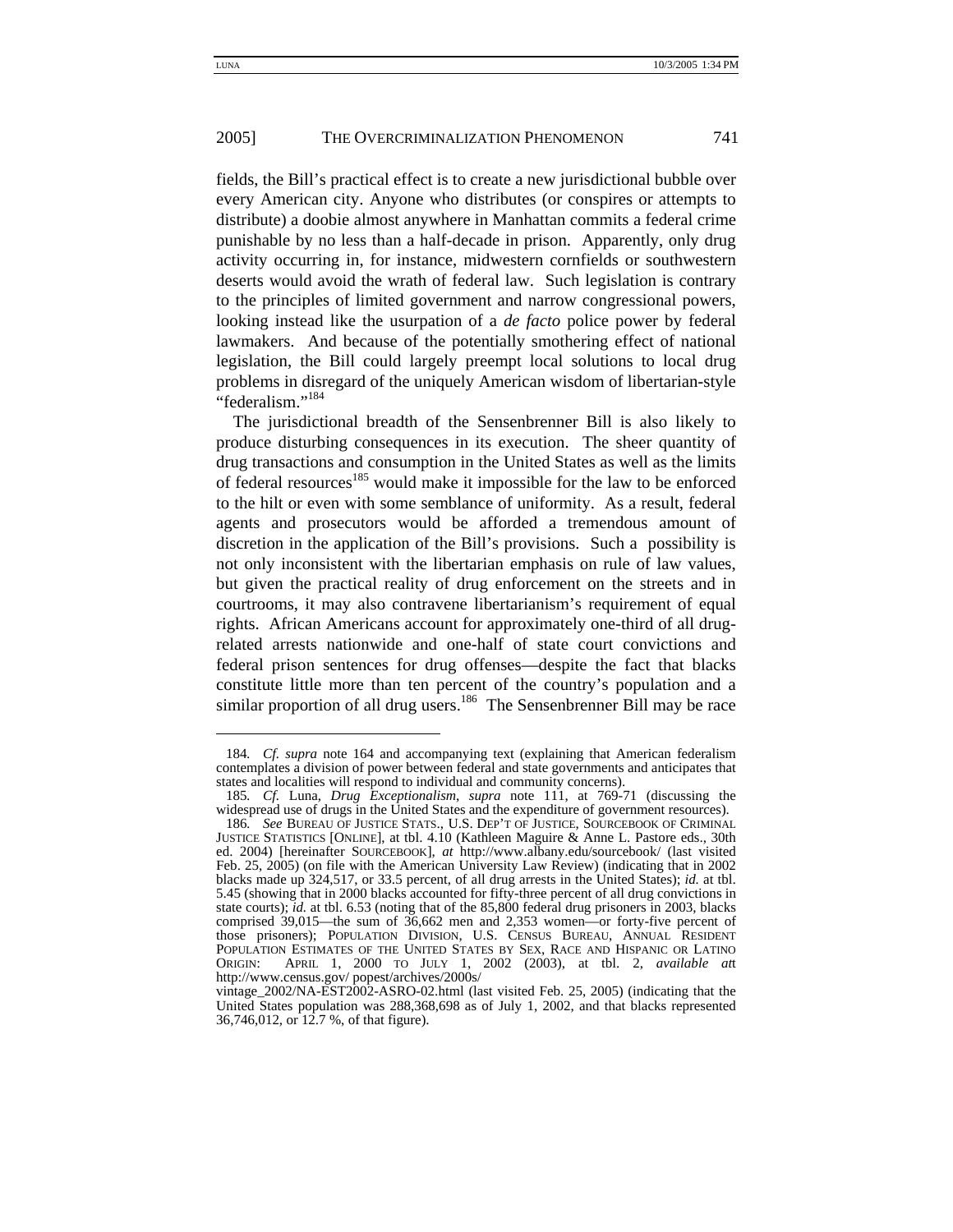neutral on its face, but minority citizens would surely bear the bulk of its burdens.

Finally, libertarianism could not tolerate the severe punishments required under the proposal. As mentioned above, the voluntary decision to engage in transactions for drugs is beyond the legitimate powers of government, at least to the libertarian. But regardless of one's theoretical disposition, it seems utterly mind-boggling that an individual who passes a joint to a friend might be subject to a mandatory five-year federal prison sentence. Even if an infringement of a "right" were assumed, the punishment would be grossly disproportionate to the violation. In the federal system, the average sentence is little more than a year of imprisonment for larceny, less than two years for burglary or fraud, and slightly more than three years for assault or manslaughter.<sup>187</sup> As such, an individual convicted under the Sensenbrenner Bill—regardless of the drug and amount distributed—would spend more time in federal prison than someone who burglarizes a home, assaults an innocent victim, or even takes the life of another. It is difficult to conceive of any moral scale, let alone one based on libertarian theory, that would permit this ugly disparity. Proponents of such punishment might rationalize it as part of America's ongoing drug war and argue that, as with all wars, extreme measures may be required. Libertarians, of course, would find this excuse preposterous, given that the "war" itself is unjustified in its inception and, worse yet, is waged by the government against its own people. Moreover, the costs are staggering: more than ten billion dollars spent on drug enforcement per year by the federal government alone; more than 1.5 million Americans arrested for drugs each year; and more than 300,000 inmates and half of all federal prisoners serving time for drug crime.<sup>188</sup> These types of consequences provide the precise reason why libertarians always endeavor against war-like behavior.

Stepping back for a moment, it must be admitted that asking government officials to evaluate their actions based on the libertarian premise may have no better chance of success than any other solution offered to date. But the hope is that a non-court imposed solution would be more palatable to

<sup>187</sup>*. See* SOURCEBOOK, *supra* note 186, at tbl. 5.31 (showing that in U.S. District Courts in 2002 the average prison sentence was 15.2 months for larceny, 21.1 months for burglary, 20.0 months for fraud, 39.3 months for assault, and 39.6 months for manslaughter).

<sup>188</sup>*. See* SOURCEBOOK, *supra* note 186, at tbl. 1.13 (indicating that the federal government spent \$11,397,000,000 in 2003 for drug control purposes, allocated \$12,082,300,000 for 2004, and requested \$12,648,600,000 for 2005); *id.* at 4.1 (noting that 1,538,813 people were arrested for drug offenses in 2002); *id.* at 6.52 (showing that of the 141,543 federal prisoners in 2002, 77,658, or 54.9 %, were incarcerated on drug offenses); BUREAU OF JUSTICE STATS., U.S. DEP'T OF JUSTICE, KAY FACTS AT A GLANCE: NUMBER OF PERSONS IN CUSTODY OF STATE CORRECTIONAL AUTHORITIES BY MOST SERIOUS OFFENSE, 1980-2001, *at* http://www.ojp.usdoj.gov/bjs/glance/tables/corrtyptab.htm (last visited Feb. 25, 2005) (on file with the American University Law Review) (indicating that approximately 246,100 people are serving time in state prisons for drug offenses).